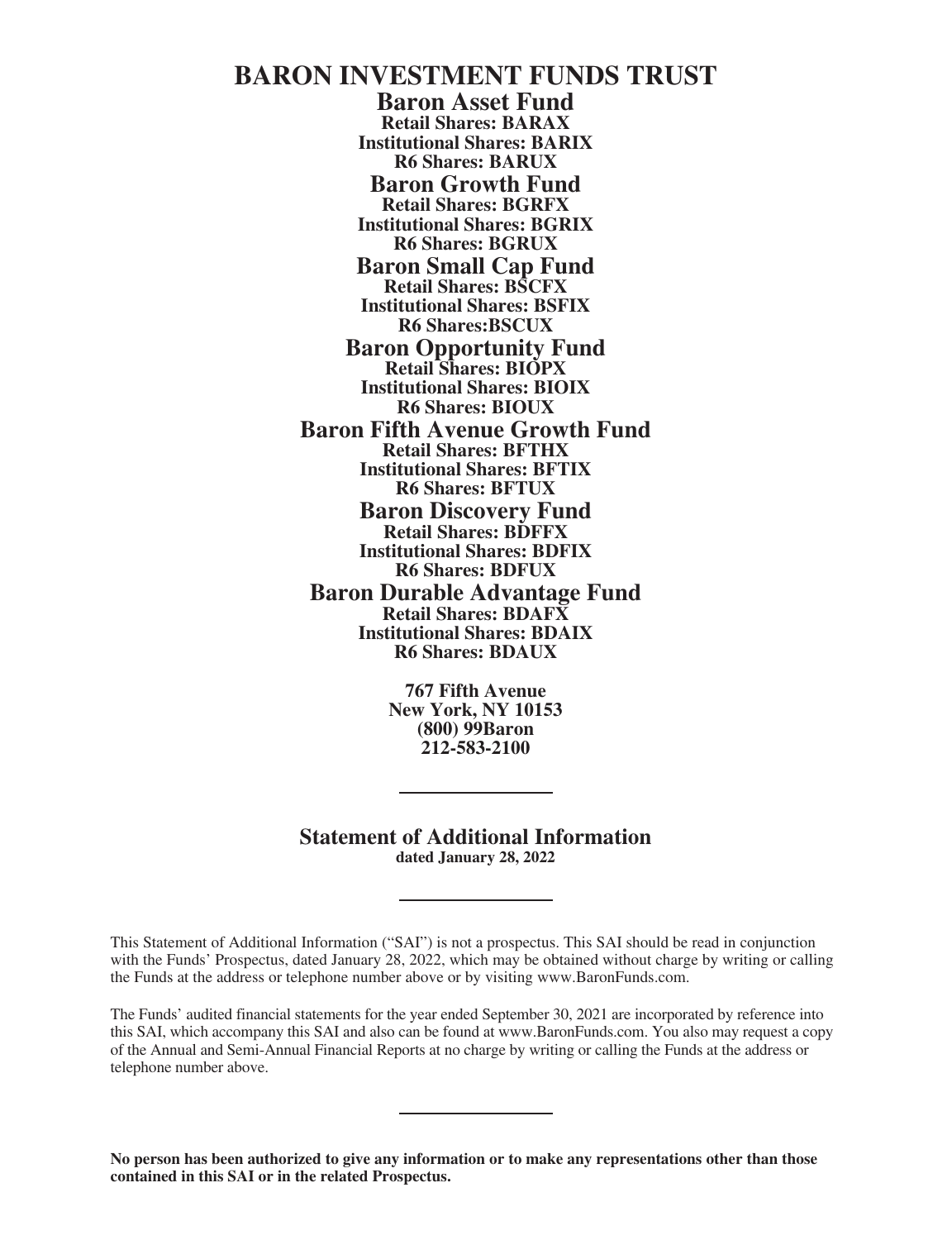# **TABLE OF CONTENTS**

|                                                     | Page           |
|-----------------------------------------------------|----------------|
|                                                     | 3              |
| DESCRIPTION OF THE FUNDS AND THEIR INVESTMENT RISKS | $\overline{3}$ |
|                                                     | 3              |
|                                                     | 13             |
|                                                     | 14             |
|                                                     | 17             |
|                                                     | 17             |
|                                                     | 18             |
|                                                     | 18             |
|                                                     | 19             |
|                                                     | 19             |
|                                                     | 25             |
|                                                     | 25             |
|                                                     | 26             |
|                                                     | 28             |
|                                                     | 28             |
|                                                     | 28             |
|                                                     | 28             |
|                                                     | 29             |
|                                                     | 31             |
|                                                     | 31             |
|                                                     | 31             |
|                                                     | 32             |
|                                                     | 33             |
|                                                     | 33             |
|                                                     | 34             |
|                                                     | 34             |
|                                                     | 35             |
|                                                     | 37             |
|                                                     | 38             |
|                                                     | 39             |
|                                                     | 39             |
|                                                     | 39             |
|                                                     | 40             |
|                                                     | 40             |
|                                                     | 41             |
|                                                     | 42             |
|                                                     | 43             |
|                                                     | 44             |
|                                                     | 44             |
|                                                     | 45             |
|                                                     | 45             |
|                                                     | 46             |
|                                                     | 46             |
|                                                     | 46             |
|                                                     | 47             |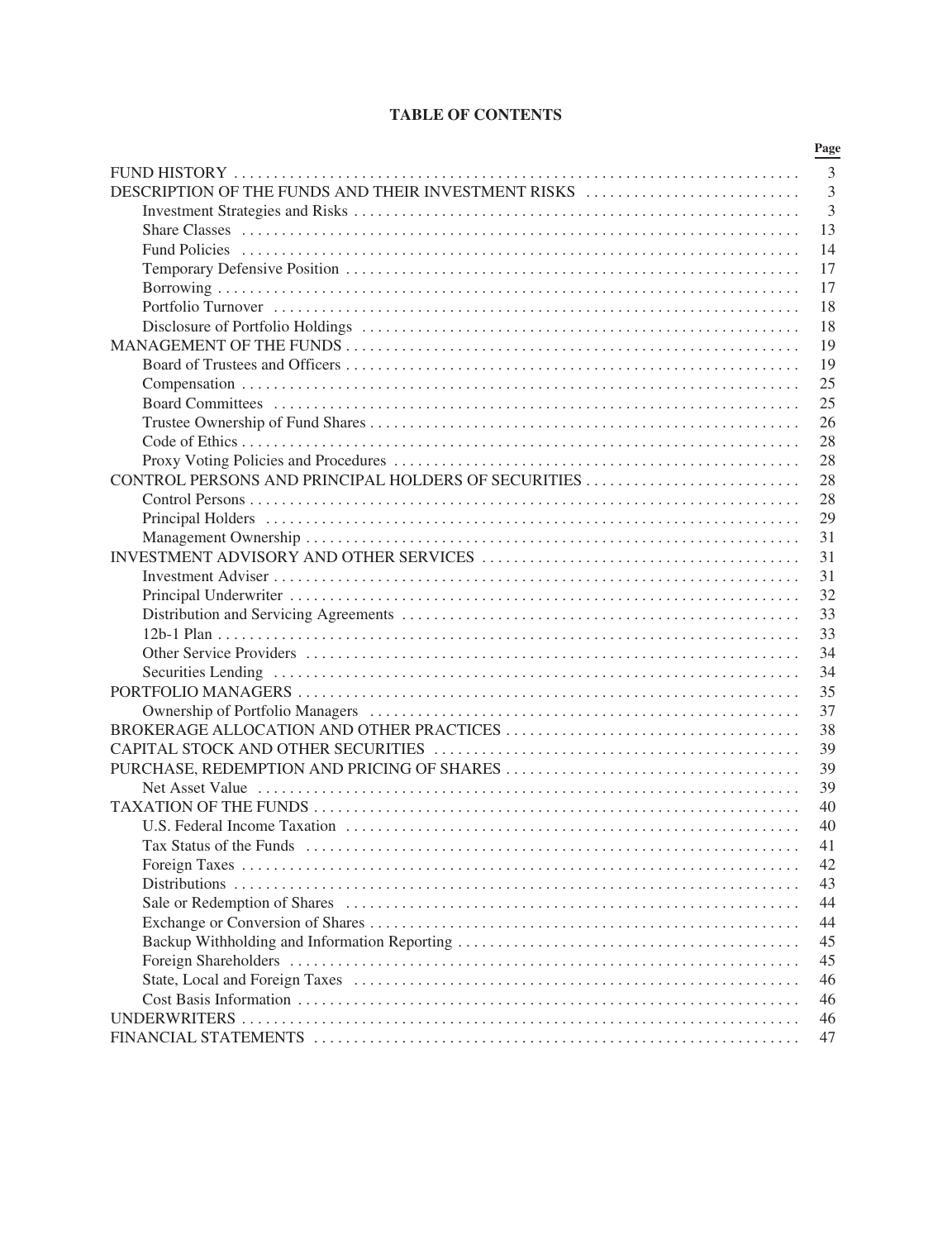# <span id="page-2-0"></span>**FUND HISTORY**

Effective October 22, 2004, the name of **Baron Asset Fund** was changed to **Baron Investment Funds Trust** (the "Trust"). The Trust is an open-end, diversified management investment company originally organized and established under the laws of the Commonwealth of Massachusetts on February 19, 1987. The Trust is structured to be able to issue shares in multiple series, each constituting a separate portfolio with separate assets and liabilities from any other series. There are seven series currently available (individually, a "Fund," and collectively, the "Funds"):

| <b>Name of Series</b>                 | Date of First Public Offering | Date of Commencement of<br><b>Investment Trading</b> |
|---------------------------------------|-------------------------------|------------------------------------------------------|
| <b>Baron Asset Fund</b>               | June 11, 1987                 | June 12, 1987                                        |
| <b>Baron Growth Fund</b>              | December 31, 1994             | January 3, 1995                                      |
| <b>Baron Small Cap Fund</b>           | September 30, 1997            | October 1, 1997                                      |
| <b>Baron Opportunity Fund</b>         | February 29, 2000             | March 1, 2000                                        |
| <b>Baron Fifth Avenue Growth Fund</b> | April 30, 2004                | May 1, 2004                                          |
| <b>Baron Discovery Fund</b>           | September 30, 2013            | October 1, 2013                                      |
| <b>Baron Durable Advantage Fund</b>   | December 29, 2017             | January 2, 2018                                      |

# <span id="page-2-1"></span>**DESCRIPTION OF THE FUNDS AND THEIR INVESTMENTS AND RISKS**

# <span id="page-2-2"></span>**Investment Strategies and Risks.**

- **Baron Asset Fund's** investment goal is to seek capital appreciation through long-term investments primarily in securities of mid-sized growth companies with undervalued assets or favorable growth prospects. **Baron Asset Fund** invests 65% of its net assets in equity securities in the form of common stock of mid-sized growth companies with market capitalizations above \$2.5 billion or the smallest market cap stock in the Russell Midcap Growth Index at reconstitution, whichever is larger, and below the largest market cap stock in the Russell Midcap Growth Index at reconstitution. The 65% standard is measured at the time of purchase.
- **Baron Growth Fund's** investment goal is to seek capital appreciation through long-term investments primarily in securities of small-sized growth companies. **Baron Growth Fund** invests 65% of its net assets in equity securities in the form of common stock of small-sized growth companies with market capitalizations up to the largest market cap stock in the Russell 2000 Growth Index at reconstitution, or companies with market capitalizations up to \$2.5 billion, whichever is larger. The 65% standard is measured at the time of purchase.
- **Baron Small Cap Fund's** investment goal is to seek capital appreciation through investments primarily in securities of small-sized growth companies. **Baron Small Cap Fund** invests 80% of its net assets in equity securities in the form of common stock of small-sized growth companies with market capitalizations up to the largest market cap stock in the Russell 2000 Growth Index at reconstitution, or companies with market capitalizations up to \$2.5 billion, whichever is larger. The 80% standard is measured at the time of purchase.
- The investment goal of **Baron Opportunity Fund** is capital appreciation through investments primarily in growth companies that benefit from technology advances. **Baron Opportunity Fund** invests primarily in equity securities in the form of common stock of high growth businesses of any market capitalization selected for their capital appreciation potential.
- **Baron Fifth Avenue Growth Fund's** investment goal is to seek capital appreciation through investments primarily in securities of large-sized growth companies. **Baron Fifth Avenue Growth Fund** invests 65% of its net assets in equity securities in the form of common stock of large-sized growth companies with market capitalizations no smaller than the top 85th percentile by total market capitalization of the Russell 1000 Growth Index at June 30, or companies with market capitalizations above \$10 billion, whichever is smaller. The 65% standard is measured at the time of purchase.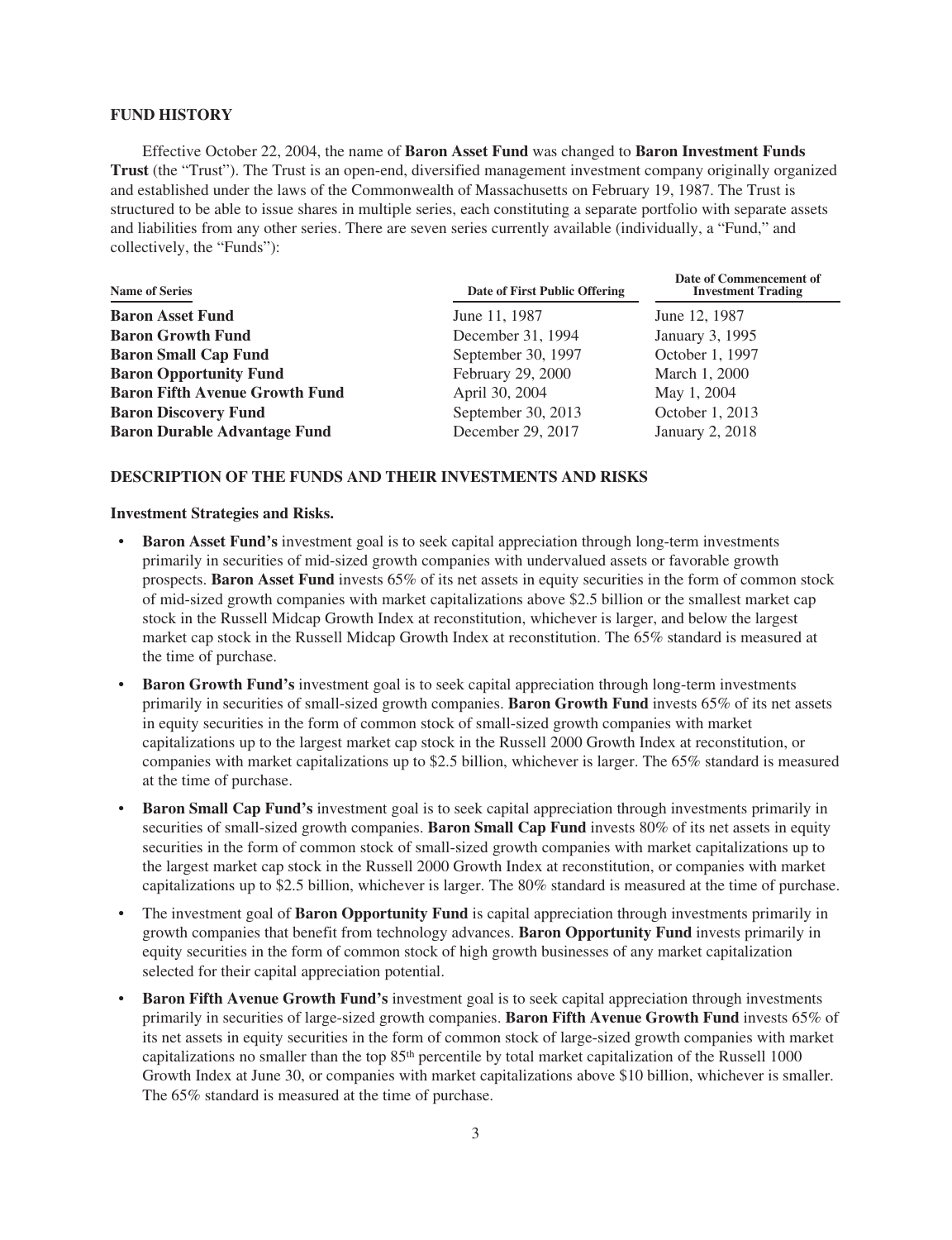- **Baron Discovery Fund's** investment goal is to seek capital appreciation through investments primarily in securities of small-sized growth companies. Baron Discovery Fund invests 65% of its net assets in equity securities in the form of common stock of small-sized growth companies with market capitalizations up to the largest market cap stock in the Russell 2000 Growth Index at reconstitution, or companies with market capitalizations up to \$2.5 billion, whichever is larger. The 65% standard is measured at the time of purchase.
- **Baron Durable Advantage Fund's** investment goal is to seek capital appreciation through investments primarily in securities of large-sized companies. **Baron Durable Advantage Fund** invests primarily in equity securities in the form of common stock of large-sized companies. The Adviser defines large-sized companies as those, at the time of purchase, with market capitalizations no smaller than the top 90<sup>th</sup> percentile by total market capitalization of the S&P 500 Index at June 30, or companies with market capitalizations above \$10 billion, whichever is smaller.

Because **Baron Asset Fund, Baron Growth Fund, Baron Small Cap Fund, Baron Opportunity Fund**, **Baron Discovery Fund** and **Baron Durable Advantage Fund** invest for the long term, they may hold securities that have appreciated beyond their market capitalizations at the time of the Funds' investments.

In addition to the investment strategies of the Funds described in each of their respective summary sections and in the Prospectus on pages 56-59, the Funds may use the additional strategies described below. These investment strategies are not fundamental policies and may be changed by the Trust's Board of Trustees (the "Board") without shareholder approval upon at least 60 days' notice. Shareholders will be notified of any material changes. Some of the strategies discussed below are mentioned in the prospectus, but they are explained in more detail here.

# *Recent Market and Economic Developments*

A outbreak of respiratory disease caused by a novel coronavirus was first detected in Wuhan City, Hubei Province, China and has spread internationally. The virus, named "SARS-CoV-2" (sometimes referred to as the "coronavirus") and the resulting disease, which is referred to as "COVID-19," has been declared a pandemic by the World Health Organization and has resulted in border closings, enhanced health screenings, healthcare service preparation and delivery, quarantines, cancellations, disruptions to supply chains and customer activity, as well as general concern and uncertainty.

The United States and many other developed and emerging market countries and global debt and equity capital markets have been materially and adversely affected by the impact of, and the significant uncertainty about the future caused by, the pandemic spread of COVID-19. As a result, certain financial institutions as well as the global financial system experienced severe economic distress. There have been material and adverse impacts on the broader financial and credit markets and the debt and equity capital for the market as a whole, and certain risks discussed in the Prospectus and elsewhere in this SAI may be exacerbated, such as credit risk, liquidity risk, interest rate risk and the risks of investing in certain sectors. Many interest rates are very low and in some cases yields are negative, and it is possible that, particularly during periods of low prevailing interest rates, the income from Fund securities will be reduced. These events have contributed, and may continue to contribute, to severe market volatility, which may adversely impact the Funds' net asset values and result in heightened volatility in the performance of the Funds' investments. In addition to these events having adverse consequences for the Funds and the Funds' investments, the operations of the Adviser and its affiliates and the Funds' other service providers have been impacted, and may continue to be impacted, perhaps significantly adversely impacted, as a result of the COVID-19 pandemic, such as restrictions on certain business operations, which may have long-term negative impacts on such operations generally or the ability of such operations to remain viable; more limited resources as the result of adverse market conditions that may negatively impact the cash flow and/or profitability of such businesses; quarantine measures and travel restrictions imposed on such entities' personnel based or temporarily located in affected regions; or any related health issues of such entities' personnel.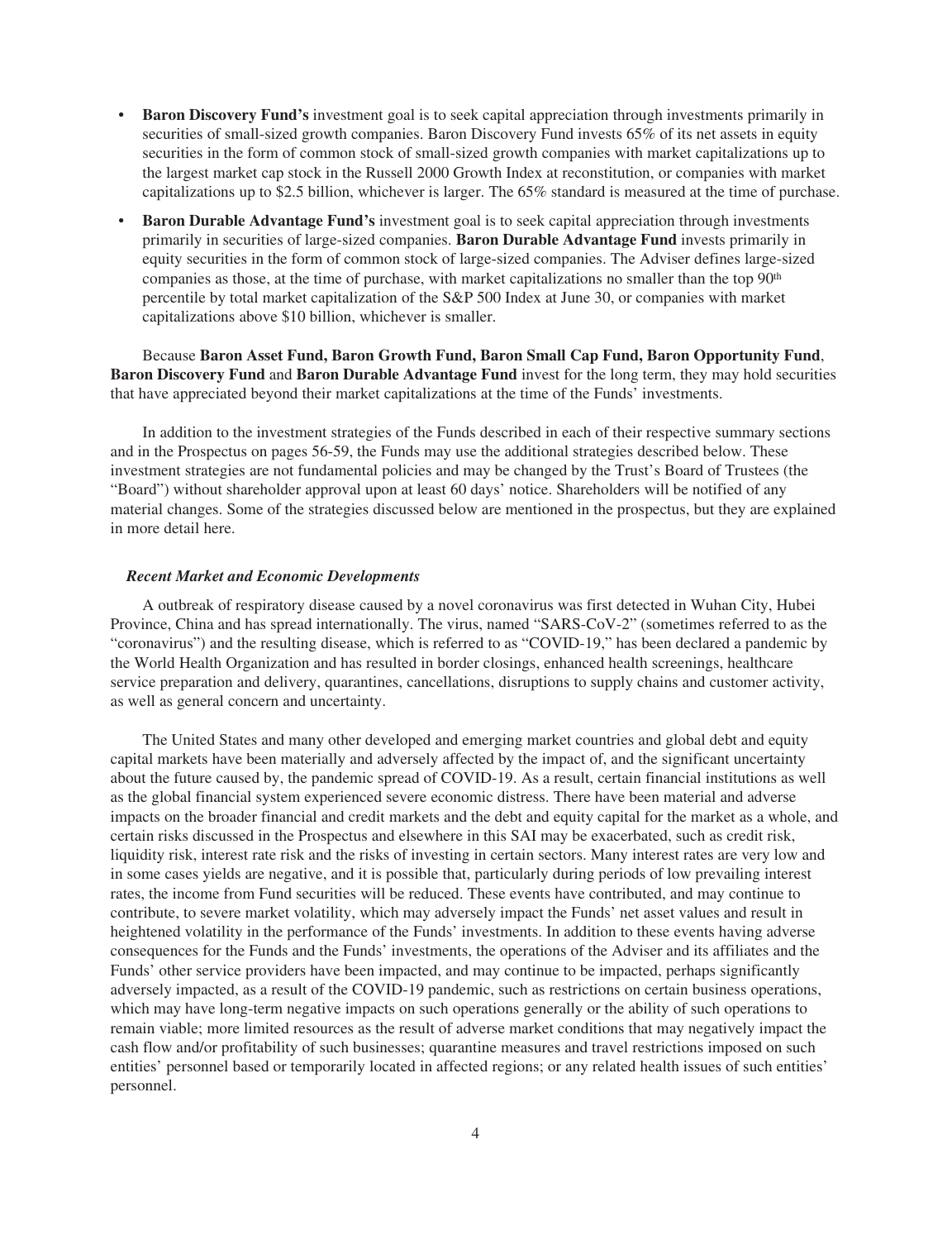Some sectors of the economy and individual issuers experienced particularly large losses. Many of them have recovered somewhat. For example, companies in the energy sector, including MLPs and energy infrastructure companies in which certain Funds invest, for a period were adversely impacted by reduced demand for oil and other energy commodities as a result of the slowdown in economic activity resulting from the pandemic spread of COVID-19 and by price competition among key oil producing countries.

The United States has responded to the COVID-19 pandemic and resulting economic distress with fiscal and monetary stimulus packages. In late March 2020, Congress passed, and President Trump signed, the Coronavirus Aid, Relief, and Economic Security Act (the "CARES Act"), a stimulus package providing for over \$2.2 trillion in resources to small businesses, state and local governments, and individuals that have been adversely impacted by the COVID-19 pandemic. During the Biden Administration, additional legislation in response to COVID-19 has been passed. The Federal Reserve also enacted various programs to support liquidity operations and funding in the financial markets, including massively expanding its reverse repurchase agreement operations, adding \$1.5 trillion of liquidity to the banking system; establishing swap lines with other major central banks to provide dollar funding; establishing a program to support money market funds; easing various bank capital buffers; providing funding backstop for businesses to provide bridging loans for up to four years; and providing funding to help credit flow in asset-backed securities markets. Recently, the threat of inflation has caused the Federal Reserve to reconsider or reverse some of these actions and policies.

The current market conditions, as well as various social and political tensions in the United States and around the world, may continue to contribute to increased market volatility, may have long-term effects on the U.S. and global financial markets, and may cause further economic uncertainties or deterioration in the United States and worldwide. The prolonged continuation or further deterioration of the current U.S. and global economic downturn could adversely impact the Funds. The Adviser does not know how long the financial markets will continue to be affected by these events and cannot predict the effects of these or similar events in the future on the US economy, the securities markets and issuers held by a Fund. Fiscal stimulus packages such as the CARES Act serve to further increase the federal budget deficit, which could lead to the downgrading of the long-term sovereign credit rating for the United States. Federal Reserve policy in response to market conditions, including with respect to certain interest rates, may adversely affect the value, volatility and liquidity of dividend and interest paying securities. Market volatility, dramatic changes to interest rates and/or a return to unfavorable economic conditions may lower a Fund's performance or impair a Fund's ability to achieve its investment objective. The Adviser intends to monitor developments and seek to manage the Funds in a manner consistent with achieving each Fund's investment objective, but there can be no assurance that it will be successful in doing so.

### *Non-U.S. Securities.*

The Funds may invest without limitation in the securities of non-U.S. issuers in U.S. denominated form known as American Depository Receipts ("ADRs"). They may also invest up to 10% of the respective total assets of **Baron Asset Fund, Baron Growth Fund** and **Baron Small Cap Fund**, and up to 25% of the respective total assets of **Baron Opportunity Fund**, **Baron Fifth Avenue Growth Fund**, **Baron Discovery Fund** and **Baron Durable Advantage Fund** directly in the securities of non-U.S. issuers that are not publicly traded in the U.S. and in Global Depository Receipts ("GDRs") and European Depository Receipts ("EDRs").

ADRs are certificates issued by a U.S. bank or trust company and represent the right to receive securities of a foreign issuer deposited in a U.S. bank or foreign branch of a U.S. bank and traded on a U.S. exchange or in an over-the-counter market. EDRs and GDRs are receipts issued in Europe generally by a non-U.S. bank or trust company that evidence ownership of non-U.S. securities. There are no fees imposed on the purchase or sale of ADRs, EDRs or GDRs, although the issuing bank or trust company may impose fees on the purchase of dividends and the conversion of ADRs, EDRs and GDRs into the underlying securities. Investments in ADRs have certain advantages over direct investment in the underlying non-U.S. securities, since (i) ADRs are U.S. dollar denominated investments that are easily transferable and for which market quotations are readily available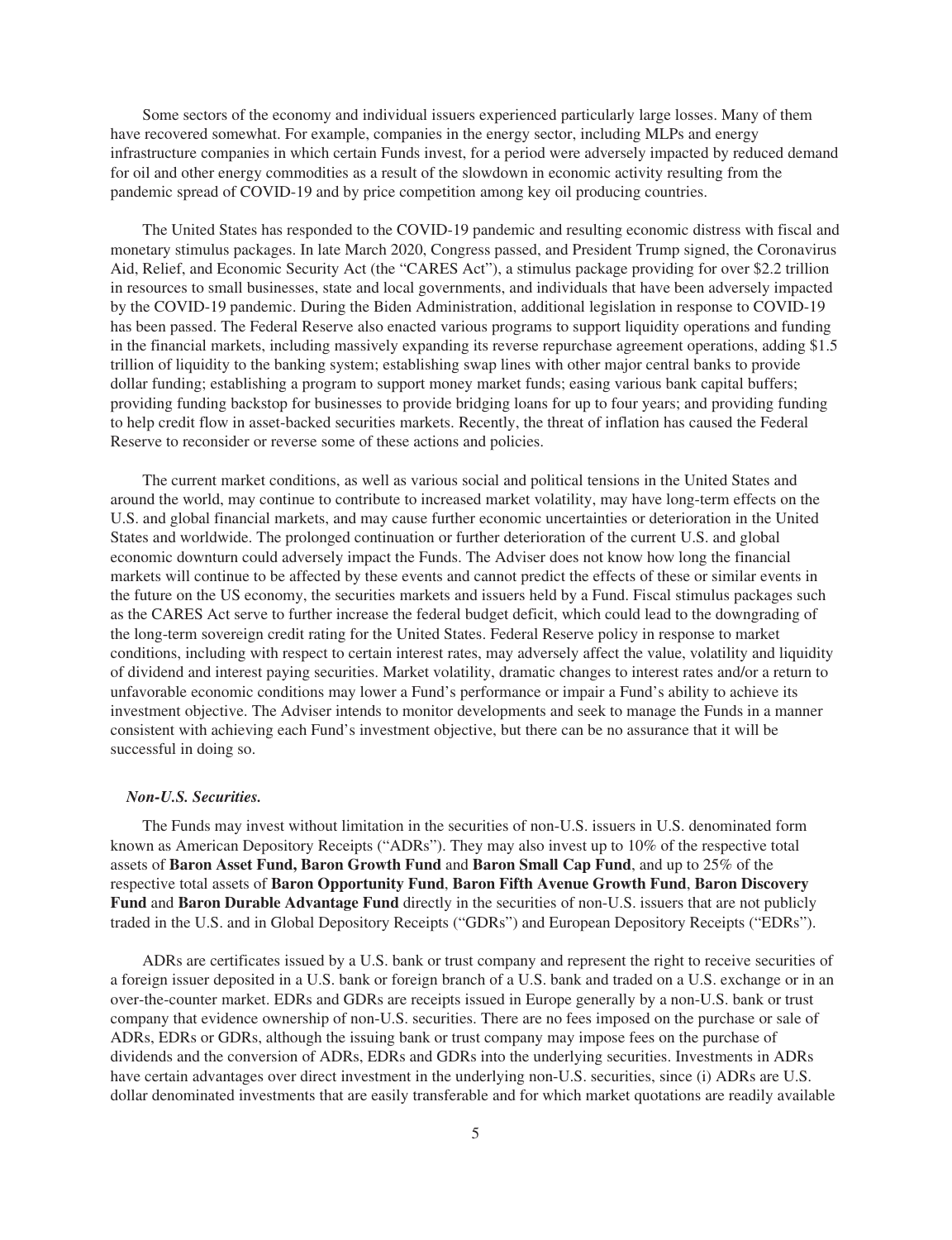and (ii) issuers whose securities are represented by ADRs are subject to the same auditing, accounting and financial reporting standards as U.S. issuers. EDRs and GDRs are not necessarily denominated in the currency of the underlying security. Issuers of non-U.S. securities are subject to different, often less detailed, accounting, reporting and disclosure requirements than are U.S. issuers. These securities may have exposure to developed countries and developing countries, which include countries in the MSCI Emerging Markets (EM) Index, countries in the MSCI Frontier Markets (FM) Index and other countries determined by the Adviser to be developing countries based on classifications made by the International Monetary Fund or on country characteristics similar to those of the countries in the EM and FM Indexes.

# *REITs.*

The Funds may invest in the equity securities of real estate investment trusts ("REITs"). A REIT is a corporation or business trust that invests in real estate and derives its income from rents or sales of real property or interest on loans secured by mortgages on real property. The market value of REITs may be affected by numerous factors, including decreases in the value of real estate, vacancies, decreases in lease rates, defaults by lessees, changes in the tax laws or by their inability to qualify for the tax-free pass-through of their income.

# *Securities Lending.*

The Funds may lend their portfolio securities to qualified institutions. By lending its portfolio securities, a Fund attempts to increase its income through the receipt of interest on the loan. Any gain or loss in the market price of the securities loaned that may occur during the term of the loan will be for the account of the Fund. A Fund may lend its portfolio securities so long as the terms and the structure of such loans are not inconsistent with the requirements of the Investment Company Act of 1940, as amended (the "1940 Act"), which currently provide that (a) the borrower pledges and maintains with the Fund collateral consisting of cash, a letter of credit issued by a domestic U.S. bank, or securities issued or guaranteed by the U.S. government having a value at all times not less than 100% of the value of the securities loaned, (b) the borrower adds to such collateral whenever the price of the securities loaned rises (i.e., the value of the loan is "marked to the market" on a daily basis), (c) the loan be made subject to termination by the Fund at any time and the loaned securities be subject to recall within the normal and customary settlement time for securities transactions and (d) the Fund receives reasonable interest on the loan (which may include the Fund's investing any cash collateral in interest bearing short-term investments), any distributions on the loaned securities and any increase in their market value. If the borrower fails to maintain the requisite amount of collateral, the loan automatically terminates and the Fund could use the collateral to replace the securities while holding the borrower liable for any excess of replacement cost over the value of the collateral. As with any extension of credit, there are risks of delay in recovery and in some cases even loss of rights in collateral should the borrower of the securities fail financially.

A Fund will not lend portfolio securities if, as a result, the aggregate of such loans for **Baron Asset Fund** exceeds 10% and for **Baron Growth Fund**, **Baron Small Cap Fund**, **Baron Opportunity Fund**, **Baron Fifth Avenue Growth Fund**, **Baron Discovery Fund** and **Baron Durable Advantage Fund** exceeds 25% of the value of its total assets (including such loans). Loan arrangements made by a Fund will comply with all other applicable regulatory requirements. All relevant facts and circumstances, including the creditworthiness of the qualified institution, will be monitored by the Adviser, and will be considered in making decisions with respect to lending of securities, subject to review by the Trust's Board of Trustees.

A Fund may pay reasonable negotiated fees in connection with loaned securities, so long as such fees are set forth in a written contract and approved by its Board of Trustees. In addition, a Fund shall, through the ability to recall securities prior to any required vote, retain voting rights over the loaned securities.

## *When-Issued and Delayed-Delivery Securities and Forward Commitments.*

The Funds may purchase or sell securities on a when-issued or delayed-delivery basis. When-issued or delayed-delivery transactions arise when securities are purchased or sold with payment and delivery taking place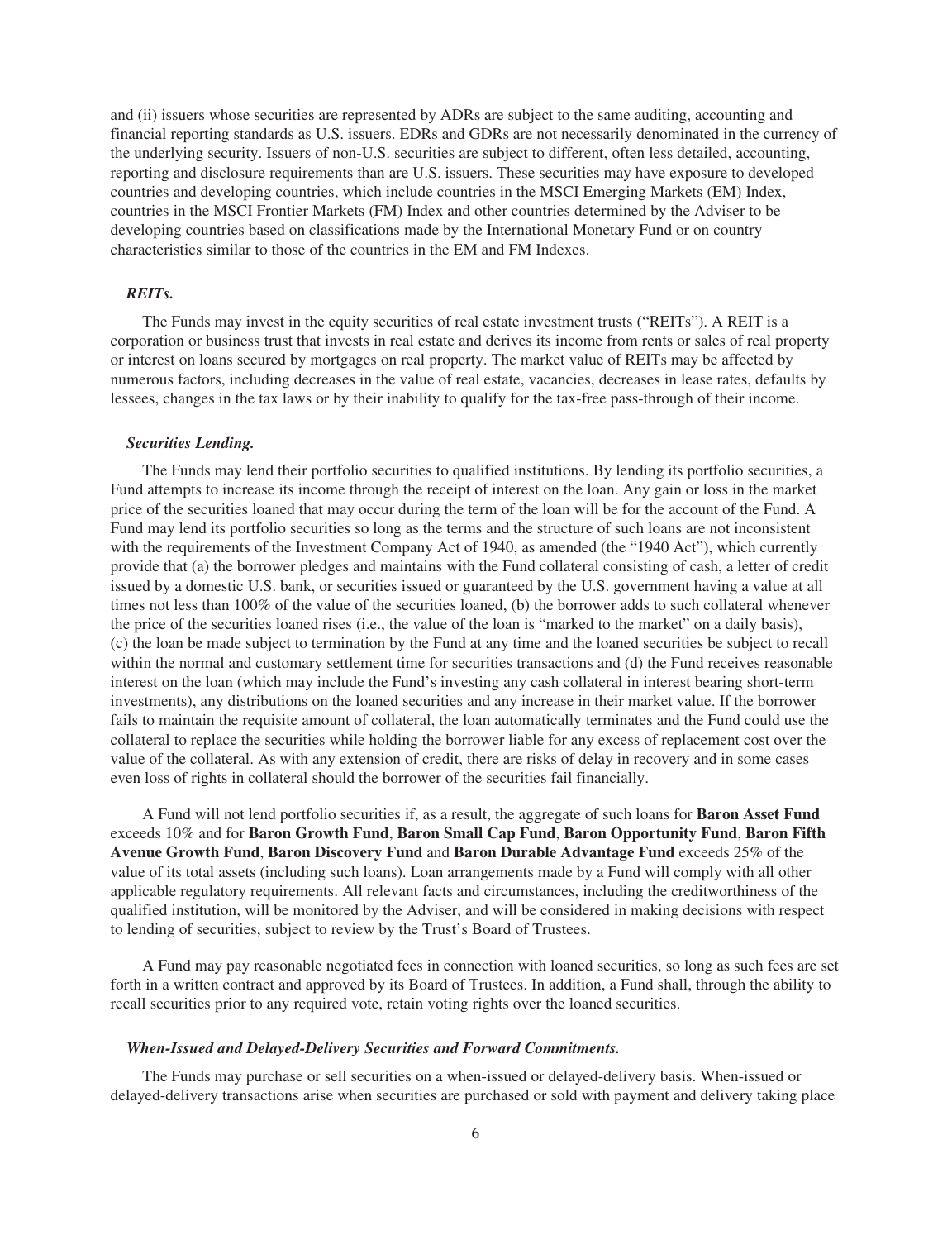in the future in order to secure what is considered to be an advantageous price at the time of entering into the transaction. While a Fund generally purchases securities on a when-issued basis with the intention of acquiring the securities, the Fund may sell the securities before the settlement date if the Adviser deems it advisable. Distributions attributable to any gains realized on such a sale are taxable to shareholders. When-issued and delayed-delivery securities and forward commitments involve the risk that the security a Fund buys will lose value prior to its delivery. There are also the risks that the security will never be issued or that the other party to the transaction will not meet its obligation. If this occurs, a Fund loses both the investment opportunity for the assets it set aside to pay for the security and any gain in the security's price. The Funds do not anticipate investing more than 10% of their total assets in such securities.

# *Illiquid Securities.*

**Baron Asset Fund** may invest up to 10% of its net assets, and **Baron Growth Fund**, **Baron Small Cap Fund**, **Baron Opportunity Fund**, **Baron Fifth Avenue Growth Fund**, **Baron Discovery Fund** and **Baron Durable Advantage Fund** may invest up to 15%, of their respective net assets in illiquid securities at the time of purchase. Subsequently, if as a result of changes in the portfolio, illiquid securities exceed 10 or 15% of net assets (as applicable), a Fund may not acquire any additional illiquid securities and the Adviser will take such steps as it considers appropriate to reduce the percentage within a reasonable period of time. An illiquid security is one that a Fund reasonably expects to be unable to sell or dispose of in current market conditions in seven calendar days or less without the sale or disposition significantly changing the market value of the security. Such investments may include private equity securities, private investments in public equity securities and other restricted securities. To the extent that there is no established market for some of the debt securities in which the Funds may invest, there may be thin or no trading in such securities, and the ability of the Adviser to value accurately such securities may be adversely affected. Further, it may be more difficult for the Funds to sell securities for which no established market exists. During periods of reduced market liquidity, and in the absence of readily available market quotations for securities held in the Funds' portfolios, the responsibility of the Adviser to value the Funds' securities becomes more difficult, and the Adviser's judgment may play a greater role in the valuation of the Funds' securities due to a reduced availability of reliable data.

To the extent that the Funds purchase illiquid securities or securities that are restricted as to resale, the Funds may incur additional risks and costs. Illiquid and restricted securities may be particularly difficult to value and their disposition may require greater effort and expense than more liquid securities. The Funds may be required to incur costs in connection with the registration of restricted securities in order to dispose of such securities.

If one or more instruments in a Fund's portfolio become illiquid, the Fund may exceed its limit on illiquid instruments. If this occurs, the Fund must take steps to bring the aggregate amount of illiquid instruments back within the prescribed limitations as soon as reasonably practicable. However, this requirement will not force a Fund to liquidate any portfolio instrument where the Fund would suffer a loss on the sale of that instrument.

# *Debt Securities.*

Debt securities have varying levels of sensitivity to changes in interest rates. In general, the price of a debt security can fall when interest rates rise and can rise when interest rates fall. Securities with longer maturities can be more sensitive to interest rate changes. The longer the maturity of a security, the greater the impact a change in interest rates could have on the security's price. In addition, short-term and long-term interest rates do not necessarily move in the same amount or the same direction. Short-term securities tend to react to changes in short-term interest rates, and long-term securities tend to react to changes in long-term interest rates.

Debt securities, particularly mortgage-backed securities, are subject to prepayment risk. Prepayment risk occurs when the issuer of a security can repay principal prior to the security's maturity. Securities subject to prepayment can offer less potential for gains during a declining interest rate environment and similar or greater potential for loss in a rising interest rate environment. In addition, the potential impact of prepayment features on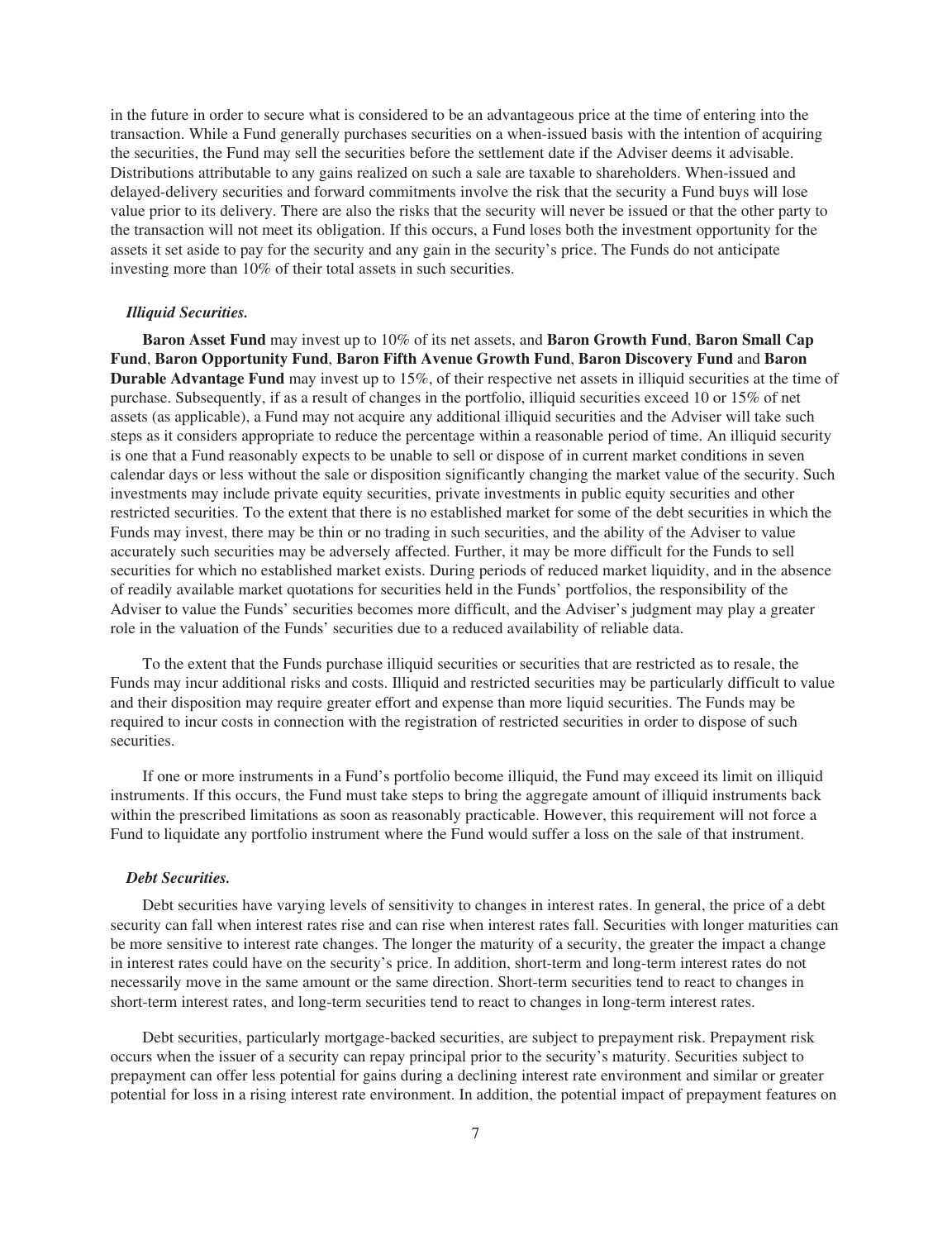the price of a debt security can be difficult to predict and result in greater volatility. The Funds do not anticipate investing more than 5% of their respective assets in mortgage-backed securities.

The Funds may invest in zero-coupon, step-coupon and pay-in-kind securities. These securities are debt securities that do not make regular interest payments. Zero-coupon and step-coupon securities are sold at a deep discount to their face value, and pay-in-kind securities pay interest through the issuance of additional securities.

The market value of these debt securities generally fluctuates in response to changes in interest rates to a greater degree than interest-paying securities of a comparable term and quality. The secondary market value of corporate debt securities structured as zero-coupon securities or pay-in-kind securities may be more volatile in response to changes in interest rates than debt securities that pay interest periodically in cash. Because such securities do not pay current interest but instead accrue such income, to the extent that the Funds do not have available cash to meet distribution requirements with respect to such income, they could be required to dispose of portfolio securities that they would not otherwise. Such disposition could be at a disadvantageous price. Investments in such securities also involve certain tax considerations.

The Funds from time to time may also purchase indebtedness and participations, both secured and unsecured, of debtor companies in reorganization or financial restructuring. Such indebtedness may be in the form of loans, notes, bonds or debentures. When the Funds purchase a participation interest they assume the credit risk associated with the bank or other financial intermediary as well as the credit risk associated with the issuer of any underlying debt instrument. The Funds may also purchase trade and other claims against, and other unsecured obligations of, such debtor companies, which generally represent money due a supplier of goods or services to such company. Some debt securities purchased by the Funds may have very long maturities. The length of time remaining until maturity is one factor that the Adviser considers in purchasing a particular debt security. The purchase of indebtedness of a troubled company always involves a risk as to the creditworthiness of the issuer and the possibility that the investment may be lost. The Adviser believes that the difference between perceived risk and actual risk creates the opportunity for profit, which can be realized through thorough analysis. There are no established markets for some of this indebtedness, and it is less liquid than more heavily traded securities. Indebtedness of the debtor company to a bank is not the security of the banks issuing or selling them. The Funds may purchase loans from national and state chartered banks as well as foreign ones. The Funds may invest in senior indebtedness of debtor companies, although on occasion subordinated indebtedness may also be acquired. The Funds may also invest in distressed first mortgage obligations and other debt secured by real property. The Funds do not currently anticipate investing more than 10% of their total assets in trade and other claims.

# *Repurchase and Reverse Repurchase Agreements.*

The Funds may enter into repurchase agreements with certain banks or non-bank dealers. In a repurchase agreement, the Funds buy a security at one price, and at the time of sale, the seller agrees to repurchase that security at a mutually agreed upon time and price. Repurchase agreements could involve certain risks in the event of the failure of the seller to repurchase the securities as agreed, which may cause the Funds to suffer a loss, including loss of interest on, or principal of, the security and costs associated with delay and enforcement of the repurchase agreement. Repurchase agreements with a duration of more than seven days are considered illiquid securities. Repurchase agreements carry the risk that the market value of the securities declines below the repurchase price. Also a Fund could lose money if it is unable to recover the securities and the value of the collateral held by the Fund is less than the value of the securities. In the event the borrower commences bankruptcy proceedings, a court may characterize the transaction as a loan. If a Fund has not perfected a security interest in the underlying collateral, the Fund may be required to return the underlying collateral to the borrower's estate and be treated as an unsecured creditor. As an unsecured creditor, the Fund could lose some or all of the principal and interest involved in the transaction.

The Funds may engage in reverse repurchase agreements with certain banks or non-bank dealers, where the Funds sell a security and simultaneously agree to buy it back at a mutually agreed upon time and price. To the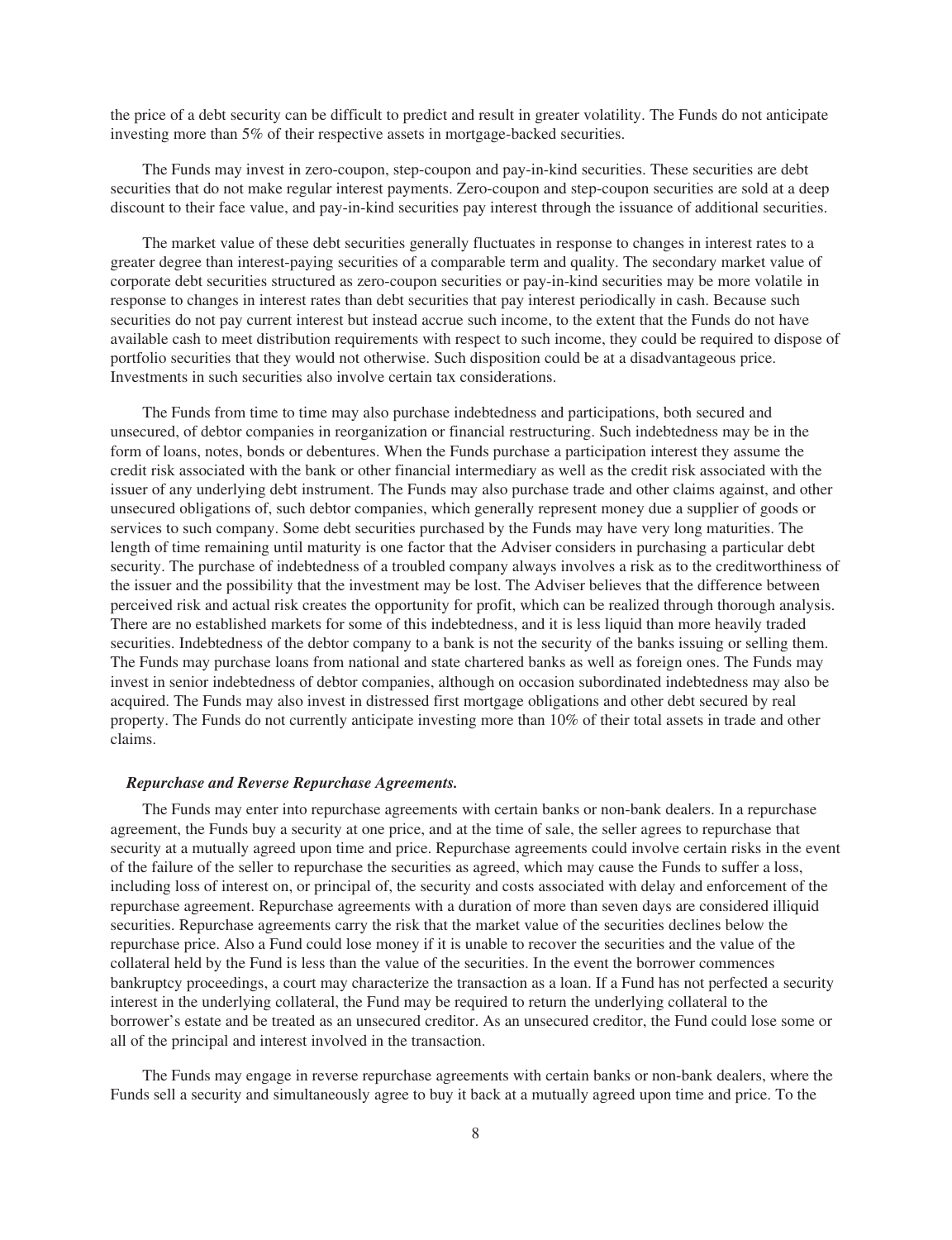extent that the Funds engage in reverse repurchase agreements, they will maintain a segregated account consisting of liquid assets or highly marketable securities to cover their obligations. Reverse repurchase agreements are a type of borrowing that may increase the possibility of fluctuation in a Fund's net asset value.

The SEC recently adopted new Rule 18f-4 under the 1940 Act, which governs the use of derivative investments and certain financing transactions (e.g. reverse repurchase agreements) by registered investment companies. As the Fund comes into compliance, the approach to asset segregation and coverage requirements described in this SAI will be impacted. For more information, please see the "Use of Derivatives, Segregated Accounts and Other Special Accounts" section on page 12.

#### *Medium And Lower-Rated Corporate Debt Securities.*

The Funds may invest in debt securities that have a rating of, or equivalent to, at least "BBB" by Standard & Poor's Corporation ("S&P") or "Baa" by Moody's Investors Services, Inc. ("Moody's"), or if unrated, are judged by the Adviser to be of comparable quality. **Baron Asset Fund, Baron Growth Fund, Baron Opportunity Fund, Baron Fifth Avenue Growth Fund**, **Baron Discovery Fund** and **Baron Durable Advantage Fund** may invest up to 35% of their total assets in such securities. **Baron Small Cap Fund** may invest up to 20% of its total assets in such securities. Because the creditworthiness of an issuer may change more rapidly than is able to be timely reflected in changes in credit ratings, the Adviser monitors corporate debt securities of issuers held in the Funds' equity portfolios. The Adviser could be wrong in its analysis. A general economic downturn or a significant increase in interest rates could severely disrupt the market for medium and lower grade corporate debt securities and adversely affect the market value of such securities and lead to increased incidences of default. Yields on debt securities in the portfolio that are interest rate sensitive can be expected to fluctuate over time.

# *Short Sales.*

**Baron Growth Fund, Baron Small Cap Fund, Baron Opportunity Fund**, **Baron Fifth Avenue Growth Fund**, **Baron Discovery Fund** and **Baron Durable Advantage Fund** may sell securities short. The Funds may sell a security that the Funds do not own. In order to do so, the Funds must borrow a security to deliver it to the purchaser and later buy that security in the market and return it to the lender. The value of a security sold short could increase and the Funds would have to pay more to buy the security to return to the lender than it received from the purchaser in the short sale. The Funds' risk of loss in these types of short sales is theoretically unlimited because there is no limit to the cost of replacing the borrowed security. The Funds may also sell a security short that the Funds own or a security equivalent in kind or amount to a security the Funds have a right to obtain (for example, a security convertible into the security sold short or a security that the Adviser believes will be deliverable upon the closing of a transaction). The Funds may also sell securities short when, in the opinion of the Adviser, the position is covered by owning a security that has ownership rights to assets that include all of the assets of the security shorted. If the value of the securities in these types of short sales increases, the Funds lose the opportunity to participate in the gain of the covered positions. The Funds may sell a security short only on a fully collateralized basis, which requires that the Funds establish and maintain a segregated account.

#### *Options Transactions and Swaps.*

**Baron Asset Fund** may write (sell) covered call options or purchase put options on equity and/or debt securities. **Baron Growth Fund, Baron Small Cap Fund, Baron Opportunity Fund**, **Baron Fifth Avenue Growth Fund**, **Baron Discovery Fund** and **Baron Durable Advantage Fund** may write (sell) put and covered call options and purchase put and call options on equity and/or debt securities. The Funds may also enter into equity swap transactions. All calls sold by the Funds must be "covered" (i.e., a Fund must own the underlying securities) or must meet the asset segregation requirements described below for as long as the call is outstanding. Even though the Funds will receive the option premium to help protect it against loss, a call sold by a Fund exposes the Funds during the term of the option to possible loss of opportunity to realize appreciation in the market price of the underlying security or instrument and may require the Fund to hold a security or instrument which it might otherwise have sold, and a put sold by a Fund exposes the Fund to potential loss in the amount of the difference between the exercise price and the market value of the underlying security.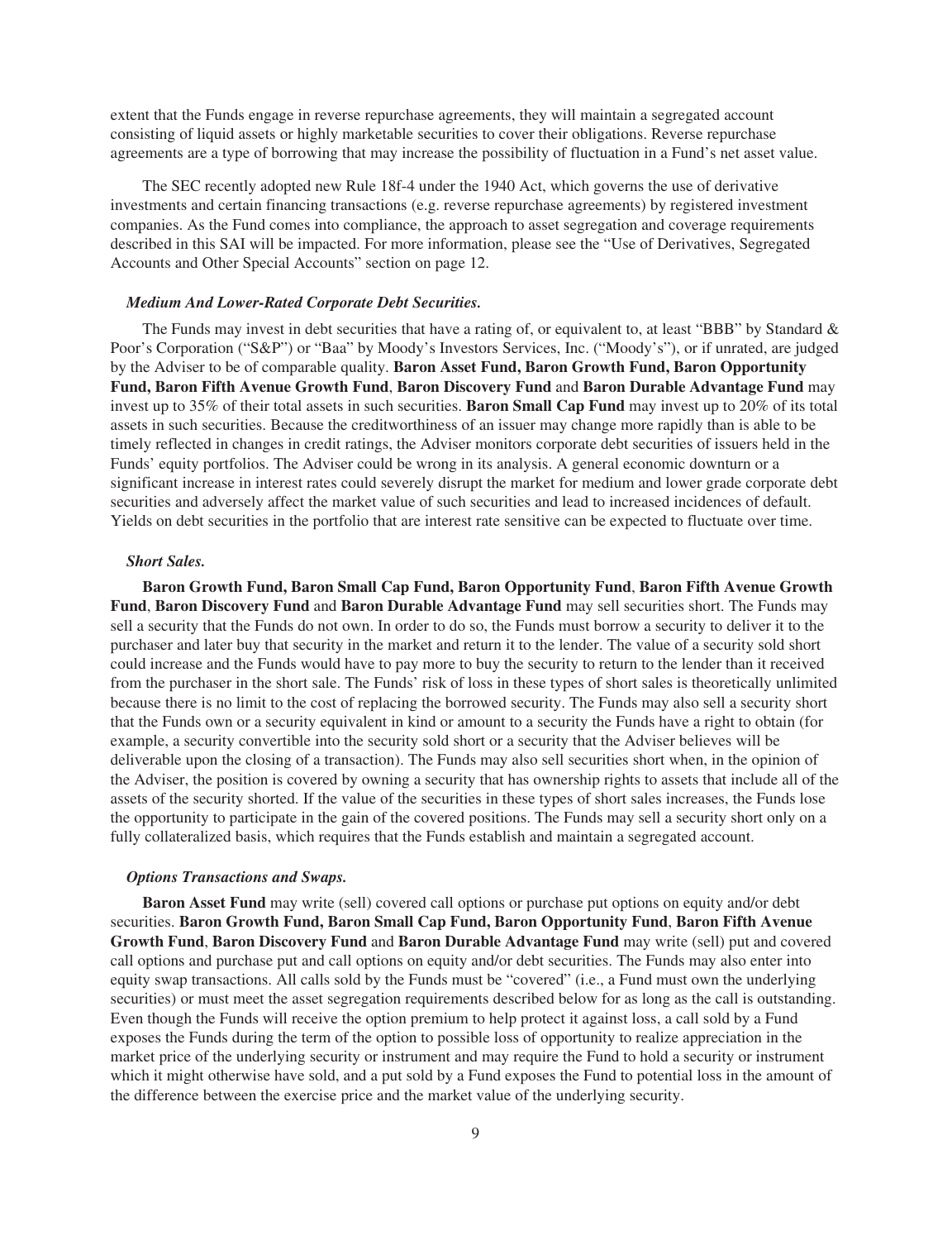A put option gives the purchaser of the option, upon payment of a premium, the right to sell, and the writer, when exercised, the obligation to buy, the underlying security at the exercise price. A call option, upon payment of a premium, gives the purchaser of the option the right to buy, and the seller, if exercised, the obligation to sell, the underlying security at the exercise price. An American style put or call option may be exercised at any time during a fixed period, while a European style put or call option may be exercised only upon expiration or during a fixed period prior thereto. The Funds may engage in either style option. The Funds are authorized to engage in transactions with respect to exchange-listed options, over-the-counter options ("OTC options") and other derivative investments. Exchange-listed options are issued by a regulated financial intermediary, such as the Options Clearing Corporation ("OCC"), which guarantees the performance of the obligations of the parties to such options. The discussion below uses the OCC as an example, but is also applicable to other financial intermediaries.

Rather than taking or making delivery of the underlying security through the process of exercising the option, listed options are usually closed by entering into offsetting purchase or sale transactions that do not result in ownership of the new option. The Funds' ability to close out its position as a purchaser or seller of an OCC or exchange-listed put or call option is dependent, in part, upon the liquidity of the option market. Among the possible reasons for the absence of a liquid option market on an exchange are: (i) insufficient trading interest in certain options; (ii) restrictions on transactions imposed by an exchange; (iii) trading halts, suspensions or other restrictions imposed with respect to particular classes or series of options or underlying securities including reaching daily price limits; (iv) interruption of the normal operations of the OCC or an exchange; (v) inadequacy of the facilities of an exchange or OCC to handle current trading volume; or (vi) a decision by one or more exchanges to discontinue the trading of options (or a particular class or series of options), in which event the relevant market for that option on that exchange would cease to exist, although outstanding options on that exchange would generally continue to be exercisable in accordance with their terms. The hours of trading for listed options may not coincide with the hours during which the underlying instruments are traded. To the extent that the option markets close before the markets for the underlying instruments, significant price and rate movements can take place in the underlying markets that cannot be reflected in the option markets.

OTC options are purchased from or sold to securities dealers, financial institutions or other parties ("Counterparties") through direct bilateral agreement with the Counterparty. In contrast to exchange-listed options, which generally have standardized terms and performance mechanics, all the terms of an OTC option are negotiated by the parties. The Funds generally expect to enter into OTC options that have cash settlement provisions, although they are not required to do so.

Equity swap transactions are entered into with financial intermediaries through a direct agreement with the Counterparty, generally an ISDA Master Agreement, the specific terms of which are negotiated by the parties. The Funds may use equity swaps, or other derivative instruments, for hedging purposes against potential adverse movements in security prices or for non-hedging purposes such as seeking to enhance return. The Funds may be required to post collateral for such transactions.

There is no central clearing or, unless the parties provide for it, guaranty function in an OTC option or derivative, including certain swaps. As a result, if the Counterparty fails to make or take delivery of the security or other instrument, or fails to make a cash settlement payment due in accordance with the option, the Funds will lose any premium they paid for the option as well as any anticipated benefit of the transaction. The Adviser must assess the creditworthiness of each Counterparty to determine the likelihood that the terms of the OTC option or the derivative will be satisfied. The Funds will engage in OTC option transactions and derivatives only with qualified Counterparties. The staff of the SEC currently takes the position that OTC options purchased by the Funds, and portfolio securities "covering" the amount of the Funds' obligation pursuant to an OTC option sold by it (the cost of the sell-back plus any in-the-money amount) are illiquid and subject to the Funds' limitations on investments in illiquid securities, unless the Funds have the legal right to terminate the option on not more than seven days notice and the Counterparty has a high credit quality rating.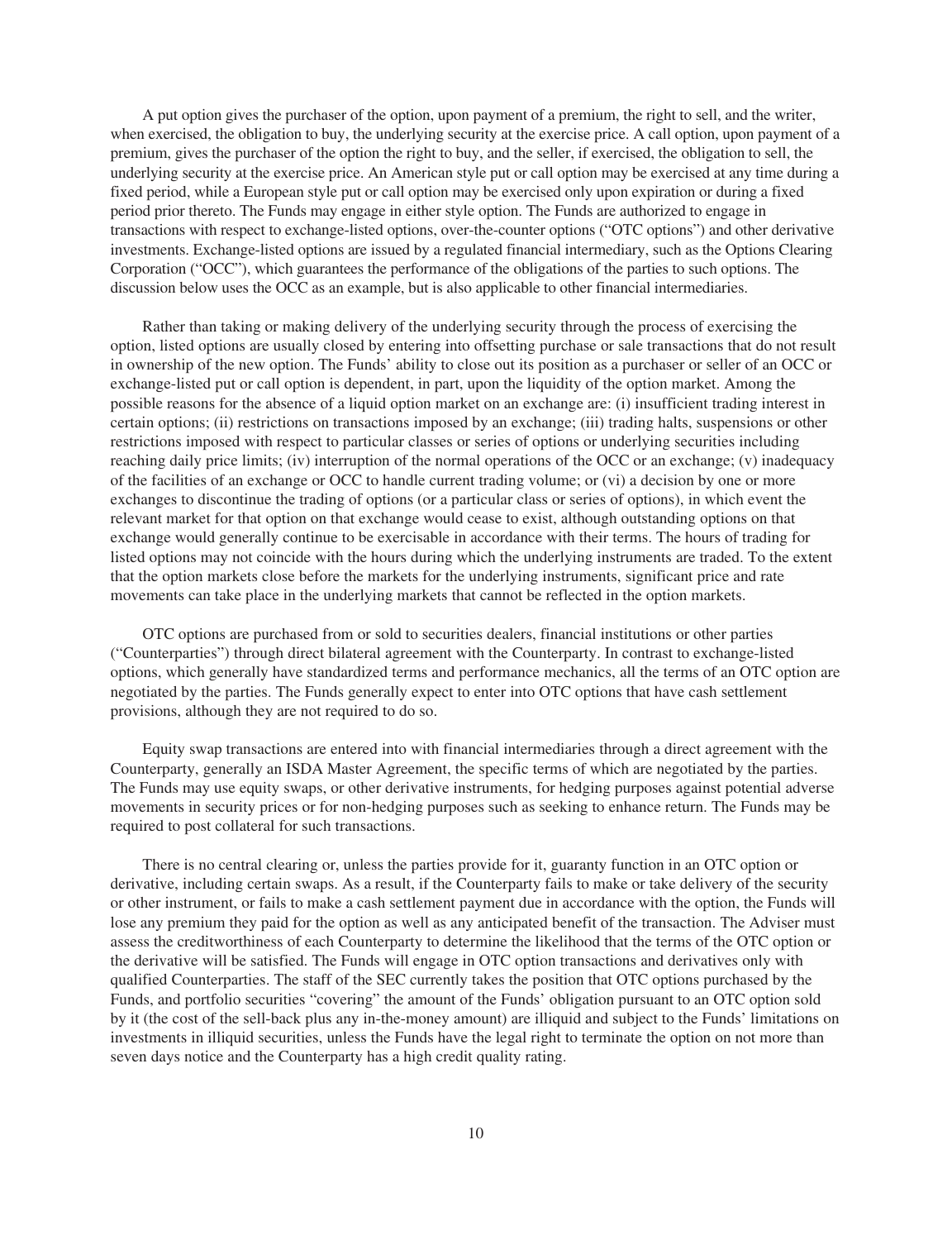#### *Foreign Currency Transactions.*

The Funds that are permitted to invest in foreign currency-denominated securities also may purchase and sell foreign currency options and foreign currency futures contracts and futures options, and they may engage in foreign currency transactions either on a spot (cash) basis at prevailing currency exchange rates or through forward currency contracts. These Funds may engage in these transactions to hedge, directly or indirectly, against currency fluctuations, for other investment purposes and, with respect to certain Funds, to seek to enhance returns. A Fund may enter into currency transactions only with counterparties that the Adviser deems to be creditworthy. Certain of the foreign currency transactions the Funds may use are described below.

*Forward Foreign Exchange Transactions.* Certain Funds may enter into forward currency contracts ("forwards") in connection with settling purchases or sales of securities, to hedge the currency exposure associated with some or all of the Fund's investments or as part of its investment strategy. Forwards are OTC contracts to purchase or sell a specified amount of a specified currency or multinational currency unit at a set price on a future date. The market value of a forward fluctuates with changes in foreign currency exchange rates. Forwards are marked to market daily based upon foreign currency exchange rates from an independent pricing service, and the change in value is recorded as unrealized appreciation or depreciation. A Fund will record a realized gain or loss when the forward is closed. Forwards are highly volatile, involve substantial currency risk and may also involve credit and liquidity risks.

*Currency Futures.* A Fund may also seek to enhance returns or hedge against the decline in the value of a currency through use of currency futures or options thereon. Currency futures are similar to forward foreign exchange transactions except that futures are standardized, exchange-traded contracts while forward foreign exchange transactions are traded in the OTC market. Currency futures involve substantial currency risk, and also involve leverage risk.

*Currency Options.* A Fund may also seek to enhance returns or hedge against the decline in the value of a currency through the use of currency options. Currency options are similar to options on securities. For example, in consideration for an option premium the writer of a currency option is obligated to sell (in the case of a call option) or purchase (in the case of a put option) a specified amount of a specified currency on or before the expiration date for a specified amount of another currency. A Fund may engage in transactions in options on currencies either on exchanges or OTC markets. A Fund may write covered call options on up to 100% of the currencies in its portfolio. Currency options involve substantial currency risk, and may also involve credit, leverage or liquidity risk.

*Currency Swaps.* In order to protect against currency fluctuations, a Fund may enter into currency swaps. A Fund may also hedge portfolio positions through currency swaps, which are transactions in which one currency is simultaneously bought for a second currency on a spot basis and sold for the second currency on a forward basis. Currency swaps involve the exchange of the rights of a Fund and another party to make or receive payments in specified currencies. Because currency swaps usually involve the delivery of the entire principal value of one designated currency in exchange for the other designated currency, the entire principal value of a currency swap is subject to the risk that the other party to the swap will default on its contractual delivery obligations.

*Limitations on Currency Transactions.* A Fund will not hedge a currency in excess of the aggregate market value of the securities that it owns (including receivables for unsettled securities sales), or has committed to purchase or anticipates purchasing, which are denominated in such currency. Open positions in forward foreign exchange transactions used for non-hedging purposes will be covered by the segregation of liquid assets and are marked to market daily.

*Risk Factors in Hedging Foreign Currency.* Hedging transactions involving currency instruments involve substantial risks, including correlation risk. While a Fund's use of currency instruments to effect hedging strategies is intended to reduce the volatility of the net asset value of the Fund's shares, the net asset value of the Fund's shares will fluctuate. Moreover, although currency instruments will be used with the intention of hedging against adverse currency movements, transactions in currency instruments involve the risk that anticipated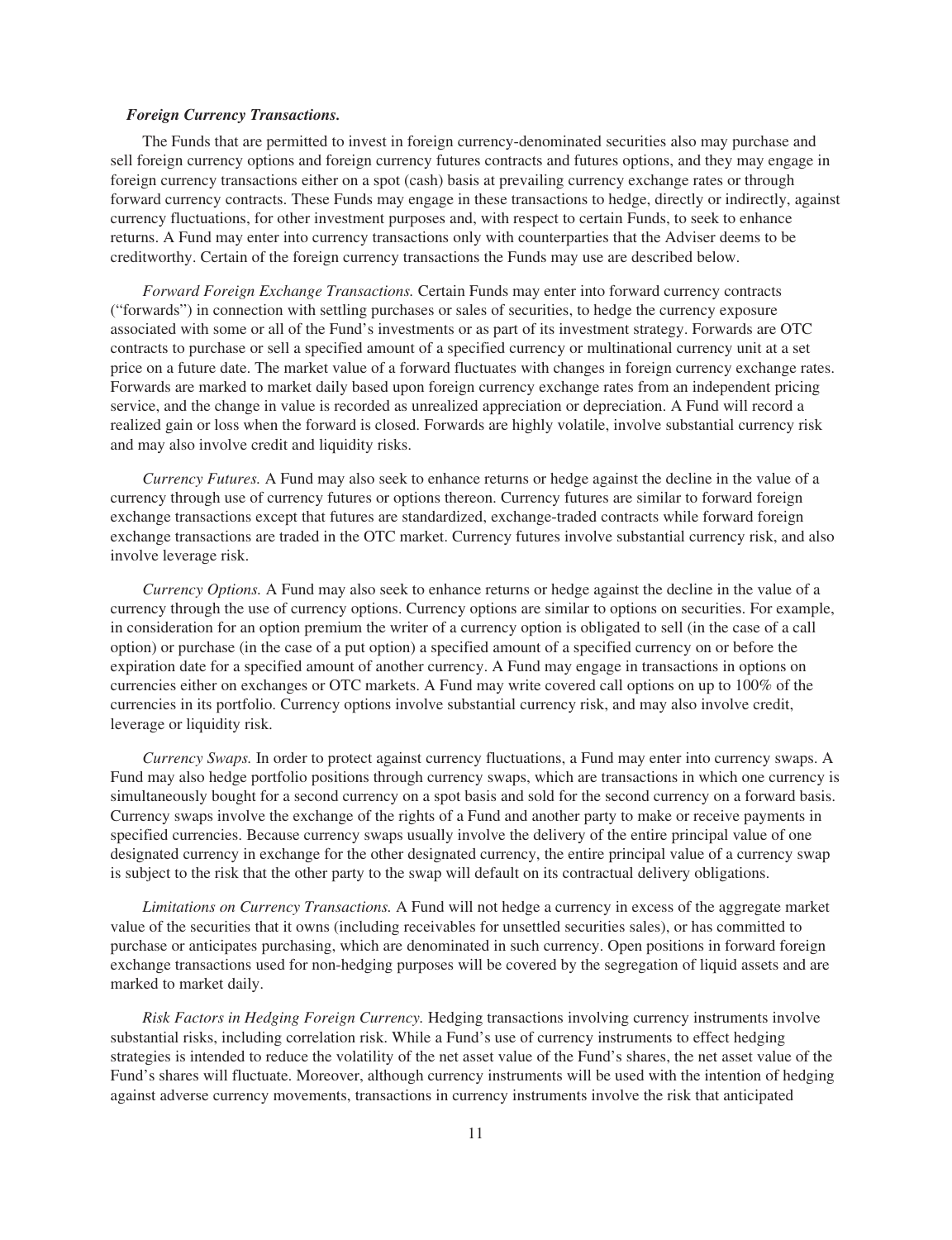currency movements will not be accurately predicted and that the Fund's hedging strategies will be ineffective. To the extent that a Fund hedges against anticipated currency movements that do not occur, the Fund may realize losses and decrease its total return as the result of its hedging transactions. Furthermore, a Fund will only engage in hedging activities from time to time and may not be engaging in hedging activities when movements in currency exchange rates occur. In connection with its trading in forward foreign currency contracts, a Fund will contract with a foreign or domestic bank, or foreign or domestic securities dealer, to make or take future delivery of a specified amount of a particular currency. There are no limitations on daily price moves in such forward contracts, and banks and dealers are not required to continue to make markets in such contracts. There have been periods during which certain banks or dealers have refused to quote prices for such forward contracts or have quoted prices with an unusually wide spread between the price at which the bank or dealer is prepared to buy and that at which it is prepared.

#### *Use of Derivatives, Segregated Accounts and Other Accounts.*

## *Use of Derivatives.*

Each Fund is operated by the Adviser in reliance on an exclusion, granted to operators of registered investment companies such as the Funds, from registration as a "commodity pool operator" ("CPO"), with respect to the Fund, under the Commodity Exchange Act (the "CEA") and, therefore, is not subject to registration or regulation as a CPO under the CEA. The Funds may be limited in their ability to use commodity futures or options thereon, engage in certain swap transactions or make certain other investments (collectively, "commodity interests") if the Adviser continues to claim the exclusion from the definition of CPO with respect to such Funds. In order for the Adviser to be eligible to continue to claimthis exclusion, if a Fund uses commodity interests other than for bona fide hedging purposes (as defined by the Commodity Futures Trading Commission (the "CFTC")), the aggregate initial margin and premiums required to establish those positions (after taking into account unrealized profits and unrealized losses on any such positions and excluding the amount by which options are "in-the-money" at the time of purchase) may not exceed 5% of the Fund's NAV, or, alternatively, the aggregate net notional value of those positions, as determined at the time the most recent position was established, may not exceed 100% of the Fund's NAV (after taking into account unrealized profits and unrealized losses on any such positions). In addition to meeting one of the foregoing trading limitations, a Fund may not market itself as a commodity pool or otherwise as a vehicle for trading in the commodity futures, commodity options or swaps markets. Even if a Fund's direct use of commodity interests complies with the trading limitations described above, the Fund may have indirect exposure to commodity interests in excess of such limitations. Such exposure may result from the Fund's investment in other investment vehicles, including investment companies that are not managed by the Adviser or one of its affiliates, certain securitized vehicles that may invest in commodity interests and/or non-equity REITs that may invest in commodity interests (collectively, "underlying investment vehicles"). Because the Adviser may have limited or no information as to the commodity interests in which an underlying investment vehicle invests at any given time, the CFTC has issued temporary no-action relief permitting registered investment companies, such as the Funds, to continue to rely on the exclusion from the definition of CPO. The Adviser, on behalf of the Funds, has filed the required notice to claim this no-action relief. In order to rely on the temporary no-action relief, the Adviser must meet certain conditions and the Funds must otherwise comply with the trading and market limitations described above with respect to their direct investments in commodity interests.

# *Use of Segregated and Other Special Accounts.*

Many hedging transactions require, among other things, that the Funds segregate liquid assets with their custodian to the extent Fund obligations are not otherwise "covered" through ownership of the underlying security or instrument. In general, either the full amount of any obligation by the Funds to pay or deliver securities or assets must be covered at all times by the securities or instruments required to be delivered, or, subject to any regulatory restrictions, an amount of cash or liquid securities at least equal to the current amount of the obligation must be segregated with the custodian. The segregated assets cannot be sold or transferred unless equivalent assets are substituted in their place or it is no longer necessary to segregate them.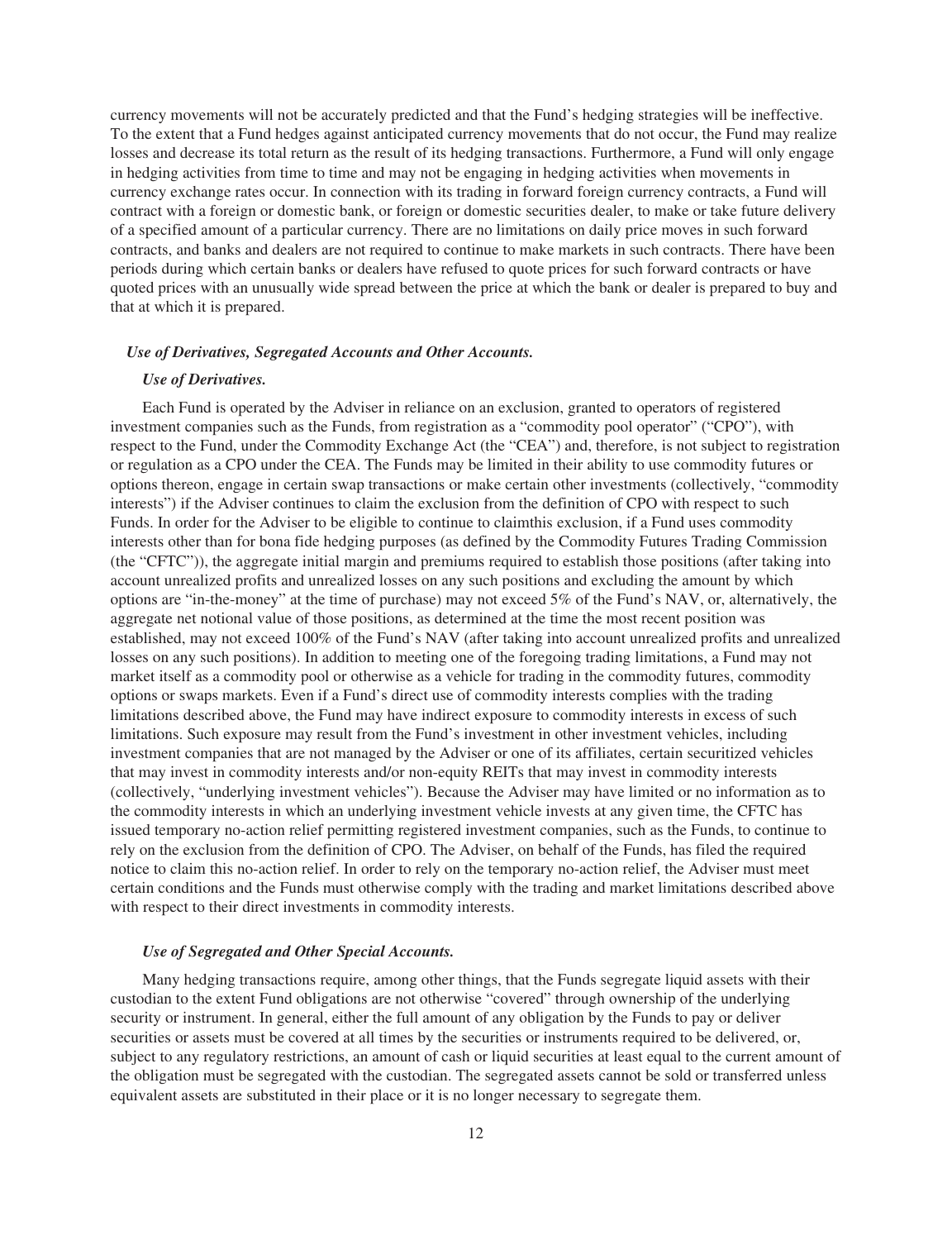#### *Recent Regulation Regarding Derivatives and Segregated Accounts.*

In October 2020, the SEC adopted new Rule 18f-4 under the 1940 Act, which governs the use of derivative investments and certain financing transactions (e.g. reverse repurchase agreements) by registered investment companies. Among other things, Rule 18f-4 will require funds that invest in derivative instruments beyond a specified limited amount to apply a value-at-risk based limit to their use of certain derivative instruments and financing transactions and to adopt and implement a derivatives risk management program. A fund that uses derivative instruments in a limited amount will not be subject to the full requirements of Rule 18f-4. In connection with the adoption of Rule 18f-4, funds will no longer be required to comply with the asset segregation framework arising from prior SEC guidance for covering certain derivative instruments and related transactions. Compliance with Rule 18f-4 will not be required until August 2022. As a Fund comes into compliance, the approach to asset segregation and coverage requirements described in this SAI will be impacted. Compliance with the new rule by a Fund could, among other things, make derivatives more costly, limit their availability or utility, or otherwise adversely affect their performance.

### *Special Situations.*

The Funds may invest in "special situations." A special situation arises when, in the opinion of the Adviser, the securities of a company will be recognized and appreciate in value due to a specific anticipated development at that company. Such developments might include a new product, a management change, an acquisition or a technological advancement. The risk of investing in special situations is that the anticipated development does not occur or its impact is not what the Adviser expected.

# *International Sanctions.*

From time to time, certain of the companies in which a Fund invests may operate in, or have dealings with, countries subject to sanctions or embargoes imposed by the U.S. government and the United Nations and/or countries identified by the U.S. government as state sponsors of terrorism. A company may suffer damage to its reputation if it is identified as a company which operates in, or has dealings with, countries subject to sanctions or embargoes imposed by the U.S. government and the United Nations and/or countries identified by the U.S. government as state sponsors of terrorism. As an investor in such companies, the Fund will be indirectly subject to those risks.

#### *Real Estate Industry Risk.*

In addition to general market conditions, the value of the Funds will be affected by the strength of the real estate markets. Factors that could affect the value of the Funds' holdings include the following: overbuilding and increased competition; increases in property taxes and operating expenses; declines in the value of real estate; lack of availability of equity and debt financing to refinance maturing debt; vacancies due to economic conditions and tenant bankruptcies; losses due to costs resulting from environmental contamination and its related clean-up; changes in interest rates; changes in zoning laws; casualty or condemnation losses; variations in rental income; changes in neighborhood values; and functional obsolescence and appeal of properties to tenants.

# <span id="page-12-0"></span>**Share Classes.**

The Funds offer three classes of shares, Retail Shares, Institutional Shares and R6 Shares, which differ only in their ongoing fees and eligibility requirements. Retail Shares are available to all investors, and account minimums range from \$500 to \$2,000, depending on the account type. Institutional Shares are for accounts in the amount of \$1,000,000 or more per Fund. Institutional Shares are intended for certain financial intermediaries that offer shares of the Baron Funds® through fee-based platforms, retirement platforms or other platforms for which the financial intermediary provides services and is not compensated by the Baron Funds® for those services. Shareholders meeting the eligibility requirements for the Institutional Shares may also purchase Institutional Shares directly without paying a sales charge or any other additional fees. Baron WealthBuilder Fund,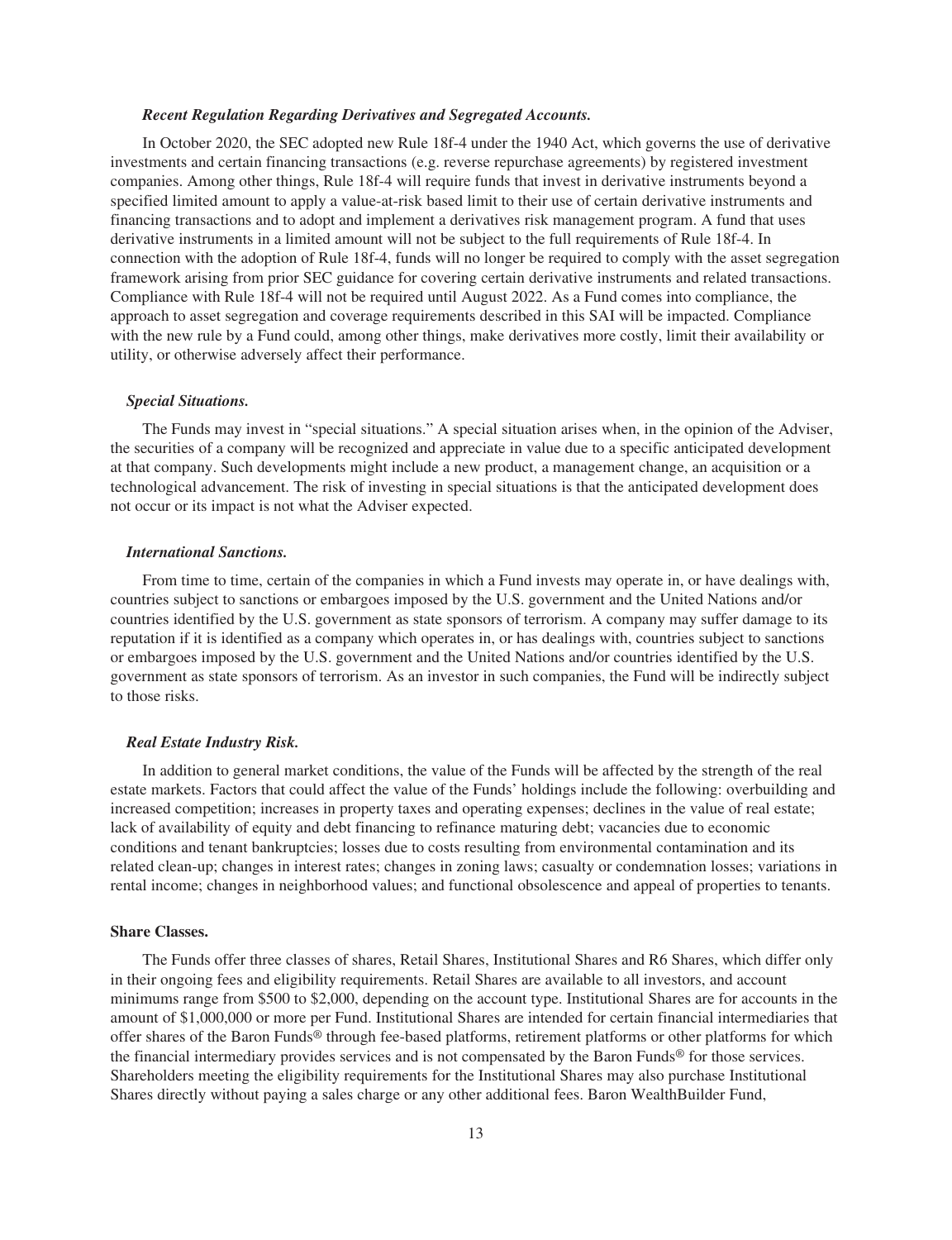employees/Directors of the Adviser and its affiliates and Trustees of the Baron Funds® are not subject to the eligibility requirements for Institutional Shares. R6 Shares are available only to qualified 401(a) plans (including 401(k) plans, Keogh plans, profit-sharing plans, money purchase pension plans, target benefit plans, defined benefit pension plans and Taft-Hartley multi-employer pension plans) (collectively, "Qualified Plans"), endowment funds and foundations, any state, county or city, or its instrumentality, department, authority, or agency, 403(b) plans, 457 plans, including 457(a) governmental entity plans and tax-exempt plans, accounts registered to insurance companies, trust companies and bank trust departments, investment companies, both affiliated and not affiliated with the Adviser, and any entity that is considered a corporation for tax purposes, including corporate non-qualified deferred compensation plans of such corporations. R6 Shares are not available to traditional and Roth Individual Retirement Accounts, SEPs, SARSEPs and individual 403(b) plans. Institutional Shares are available to such accounts or plans to the extent they are purchased through an eligible fee-based program. R6 Shares are also not available to retail, advisory fee-based wrap programs or to advisersold donor-advised funds. There is no minimum initial investment for Qualified Plans; however, the shares must be held through plan-level or omnibus accounts held on the books of the Funds. All other R6 eligible investors must meet a minimum initial investment of at least \$5,000,000 per Fund. For more information, please see the "How to Purchase Shares" section on pages 71-73 of the Prospectus. The Funds reserve the right, without prior notice, to change the eligibility requirements of its share classes, including the types of investors who are eligible to purchase each share class.

# <span id="page-13-0"></span>**Fund Policies.**

The Funds have adopted investment restrictions, described below, which are fundamental policies of the Funds and may not be changed without the approval by a majority of the Funds' shareholders or at least twothirds of a quorum of a majority of the shareholders. Unless otherwise noted, all percentage restrictions are measured as of the time of the purchase.

# **Baron Asset Fund** may not:

- 1. Issue senior securities except in connection with any permitted borrowing where the Fund is deemed to have issued a senior security;
- 2. Borrow money except from banks for temporary purposes in an amount not exceeding 5% of the Fund's net assets at the time the borrowing is made;
- 3. Purchase securities on margin except for short-term credit necessary for the clearance of portfolio transactions;
- 4. Make short sales of securities, maintain a short position, or write put options;
- 5. Purchase or sell commodities or commodity contracts;
- 6. Purchase or sell real estate or real estate mortgage loans or invest in the securities of real estate companies unless such securities are publicly traded;
- 7. Invest in oil, gas or mineral-related programs or leases;
- 8. Invest 25% or more of the value of its total assets in any particular GICS Sub-Industry. For purposes of this restriction, the percentage will be measured at the time of purchase;
- 9. Purchase the securities of any one issuer other than the U.S. Government or any of its agencies or instrumentalities, if immediately after such purchase more than 5% of the value of the Fund's total assets would be invested in such issuer or the Fund would own more than 10% of the outstanding voting securities of such issuer, except that up to 25% of the value of the Fund's total assets may be invested without regard to the 5% and 10% limitations;
- 10. Invest more than 10% of the value of the Fund's net assets in securities which are restricted or illiquid or in repurchase agreements maturing or terminable in more than seven days;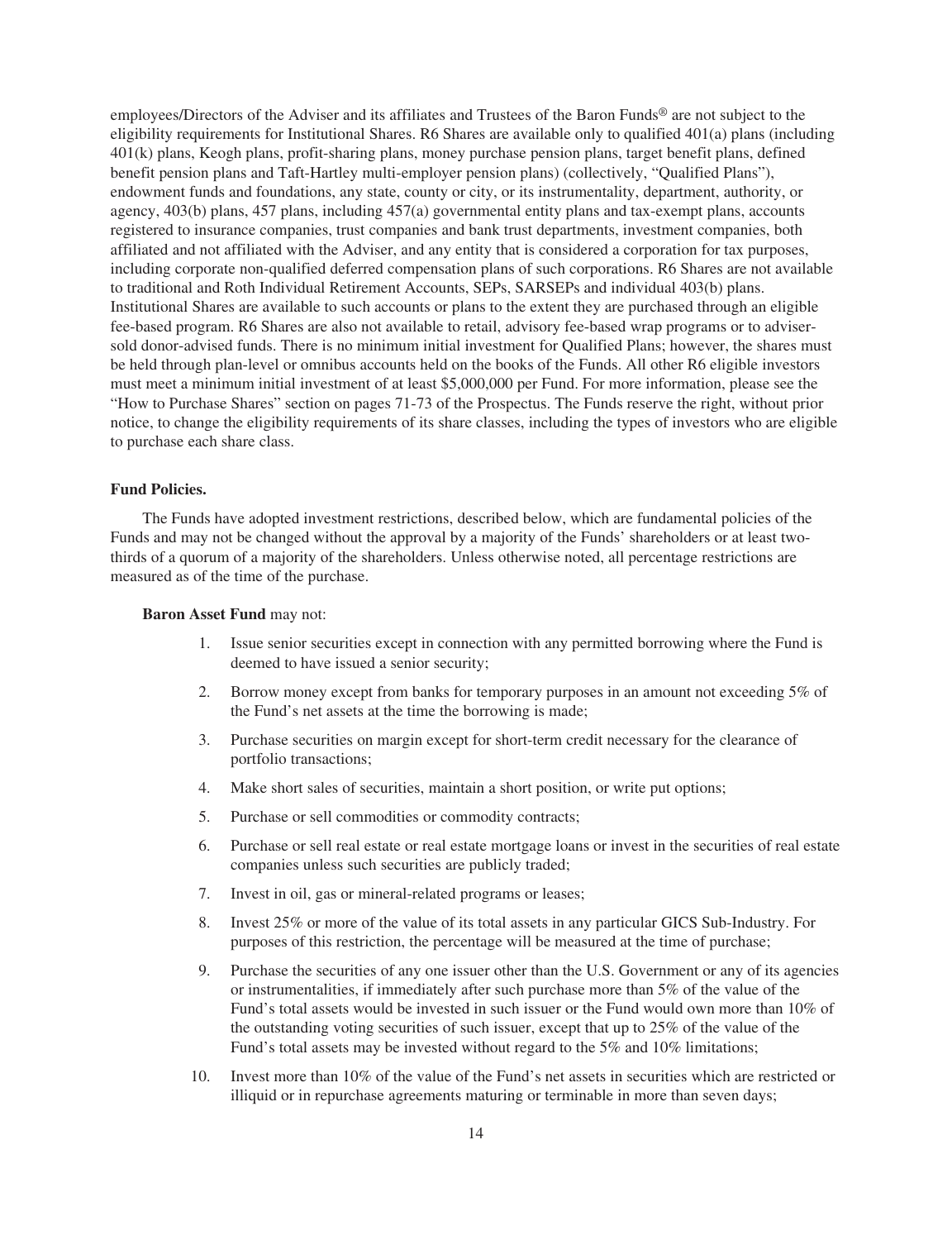- 11. Invest in securities of other open end investment companies (except in connection with a merger, consolidation or other reorganization and except for the purchase of shares of registered open-end money market mutual funds if double advisory fees are not assessed), invest more than 5% of the value of the Fund's total assets in more than 3% of the total outstanding voting securities of another investment company or more than 10% of the value of the Fund's total assets in securities issued by other investment companies;
- 12. Participate on a joint, or a joint and several, basis in any securities trading account;
- 13. Underwrite securities of other issuers insofar as the Fund is the seller of such securities;
- 14. Make loans to other persons, except up to 10% of the value of the Fund's total assets in loans of portfolio securities and except to the extent that the purchase of publicly traded debt securities and the entry into repurchase agreements in accordance with the Fund's investment goal and policies may be deemed to be loans;
- 15. Mortgage, pledge or hypothecate any portfolio securities owned or held by the Fund, except as may be necessary in connection with permitted borrowing;
- 16. Invest more than 5% of its total assets in warrants to purchase common stock at market;
- 17. Purchase securities of any issuer with a record of less than three years' continuous operation, including predecessors, except obligations issued or guaranteed by the U.S. Government or its agencies or instrumentalities, if such purchase would cause the investments of the Fund in all such issuers to exceed 5% of the value of the total assets of the Fund; or
- 18. Purchase or retain any securities of an issuer any of whose officers, directors, trustees or security holders is an officer or Trustee of the Trust, or is a member, officer or Director of the Adviser, if after the purchase of the securities of such issuer by the Fund one or more of such persons owns beneficially more than 1/2 of 1% of the shares or securities, or both, all taken at market value, of such issuer, and such persons owning more than 1/2 of 1% of such shares or securities together own beneficially more than 5% of such shares or securities, or both, all taken at market value.

# **Baron Growth Fund, Baron Small Cap Fund** and **Baron Opportunity Fund** may not:

- 1. Issue senior securities or borrow money or utilize leverage in excess of 25% of its net assets (plus 5% for emergency or other short-term purposes) from banks from time to time.
- 2. Except as described in the prospectus or SAI, engage in short-sales, purchase securities on margin or maintain a net short position.
- 3. Purchase or sell commodities or commodity contracts unless in conformity with regulations of the Commodities Futures Trading Commission.
- 4. Purchase or sell oil and gas interests or real estate. Securities issued by companies engaged in the oil, gas or real estate business are not considered oil or gas interests or real estate for purposes of this restriction. First mortgage loans and other direct obligations secured by real estate are not considered real estate for purposes of this restriction.
- 5. Invest 25% or more of the value of its total assets in any particular GICS Sub-Industry. For purposes of this restriction, the percentage will be measured at the time of purchase.
- 6. Purchase the securities of any one issuer other than the U.S. Government or any of its agencies or instrumentalities, if immediately after such purchase more than 5% of the value of the Fund's total assets would be invested in such issuer or the Fund would own more than 10% of the outstanding voting securities of such issuer, except that up to 25% of the value of the Fund's total assets may be invested without regard to the 5% and 10% limitations.
- 7. Underwrite securities of other issuers insofar as the Fund is the seller of such securities.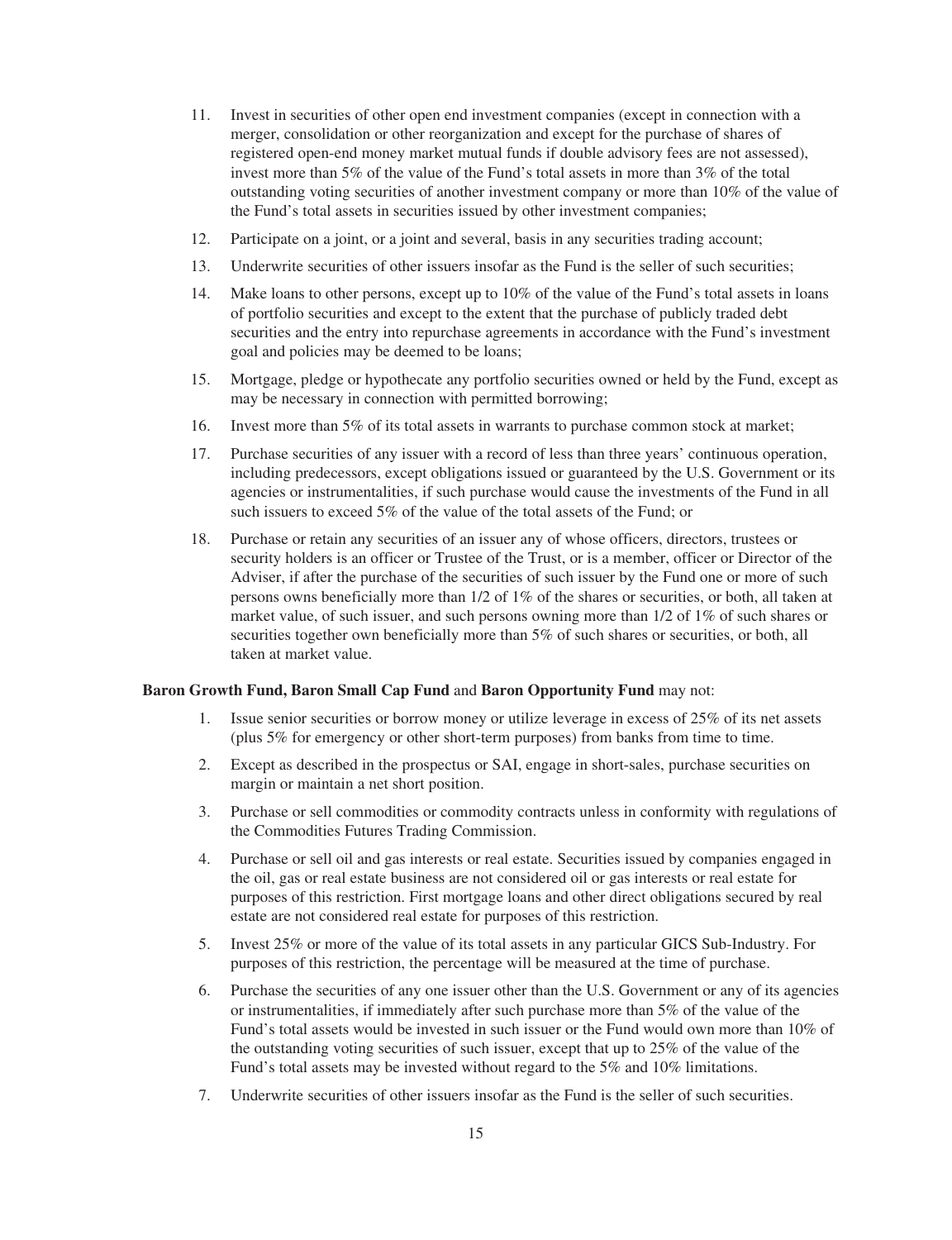- 8. Make loans, except to the extent the purchase of debt obligations of any type (including repurchase agreements and corporate commercial paper) are considered loans and except that the Fund may lend portfolio securities to qualified institutional investors in compliance with requirements established from time to time by the SEC and the securities exchanges where such securities are traded.
- 9. Participate on a joint, or a joint and several, basis in any securities trading account.
- 10. Mortgage, pledge or hypothecate any of its assets, except as may be necessary in connection with options, loans of portfolio securities, or other permitted borrowings.
- 11. Purchase securities of any issuer with a record of less than three years' continuous operations, including predecessors, except obligations issued or guaranteed by the U.S. Government or its agencies or instrumentalities, if such purchase would cause the investments of the Fund in all such issuers to exceed 5% of the value of the total assets of the Fund.
- 12. Invest more than 15% of its net assets in restricted or illiquid securities, including repurchase agreements maturing in more than seven days.

# As a non-fundamental policy, **Baron Growth Fund**, **Baron Small Cap Fund** and **Baron Opportunity Fund** may not:

1. Purchase more than 3% of the outstanding voting securities of another registered investment company except in connection with a merger, consolidation or other reorganization or as otherwise permitted by the 1940 Act.

# **Baron Fifth Avenue Growth Fund** may not:

- 1. Issue senior securities or borrow money in excess of amounts permitted by law (which currently requires asset coverage of 300% immediately after such borrowing, subject to exceptions for borrowings of up to 5% for short-term purposes).
- 2. Purchase or sell commodities or commodity contracts unless in conformity with regulations of the Commodities Futures Trading Commission.
- 3. Purchase or sell oil and gas interests or real estate. Securities issued by companies engaged in the oil, gas or real estate business or secured by oil and gas or real estate are not considered oil or gas interests or real estate for purposes of this restriction.
- 4. Underwrite securities of other issuers insofar as the Fund is the seller of such securities.
- 5. Make loans, except to the extent the purchase of debt obligations of any type (including loan participations, repurchase agreements and corporate commercial paper) are considered loans and except that the Fund may lend portfolio securities in compliance with requirements established from time to time by the SEC.
- 6. Mortgage, pledge or hypothecate any of its assets, except in connection with borrowings, loans of portfolio securities, or other permitted transactions.
- 7. Invest 25% or more of the value of its total assets in any particular GICS Sub-Industry. For purposes of this restriction, the percentage will be measured at the time of purchase.

As a non-fundamental policy, **Baron Fifth Avenue Growth Fund** may not invest more than 15% of its net assets in restricted or illiquid securities, including repurchase agreements maturing in more than seven days.

### **Baron Discovery Fund** and **Baron Durable Advantage Fund** may not:

1. Issue senior securities or borrow money in excess of amounts permitted by law (which currently requires asset coverage of 300% immediately after such borrowing, subject to exceptions for borrowings of up to 5% for short-term purposes).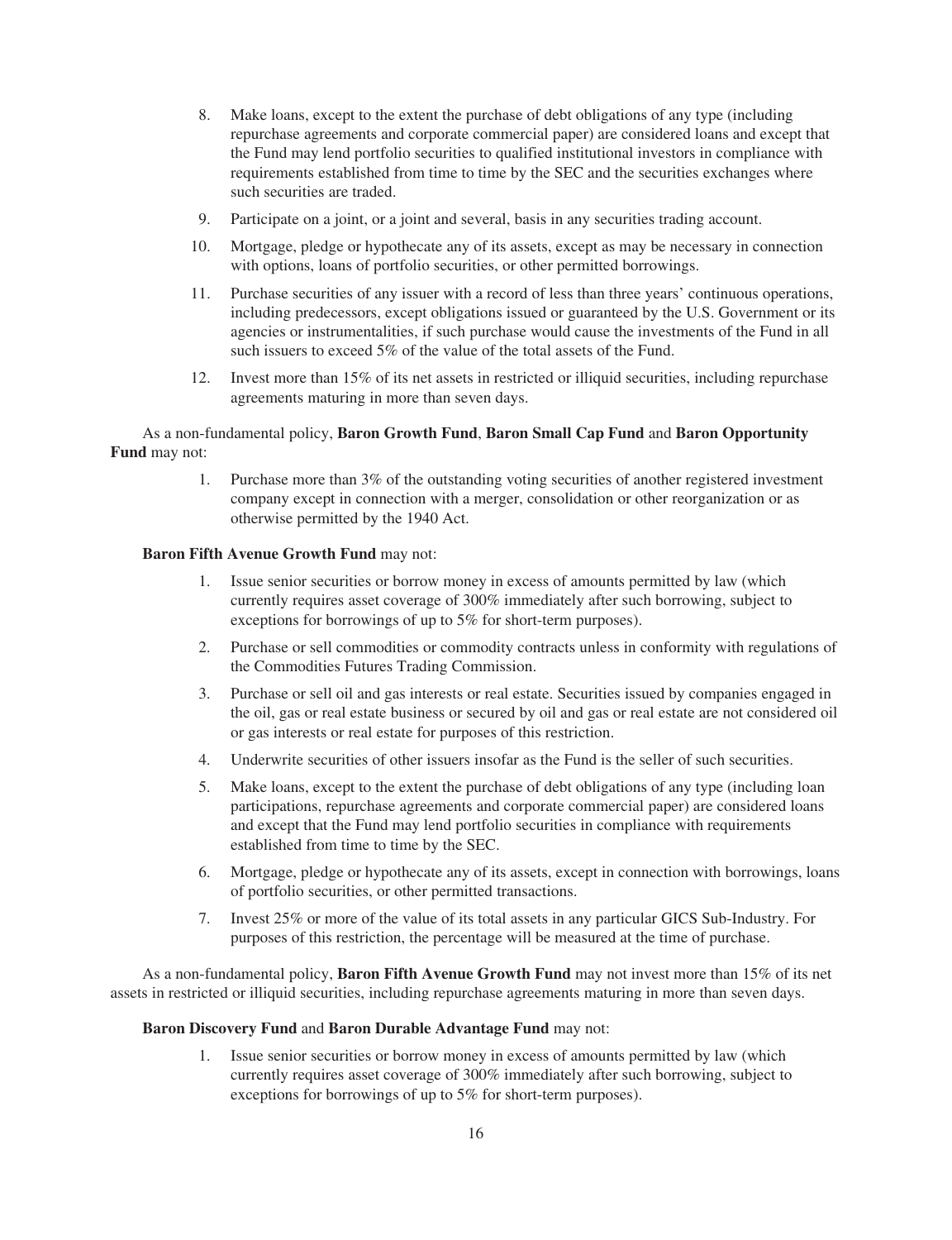- 2. Mortgage, pledge or hypothecate any of its assets, except in connection with borrowings, loans of portfolio securities or other permitted transactions;
- 3. Underwrite securities of other issuers insofar as the Fund is the seller of such securities;
- 4. Invest 25% or more of the value of its total assets in any particular GICS Sub-Industry. For purposes of the restriction, the percentage will be measured at the time of purchase;
- 5. Purchase or sell commodities or commodity contracts unless in conformity with regulations of the Commodities Futures Trading Commission or purchase or sell oil and gas interests or real estate. Securities issued by companies engaged in the oil, gas or real estate business or secured by oil and gas or real estate are not considered oil or gas interests or real estate for purposes of this restriction;
- 6. Make loans, except to the extent that the purchase of debt obligations of any type (including loan participations, repurchase agreements and corporate commercial paper) are considered loans, and except that the Fund may lend portfolio securities in compliance with requirements established from time to time by the SEC; or
- 7. Purchase the securities of any one issuer other than the U.S. Government or any of its agencies or instrumentalities, if immediately after such purchase more than 5% of the value of the Fund's total assets would be invested in such issuer or the Fund would own more than 10% of the outstanding voting securities of such issuer, except that up to 25% of the value of the Fund's total assets may be invested without regard to the 5% and 10% limitations.

As a non-fundamental policy, **Baron Discovery Fund** and **Baron Durable Advantage Fund** may not invest more than 15% of their net assets in restricted or illiquid securities, including repurchase agreements maturing in more than seven days.

### <span id="page-16-0"></span>**Temporary Defensive Position.**

The Funds may, from time to time, take temporary defensive positions that are inconsistent with the Funds' principal investment strategies in attempting to respond to adverse market, economic, political, or other conditions. In such circumstances, the Adviser may invest all or a portion of the Funds' assets in cash or cash equivalents, such as money market instruments, which include U.S. Government securities, certificates of deposit, short-term investment grade corporate bonds and other short term debt instruments, and repurchase agreements. Taking such a temporary defensive position may cause the Funds not to achieve their investment goals.

## <span id="page-16-1"></span>**Borrowing.**

**Baron Asset Fund, Baron Growth Fund, Baron Small Cap Fund, Baron Opportunity Fund, Baron Fifth Avenue Growth Fund**, **Baron Discovery Fund** and **Baron Durable Advantage Fund** of Baron Investment Funds Trust and **Baron Focused Growth Fund, Baron International Growth Fund, Baron Real Estate Fund, Baron Emerging Markets Fund, Baron Global Advantage Fund**, **Baron Real Estate Income Fund**, **Baron WealthBuilder Fund, Baron Health Care Fund**, **Baron FinTech Fund**, **Baron New Asia Fund** and **Baron Technology Fund** of Baron Select Funds have entered into a committed line of credit facility with State Street Bank and Trust Company ("SSBT") as lender pursuant to which the funds may borrow up to \$200 million in order to provide them with temporary liquidity on a first-come, first-served basis. Interest is charged to the borrowing fund at a rate equal to the higher of the Overnight Bank Funding Rate plus 0.10% or the Overnight Federal Funds Rate plus 0.10%; plus a margin of 1.00%. An upfront fee of 0.05% is incurred on the commitment amount and a commitment fee of 0.20% per annum is incurred on the unused portion of the line of credit. Both fees are allocated to the participating funds based on their relative net assets.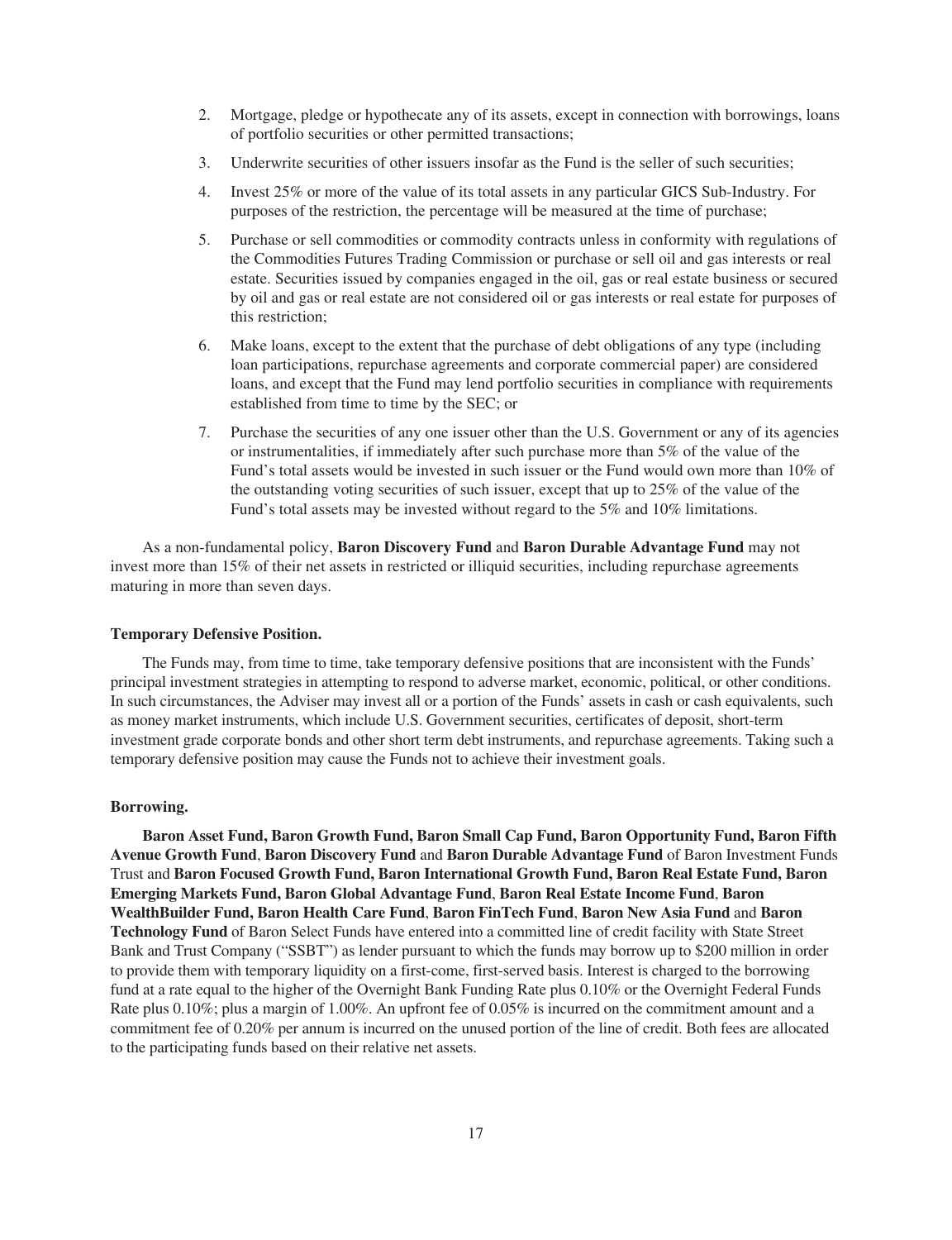## <span id="page-17-0"></span>**Portfolio Turnover.**

Portfolio turnover rates fluctuate depending on market conditions. The turnover rates for the Funds for the past two years ended September 30 are:

| Fund                                                                                                          | 2021     | <b>2020</b> |
|---------------------------------------------------------------------------------------------------------------|----------|-------------|
| Baron Asset Fund $\ldots \ldots \ldots \ldots \ldots \ldots \ldots \ldots \ldots \ldots \ldots \ldots \ldots$ | $9.54\%$ | 9.28%       |
|                                                                                                               |          | $1.63\%$    |
|                                                                                                               |          | $16.93\%$   |
|                                                                                                               |          | 42.52%      |
|                                                                                                               |          | $11.57\%$   |
|                                                                                                               |          | 43.36%      |
|                                                                                                               |          | 16.55%      |

#### <span id="page-17-1"></span>**Disclosure of Portfolio Holdings.**

The Board has adopted policies and procedures governing the disclosure of each Fund's portfolio holdings.

**Quarterly**: The Funds post on the Baron Funds® website, usually on the fifth business day after the quarter end, the top ten long positions held by each Fund, stated as a percentage of net assets (as a percentage of total long positions if the Fund is leveraged). In addition, the Funds post on the Baron Funds<sup>®</sup> website, usually on the fifth business day after the quarter end, all long securities positions of each Fund's net assets (as a percentage of total long positions if the Fund is leveraged) and the cash position at the most recent quarter end. All of this information will remain on the Baron Funds® website until the next quarter end's information is posted.

**Monthly**: In addition, the Funds post on the Baron Funds® website, usually the tenth business day after month end, the ten largest long positions of each Fund, stated as a percentage of net assets (as a percentage of total long positions if the Fund is leveraged). This information will remain on the Baron Funds® website until the next month end's information is posted.

The Funds disclose portfolio holdings in connection with the day-to-day operations and management of the Funds, including to the Funds' custodian (daily) and auditors (annually). Portfolio holdings may also be disclosed to other service providers of the Funds, including pricing services (daily), portfolio management and trading systems (daily) and proxy voting systems (quarterly). In these situations, the Funds, the Adviser or the Funds' distributor, Baron Capital, Inc. ("BCI" or the "Distributor"), have entered into agreements with service providers whereby they agree to keep the information confidential and to refrain from trading on the basis of the information. When engaged in purchasing and selling securities for the Funds through brokers, dealers or other financial intermediaries, the Funds disclose certain information about one or more of the securities positions they own. The Funds do not have separate non-disclosure agreements with these entities, but the Funds would immediately cease doing business with any entity that the Adviser believes is misusing the information.

Other information that may be of interest to investors, such as industry breakdowns and a historical analysis of security impact, may be available on the Baron Funds® website. The website address is www.BaronFunds.com. The link to Fund information is www.BaronFunds.com/products. Holdings information for each Fund can be accessed from this link.

A Fund may release the portfolio information to persons earlier than the dates stated above only if certain members of senior management of the Fund determine that the release of such information is in the best interest of the Fund's shareholders, that there is a legitimate business purpose and where the recipient agrees in writing to maintain the confidentiality of the information and not to trade on the information.

If the Funds inadvertently release the information prior to the dates stated above to any person, and there was no agreement as described, the Funds will promptly post the information to the website. A Fund may also release what the Adviser reasonably believes to be immaterial information as the Adviser deems appropriate.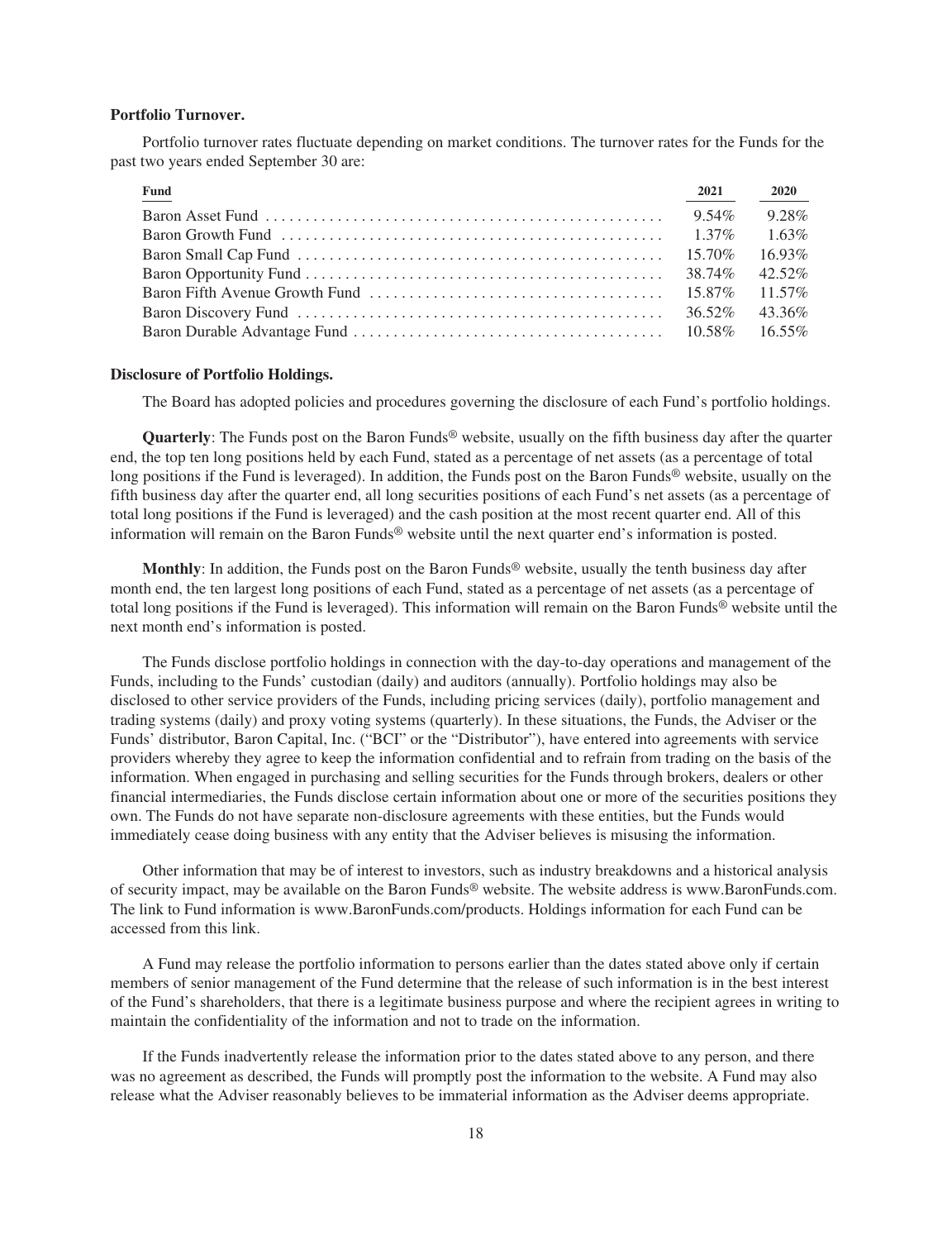No employee of the Funds or the Adviser is allowed to accept compensation or consideration in any form with respect to the release of the of Funds' portfolio holdings. "Consideration" includes any agreement to maintain assets in the Funds or in other investment companies or accounts managed by the Adviser. Any exceptions to any of the Funds' disclosure policies are reported to the Board.

# <span id="page-18-0"></span>**MANAGEMENT OF THE FUNDS**

#### <span id="page-18-1"></span>**Board of Trustees and Officers.**

The Board's role in management of the Trust is oversight. As is the case with virtually all investment companies (as distinguished from operating companies), service providers to the Trust, primarily the Adviser and its affiliates, have responsibility for the day-to-day management of the Funds, which includes responsibility for risk management (including management of investment performance and investment risk, valuation risk, issuer and counterparty credit risk, cybersecurity risk, compliance risk and operational risk). As part of its oversight, the Board, acting at its scheduled meetings, regularly interacts with and receives reports from senior personnel of service providers, including the Adviser. The Board's Audit Committee (which consists of three trustees who are not affiliated with the Adviser ("Independent Trustees")) meets regularly with the Trust's independent registered public accounting firm and the Trust's Chief Financial Officer. The Board also receives periodic presentations from senior personnel of the Adviser or its affiliates regarding risk management generally, as well as periodic presentations regarding specific operational, compliance or investment areas, such as business continuity, antimoney laundering, personal trading, valuation, credit, investment research and securities lending. The Board has adopted policies and procedures designed to address certain risks to the Funds. In addition, the Adviser and other service providers to the Funds have adopted a variety of policies, procedures and controls designed to address particular risks to the Funds. However, it is not possible to eliminate all of the risks applicable to the Funds. The Board also receives reports from counsel to the Adviser and the Board's own independent legal counsel regarding regulatory compliance and governance matters. The Board's oversight role does not make the Board a guarantor of the Trust's investments or activities.

The 1940 Act requires that at least 40% of the Funds' trustees not be "interested persons" (as defined in the 1940 Act) of the Funds, and to rely on certain exemptive rules under the 1940 Act, a majority of the Funds' trustees must not be interested persons of the Funds. For certain important matters, such as the approval of investment advisory agreements or transactions with affiliates, the 1940 Act or the rules thereunder require the approval of a majority of the Trustees who are Independent Trustees. Currently, seven of the Trustees are not interested persons of the Trust (as such, the Trustees are not affiliated with the Adviser). The Chairman of the Board, Linda Martinson, is an interested person of the Trust ("Interested Trustee"), and the Independent Trustees have designated a lead Independent Trustee who chairs meetings or executive sessions of the Independent Trustees, reviews and comments on Board meeting agendas, represents the views of the Independent Trustees to management and facilitates communication among the Independent Trustees and their independent legal counsel. The Board has determined that its leadership structure, in which the Independent Trustees have designated a lead Independent Trustee to function as described above is appropriate in light of the services that the Adviser and its affiliates provide to the Trust and potential conflicts of interest that could arise from these relationships.

Trustees of the Trust, together with information as to their positions with the Trust, principal occupations and other board memberships and affiliations for the past five years, are shown below. Each Trustee serves as Trustee of a Fund until its termination; until the Trustee's retirement, resignation or death; or as otherwise specified in the Trust's organizational documents. Unless otherwise noted, the address of each Executive Officer and Trustee is Baron Investment Funds Trust, 767 Fifth Avenue, 49th Floor, New York, NY 10153. All Trustees listed below, whether Interested or Independent, serve as Trustees for the Trust.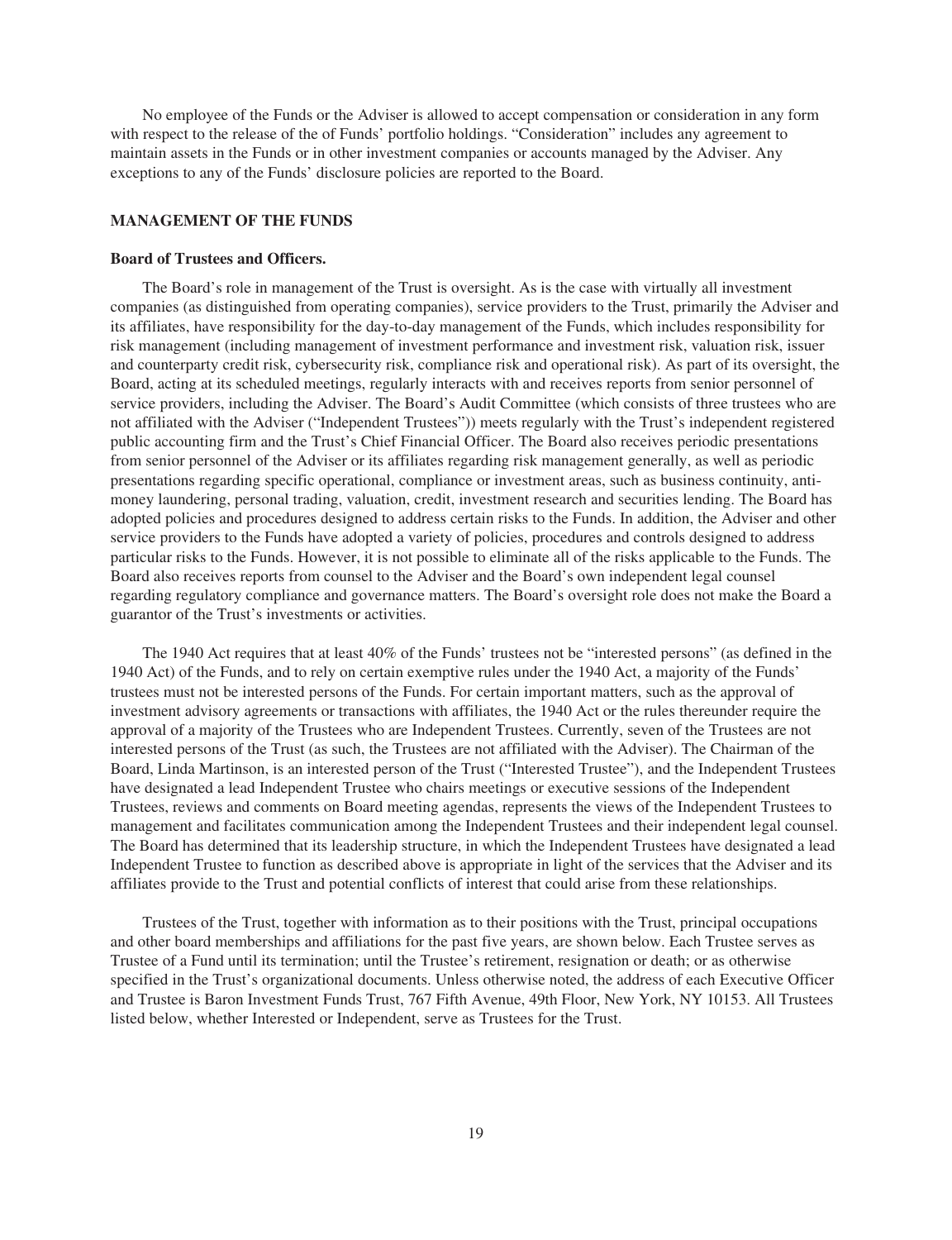| Name, Address & Age                                                                                    | Position(s) Held Length of<br>With the Funds                         | Term of<br><b>Office and</b><br><b>Time Served</b> | <b>Principal Occupation(s)</b><br><b>During the Past Five Years</b>                                                                                                                                                                                                                                                                                                                                                                                                                                     | Number of<br><b>Portfolios</b><br>in Fund<br>Complex<br>Overseen<br>by Trustee | <b>Other Directorships</b><br><b>Held by Trustee</b> |
|--------------------------------------------------------------------------------------------------------|----------------------------------------------------------------------|----------------------------------------------------|---------------------------------------------------------------------------------------------------------------------------------------------------------------------------------------------------------------------------------------------------------------------------------------------------------------------------------------------------------------------------------------------------------------------------------------------------------------------------------------------------------|--------------------------------------------------------------------------------|------------------------------------------------------|
| <b>Interested Trustees</b>                                                                             |                                                                      |                                                    |                                                                                                                                                                                                                                                                                                                                                                                                                                                                                                         |                                                                                |                                                      |
| Ronald Baron <sup>(1),(2)</sup><br>767 Fifth Avenue<br>New York, NY 10153<br>Age: 78                   | Chief Executive<br>Officer, Trustee<br>and Portfolio<br>Manager      | 35 years                                           | Director, Chairman and CEO: the<br>Firm* (1982-Present); Trustee:<br><b>Baron Investment Funds Trust</b><br>(1987-Present); Trustee: Baron<br>Select Funds (2003-Present);<br>Portfolio Manager: Baron USA<br>Partners Fund, Ltd. (1994-Present).                                                                                                                                                                                                                                                       | 19                                                                             | None                                                 |
| Linda S. Martinson $(1),(2)$<br>767 Fifth Avenue<br>New York, NY 10153<br>Age: 66                      | Chairman,<br>President, Chief<br>Operating<br>Officer and<br>Trustee | 35 years                                           | Director: the Firm* (2003-<br>Present); President: the Firm*<br>(2007-Present); Chief Operating<br>Officer: the Firm (2006-Present);<br>Chairman (2010-Present),<br>President (2007-Present), Trustee<br>(1987-Present): Baron Investment<br>Funds Trust; Chairman (2010-<br>Present), President (2007-Present),<br>Trustee (2003-Present): Baron<br>Select Funds; Director: Baron<br>USA Partners Fund, Ltd. (2006-<br>Present); Director of Baron<br>Emerging Markets Fund Ltd.<br>$(2016$ -Present). | 19                                                                             | None                                                 |
| Peggy C. Wong <sup>(1)</sup><br>767 Fifth Avenue<br>New York, NY 10153<br>Age: $60$                    | <b>Chief Financial</b><br>Officer,<br>Treasurer and<br>Trustee       | 35 years                                           | Trustee (11/2021-Present): Baron<br><b>Investment Funds Trust and Baron</b><br>Select Funds; Chief Financial<br>Officer and Treasurer: the Firm*<br>(1987-Present), Baron Investment<br>Funds Trust (1987-Present), Baron<br>Select Funds (2003-Present);<br>Baron USA Partners Fund Ltd.<br>(1994-Present); Baron Emerging<br>Markets Fund Ltd. (2016-Present).                                                                                                                                        | 19                                                                             | None                                                 |
| <b>Independent Trustees</b>                                                                            |                                                                      |                                                    |                                                                                                                                                                                                                                                                                                                                                                                                                                                                                                         |                                                                                |                                                      |
| Thomas J. Folliard <sup>(3),(4),(5)</sup><br>767 Fifth Avenue<br>New York, NY 10153<br>Age: $56$       | Trustee                                                              | 4 years                                            | Non-Executive Chair of the<br>Board: CarMax, Inc. (2016-<br>Present); President and Chief<br>Executive Officer: CarMax, Inc.<br>(2006-2016); Trustee: Baron<br>Investment Funds Trust (2017-<br>Present), Baron Select Funds<br>$(2017-Present).$                                                                                                                                                                                                                                                       | 19                                                                             | Director: PulteGroup,<br>Inc. $(2012$ -Present)      |
| Abraham (Avi) Nachmany <sup>(4),(5)</sup> Trustee<br>767 Fifth Avenue<br>New York, NY 10153<br>Age: 68 |                                                                      | 2 years                                            | Independent mutual fund<br>industry consultant<br>$(2016-Present)$ ; Director of<br>Research, E.V.P., Co-Founder:<br>Strategic Insight (1986-2015);<br>Advisory Board Member: Baron<br>Investment Funds Trust and<br><b>Baron Select Funds</b><br>(5/2019-5/2020). Trustee: Baron<br><b>Investment Funds Trust, Baron</b><br>Select Funds (5/2020-Present)                                                                                                                                              | 19                                                                             | None                                                 |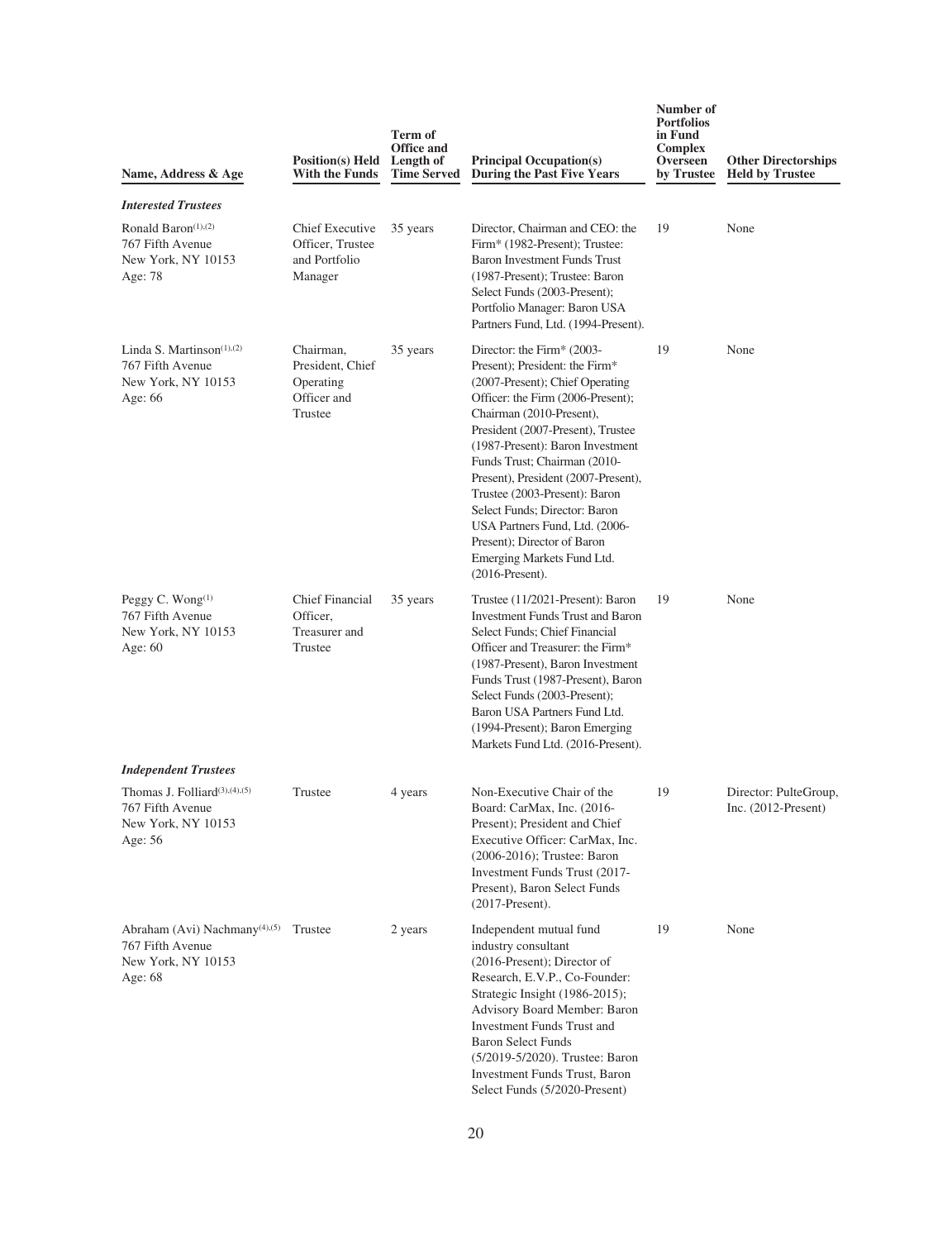| Name, Address & Age                                                                             | <b>Position(s)</b> Held<br>With the Funds | Term of<br><b>Office and</b><br>Length of<br><b>Time Served</b> | <b>Principal Occupation(s)</b><br><b>During the Past Five Years</b>                                                                                                                                                                                                                                                                                    | Number of<br><b>Portfolios</b><br>in Fund<br>Complex<br>Overseen<br>by Trustee | <b>Other Directorships</b><br><b>Held by Trustee</b>                                                           |
|-------------------------------------------------------------------------------------------------|-------------------------------------------|-----------------------------------------------------------------|--------------------------------------------------------------------------------------------------------------------------------------------------------------------------------------------------------------------------------------------------------------------------------------------------------------------------------------------------------|--------------------------------------------------------------------------------|----------------------------------------------------------------------------------------------------------------|
| <b>Independent Trustees (continued)</b>                                                         |                                           |                                                                 |                                                                                                                                                                                                                                                                                                                                                        |                                                                                |                                                                                                                |
| Raymond Noveck <sup>(3),(4),(5)</sup><br>767 Fifth Avenue<br>New York, NY 10153<br>Age: 78      | <b>Lead Trustee</b>                       | 35 years                                                        | Private Investor (1999-Present);<br>Trustee: Baron Investment Funds<br>Trust (1987-Present), Baron<br>Select Funds (2003-Present).                                                                                                                                                                                                                     | 19                                                                             | None                                                                                                           |
| Anita Rosenberg <sup>(4),(5)</sup><br>767 Fifth Avenue<br>New York, NY 10153<br>Age: 57         | Trustee                                   | 8 years                                                         | Advisory Board Member: Impala<br>Asset Management, LLC (2014-<br>Present); Advisory Board<br>Member: ValueAct Capital, LLC<br>$(2014-Present);$ Trustee:<br>Baron Investment Funds Trust,<br><b>Baron Select Funds</b><br>$(2013-Present).$                                                                                                            | 19                                                                             | Director: Golub<br>Capital BDC, Inc.<br>$(2011-Present)$                                                       |
| David A. Silverman, MD <sup>(4),(5)</sup><br>767 Fifth Avenue<br>New York, NY 10153<br>Age: 71  | Trustee                                   | 35 years                                                        | Physician and Faculty: New York 19<br>University School of Medicine<br>(1976-Present); Trustee: Baron<br>Investment Funds Trust (1987-<br>Present), Baron Select Funds<br>$(2003-Present)$ .                                                                                                                                                           |                                                                                | None                                                                                                           |
| Marvelle Sullivan $(4)$ , $(5)$<br>767 Fifth Avenue<br>New York, NY 10153<br>Age: 42            | Trustee                                   | 1 year                                                          | Founder and CEO: Marvelle Co.<br>LLC (2019-Present); Managing<br>Director: J.P. Morgan (2017-<br>2019); Global Head of M&A:<br>Novartis (2009-2017); Advisory<br>Board Member: Baron<br>Investment Funds Trust and<br>Baron Select Funds (2/2020-<br>5/2020). Trustee: Baron<br><b>Investment Funds Trust, Baron</b><br>Select Funds (5/2020-Present). | 19                                                                             | None                                                                                                           |
| Errol Taylor(4),(5)<br>767 Fifth Avenue<br>New York, NY 10153<br>Age: 65                        | Trustee                                   | 1 year                                                          | Partner: Milbank LLP (2003-<br>2020); Partner and Member of<br><b>Executive Committee:</b><br>Fitzpatrick, Cella, Harper &<br>Scinto (1987-2003); Senior<br>Research Associate: Bristol-<br>Myers Squibb Company (1977-<br>1987). Trustee: Baron Investment<br>Funds Trust and Baron Select<br>Funds (12/2020-Present).                                | 19                                                                             | Trustee: New York<br>Law School (2014-<br>Present); Trustee:<br>Clark Atlanta<br>University (2017-<br>Present) |
| Alejandro (Alex)<br>Yemenidjian(3),(4),(5)<br>767 Fifth Avenue<br>New York, NY 10153<br>Age: 65 | Trustee                                   | 16 years                                                        | Chairman and CEO: Armenco<br>Holdings, LLC (investment<br>company) (2005-Present);<br>Managing Partner: Armenco<br>Capital LLC (investment<br>company) (2013-Present);<br>Chairman and CEO: Tropicana<br>Las Vegas (gaming) (2009-<br>2015); Trustee: Baron Investment<br>Funds Trust (2006-Present),<br>Baron Select Funds (2006-<br>Present).        | 19                                                                             | Director: Guess?, Inc.<br>$(2005-Present)$                                                                     |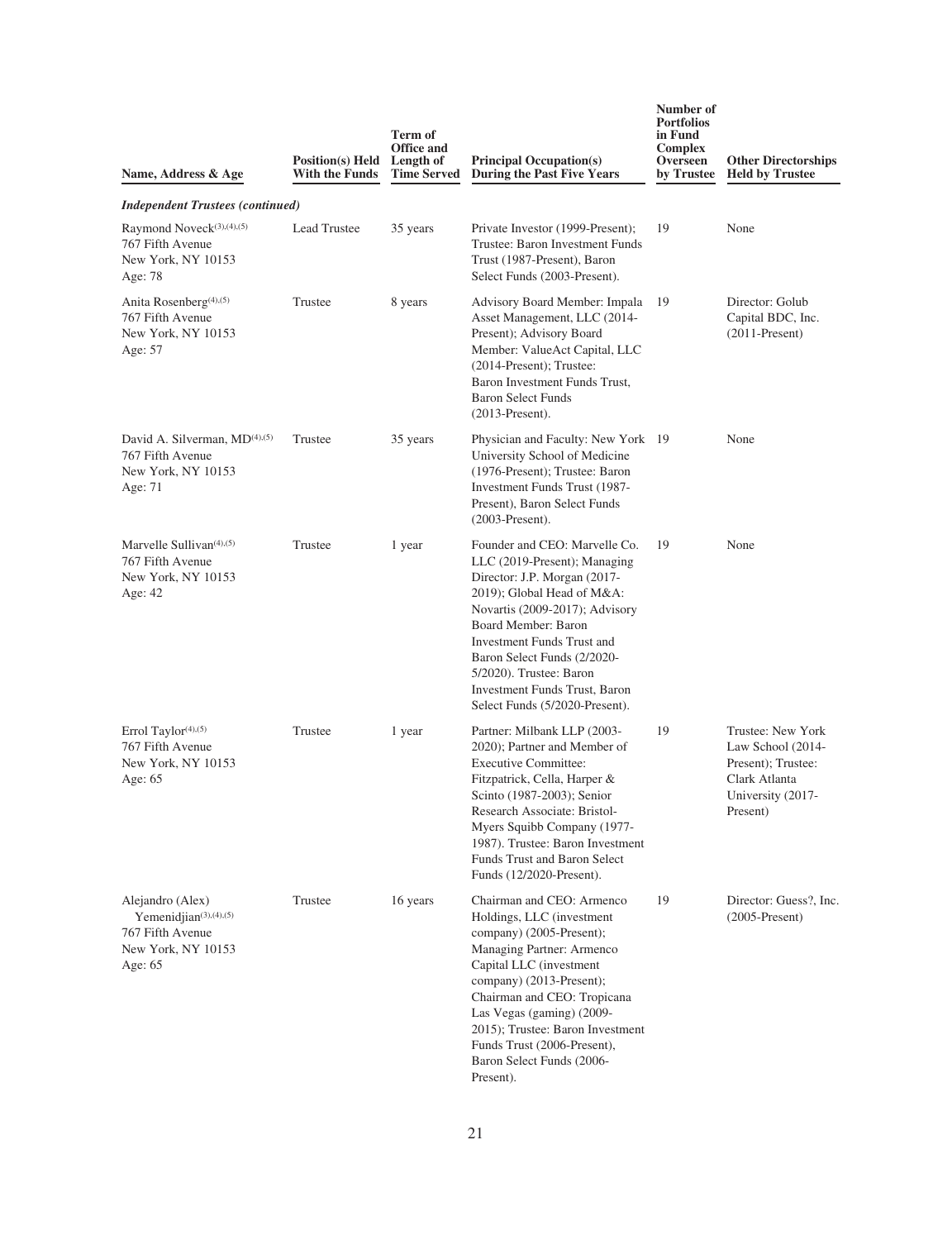| Name, Address & Age                                                       | <b>Position(s)</b> Held<br><b>With the Funds</b>               | <b>Term of</b><br>Office and<br>Length of<br><b>Time Served</b> | <b>Principal Occupation(s)</b><br><b>During the Past Five Years</b>                                                                                                                                                                                                                                                    | Number of<br><b>Portfolios</b><br>in Fund<br><b>Complex</b><br>Overseen<br>by Trustee | <b>Other Directorships</b><br><b>Held by Trustee</b> |
|---------------------------------------------------------------------------|----------------------------------------------------------------|-----------------------------------------------------------------|------------------------------------------------------------------------------------------------------------------------------------------------------------------------------------------------------------------------------------------------------------------------------------------------------------------------|---------------------------------------------------------------------------------------|------------------------------------------------------|
| <b>Additional Officers of the Funds</b>                                   |                                                                |                                                                 |                                                                                                                                                                                                                                                                                                                        |                                                                                       |                                                      |
| Louis Beasley<br>767 Fifth Avenue<br>New York, NY 10153<br>Age: 50        | Vice President<br>and Chief<br>Compliance<br>Officer           | 7 years                                                         | Chief Compliance Officer: Baron<br>Capital Group, Inc., BAMCO,<br>Inc., Baron Capital Management<br>Inc., Baron Investment Funds<br>Trust, Baron Select Funds, Baron<br>USA Partners Fund, Ltd (2014-<br>Present), Baron Emerging<br>Markets Fund Ltd. (2016-<br>Present); Vice President: the<br>Firm* (2014-Present) | N/A                                                                                   | N/A                                                  |
| Clifford Greenberg<br>767 Fifth Avenue<br>New York, NY 10153<br>Age: $62$ | Senior Vice<br>President,<br>Co-Chief<br>Investment<br>Officer | 25 years                                                        | Director, Senior Vice President<br>and Co-Chief Investment Officer:<br>the Firm*; Senior Vice President:<br>Baron Investment Funds Trust,<br>Baron Select Funds; Portfolio<br>Manager: Baron Small Cap Fund.                                                                                                           | N/A                                                                                   | N/A                                                  |
| Patrick M. Patalino<br>767 Fifth Avenue<br>New York, NY 10153<br>Age: 52  | Vice President,<br>General Counsel<br>and Secretary            | 14 years                                                        | Vice President, General Counsel<br>and Secretary: the Firm*, Baron<br><b>Investment Funds Trust, Baron</b><br>Select Funds; General Counsel:<br>Baron USA Partners Fund, Ltd.;<br>Baron Emerging Markets Fund<br>Ltd.                                                                                                  | N/A                                                                                   | N/A                                                  |
| Andrew Peck<br>767 Fifth Avenue<br>New York, NY 10153<br>Age: 52          | Senior Vice<br>President,<br>Co-Chief<br>Investment<br>Officer | 19 years                                                        | Director, Senior Vice President<br>and Co-Chief Investment Officer:<br>the Firm*, Baron Investment<br>Funds Trust, Baron Select Funds;<br>Portfolio Manager: Baron Asset<br>Fund.                                                                                                                                      | N/A                                                                                   | N/A                                                  |

\* The "Firm" means Baron Capital Group, Inc. ("BCG") along with its subsidiaries BCI, Baron Capital Management, Inc. ("BCM") and BAMCO.

(1) Trustees deemed to be "Interested Trustees" by reason of their employment with the Adviser and BCI.

(2) Members of the Executive Committee, which is empowered to exercise all of the powers, including the power to declare dividends, of the full Board when the full Board is not in session.

(3) Members of the Audit Committee.

(4) Members of the Nominating Committee.

(5) Members of the Independent Trustees Committee.

Each Trustee, except for Anita Rosenberg, who was appointed as a Trustee in May of 2013, Thomas J. Folliard, who was appointed as Trustee in August of 2017, Abraham (Avi) Nachmany and Marvelle Sullivan, who were appointed as Trustees in May of 2020, and Errol Taylor, who was appointed as Trustee in December of 2020, has been a Board member of the Trust and other Baron mutual funds for at least 16 years. In addition, the following are among some of the specific experiences, qualifications, attributes or skills that each Trustee possesses supplementing the information provided in the table above. The Board believes that the significance of each Trustee's experience, qualifications, attributes or skills is an individual matter (meaning that experience that is important for one Trustee may not have the same value for another) and that these factors are best evaluated at the Board level, with no single Trustee, or particular factor, being indicative of Board effectiveness. However, the Board believes that Trustees need to have the ability to critically review, evaluate, question and discuss information provided to them, and to interact effectively with Adviser and Trust management, service providers and counsel, in order to exercise effective business judgment in the performance of their duties; the Board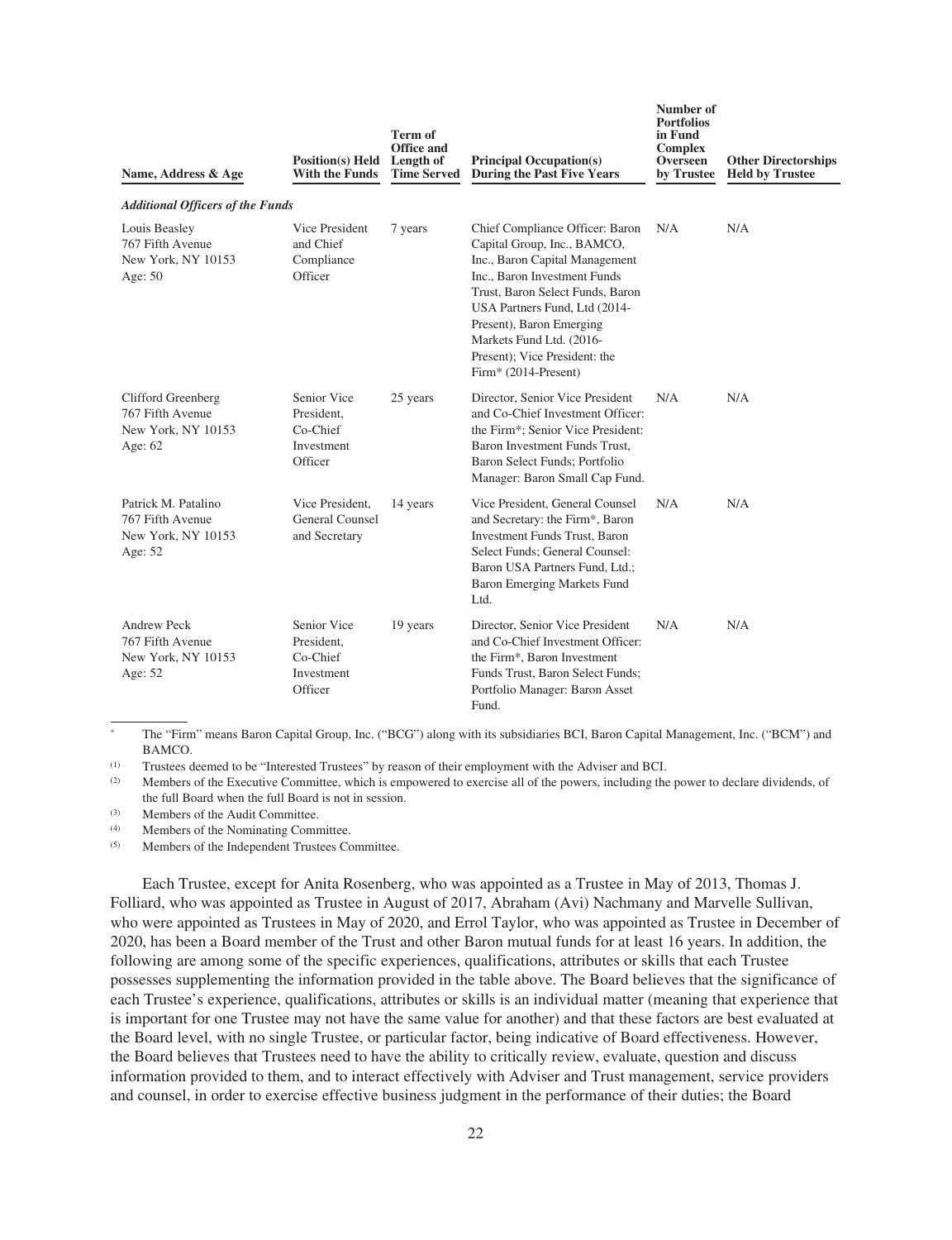believes that its members satisfy this standard. Experience relevant to having this ability may be achieved through a Trustee's educational background; business, professional practice (*e.g*., medicine, accounting or law), public service or academic positions; experience from service as a board member (including the Board of the Trust) or executive of investment funds, public companies or significant private or not-for-profit entities or other organizations; and/or other life experiences. To assist them in evaluating matters under federal and state law, the Trustees are counseled by their own independent legal counsel, who participates in Board meetings and interacts with the Adviser. The Trustees also may benefit from information provided by the Adviser's counsel. Counsel to the Independent Trustees has significant experience advising funds and fund board members. The Audit Committee of the Board and their independent legal counsel meets regularly with the Trust's independent registered public accounting firm, and the Board and its committees have the ability to engage other experts as appropriate. The Board evaluates its performance on an annual basis.

Ronald Baron – In addition to his tenure as a Trustee of the Trust, Mr. Baron is the Chief Executive Officer of the Trust, having served as Chief Investment Officer of the Trust since its inception in April 2003 to February 2020, as well as the portfolio manager of Baron Partners Fund, Baron Focused Growth Fund (formerly Baron Retirement Income Fund) and Baron WealthBuilder Fund, each a series of Baron Select Funds, and Baron Growth Fund, a series of Baron Investment Funds Trust. Mr. Baron was also the portfolio manager of Baron Asset Fund from its inception until 2003 and then the co-portfolio manager of Baron Asset Fund from 2003 until January of 2008. Mr. Baron has over 51 years of experience as a Wall Street analyst and has managed money for others for over 46 years.

Linda S. Martinson – In addition to serving as Chairman of the Board of Trustees of the Trust, Ms. Martinson is the President and Chief Operating Officer of the Trust. She has been with the Adviser for over 35 years, initially serving as the Adviser's General Counsel until 2007 and its Corporate Secretary until 2008.

Peggy Wong – In addition to serving as a Trustee of the Trust, Ms. Wong is the Treasurer and Chief Financial Officer of the Trust. She has been with the Adviser for 35 years and has served as the CFO since 1987.

Thomas J. Folliard – Mr. Folliard has been a Trustee of the Trust and the Board of the mutual funds of Baron Select Funds for four years. In addition to his tenure as a Trustee of the Baron mutual funds, Mr. Folliard has served as the non-executive chair of the CarMax, Inc. board of directors since August 2016. He joined CarMax in 1993 as senior buyer and became director of purchasing in 1994. He was promoted to vice president of merchandising in 1996, senior vice president of store operations in 2000 and executive vice president of store operations in 2001. Mr. Folliard served as president and chief executive officer of CarMax from 2006 to February 2016 and retired as chief executive officer in August 2016. Mr. Folliard has served on the board of PulteGroup, Inc. from 2012 to the present.

Abraham (Avi) Nachmany – Mr. Nachmany was an Advisory Board Member of the Trust and the Board of the Baron mutual funds of Baron Select Funds Trust from May of 2019 to May of 2020 and has been a Trustee of the Trust and the Board of the Baron mutual funds of Baron Select Funds since May of 2020. In addition to his tenure as a Trustee of the Baron mutual funds, Mr. Nachmany is currently an independent mutual fund industry consultant and advisor. In 1986, he co-founded Strategic Insight, a thought leadership and business intelligence firm for mutual fund industry leaders, where he served in various capacities until his retirement in 2015 (including Director of Research for over 20 years).

Raymond Noveck – Mr. Noveck has been a Trustee of the Trust for over 35 years and of the Board of the mutual funds of the Baron Select Funds for over 18 years. Mr. Noveck currently serves as the lead Independent Trustee of the Board. Mr. Noveck was also employed by the Firm as a Managing Director from 1985 to 1987. From 1988 through 1989, Mr. Noveck was Executive Vice President of Lifetime Corp., one of America's largest providers of home health care personnel, and from 1990 until his retirement in 1998, he was the founder, President and Chief Operating Officer of Strategic Systems. Inc., provider of The Medical Information Line, an automated nationwide provider of consumer health information via touch tone telephone networks. Mr. Noveck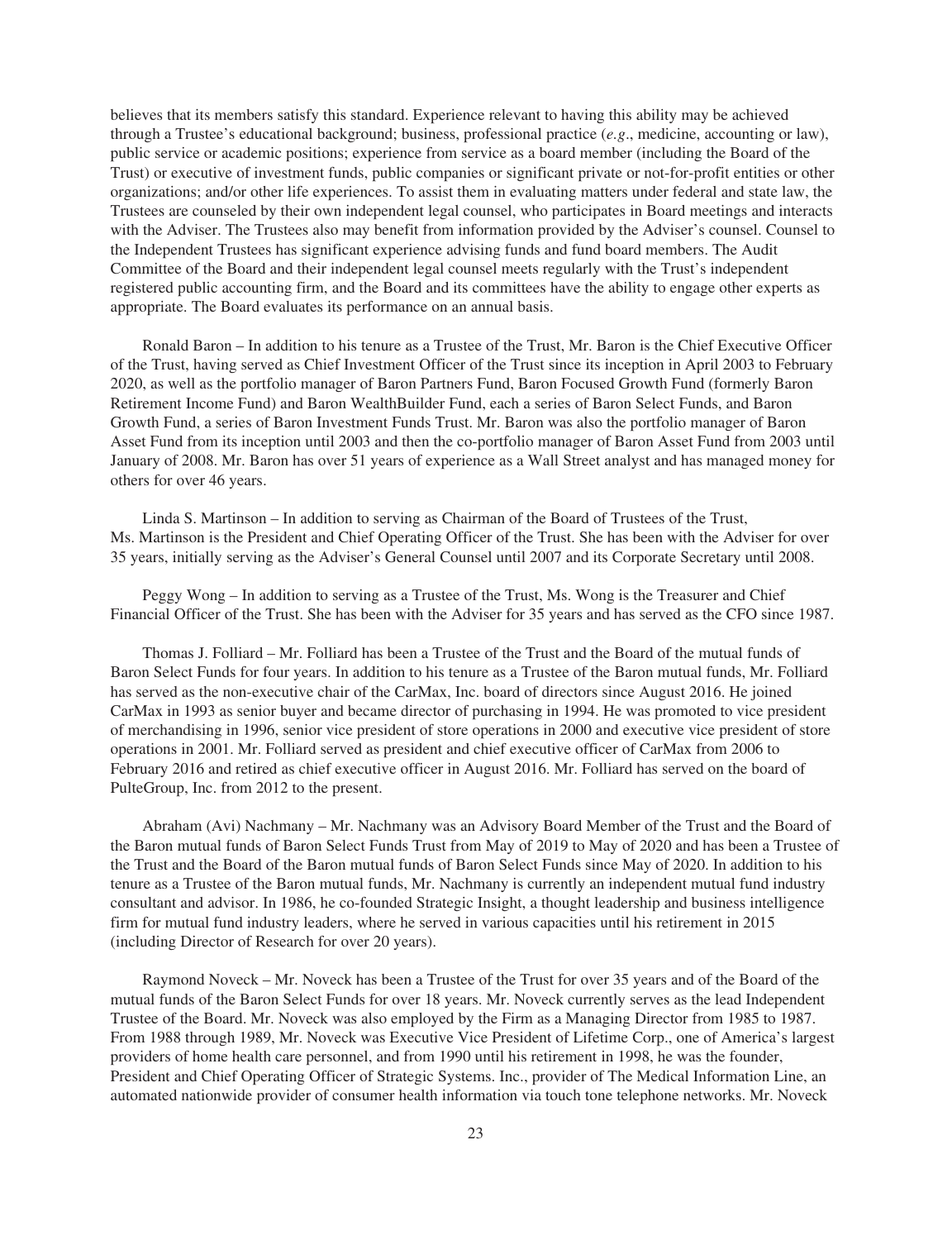is a CPA and has experience preparing, auditing, analyzing and evaluating financial statements. Prior to joining Baron Capital in 1985, Mr. Noveck was the Strategic Business Unit Director for Mental Health and Aging Products, the largest prescription pharmaceutical division for Sandoz Pharmaceuticals, now part of Novartis. He also served on the Board of NYSE listed Horizon/CMS Healthcare, from 1987 until its 1998 merger with Healthsouth and, as a CPA, has audited public companies including mutual funds and brokerage firms.

Anita Rosenberg – Ms. Rosenberg has been a Trustee of the Trust and the Board of the mutual funds of Baron Select Funds for over seven years. In addition to her tenure as a Trustee of the Baron mutual funds, Ms. Rosenberg serves on the board of the Golub Capital BDC, Inc. She also serves as an Advisory Board Member of Impala Asset Management, LLC and Value Act Capital, LLC. Ms. Rosenberg was a senior advisor to Magnetar Capital, a multi-strategy hedge fund. Ms. Rosenberg was a partner and portfolio manager of Harris Alternatives, LLC, and its predecessor, Harris Alternatives, L.P., from 1999 until her retirement in 2009.

David A. Silverman, MD – Dr. Silverman has been a Trustee of the Trust for over 35 years and of the Board of the mutual funds of Baron Select Funds for over 18 years. In addition to his tenure as a Trustee of the Baron mutual funds, Dr. Silverman has been a Director of the New York Blood Center from 1999 to the present. He has also been a Physician and Faculty of New York University School of Medicine from 1976 to the present.

Marvelle Sullivan – Mrs. Sullivan was an Advisory Board Member of the Trust and the Board of the Baron mutual funds of Baron Select Funds from February of 2020 to May of 2020 and has been a Trustee of the Trust and the Board of the Baron mutual funds of Baron Select Funds since May of 2020. In addition to her tenure as a Trustee of the Baron mutual funds, Ms. Sullivan is the founder and CEO of Marvelle Co., a global firm that specializes in activating strategic imperatives and transformative growth through business model innovation and sophisticated dealmaking, with a focus on healthcare and technology. Prior to launching MCo, Marvelle was a Managing Director at J.P. Morgan in New York, where she forged the U.S. healthcare venture, Haven, among J.P. Morgan, Berkshire Hathaway and Amazon. She previously spent over a decade with Novartis at its headquarters in Switzerland, where, as Global Head of M&A, she was responsible for over \$100 billion of transactions, including Novartis' large-scale and multi-transaction Portfolio Transformation, and represented Novartis on the Board of its Consumer Health JV with GSK. Earlier in her career, Marvelle specialized in capital markets and M&A as an associate at the London office of the "magic circle" law firm, Allen & Overy. Marvelle also currently serves as a Board member of the London School of Economics (LSE) North American Advisory Board.

Errol Taylor – Mr. Taylor has been a Trustee of the Trust and the Board of mutual funds of the Baron Select Funds since December of 2020. Mr. Taylor is a former Partner of Milbank LLP and an adjunct professor at New York Law School. Prior to joining Milbank LLP, Mr. Taylor was a Partner and Executive Committee Member at Fitzpatrick, Cella, Harper & Scinto from 1987 to 2003. From 1977 to 1987, Mr. Taylor was a Senior Research Associate at Bristol-Myers Squibb Company.

Alejandro (Alex) Yemenidjian – Mr. Yemenidjian has been a Trustee of the Trust for over 16 years and the Board of the mutual funds of Baron Select Funds for over 15 years. In addition to his tenure as a Trustee of the Baron mutual funds, Mr. Yemenidjian is Chairman of the Board and Chief Executive Officer of Oshidori International Development Ltd., is Non-Executive Chairman of the Board of Oshidori International Holdings, Ltd, is Non-Executive Chairman of the Board and chairman of the compensation committee of Guess?, Inc. (clothing retailer). He served as a Director of Regal Entertainment Group (movie theatre operator), a public company, from 2005 to 2018, and was the Chairman and CEO of Tropicana Las Vegas, a hotel and casino company, from 2009 to 2015. Mr. Yemenidjian is a CPA and has experience preparing, auditing, analyzing, and evaluating financial statements.

The Board believes that the foregoing specific experiences, qualifications, attributes and skills of each Trustee have prepared them to be effective Trustees. The Board also believes that such qualities demonstrate that its members have the ability to exercise effective business judgment in the performance of their duties.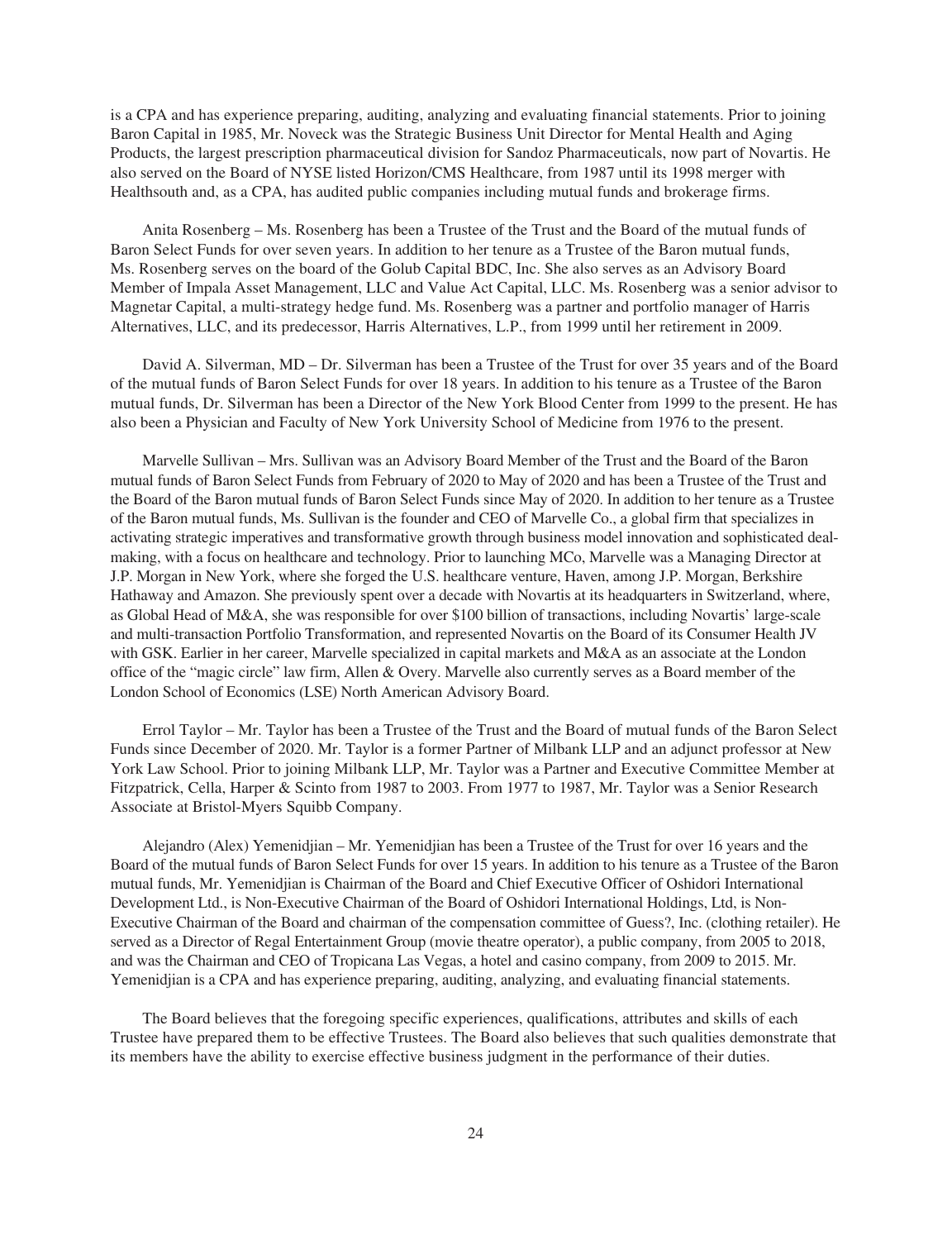# <span id="page-24-0"></span>**Compensation.**

Baron Investment Funds Trust and Baron Select Funds (the "Fund Complex") pay each Independent Trustee annual compensation in addition to reimbursement of out-of-pocket expenses in connection with attendance at meetings of the Board. Specifically, each Independent Trustee receives an annual base compensation of \$172,000 with the lead Independent Trustee receiving an additional \$20,000. An additional \$48,000 per annum is paid to each Independent Trustee for attendance at the quarterly meetings of the Board. Each member of the Audit Committee receives an additional \$10,000 in annual compensation for serving on the Audit Committee. An additional \$10,000 per annum is paid to the Audit Committee Chairperson. The Interested Trustees and Officers receive no direct remuneration in such capacity from the Funds.

The Trustees of the Funds received the following compensation from the Funds for the fiscal year ended September 30, 2021 and from the Fund Complex for the calendar year ended December 31, 2021:

| <b>Name</b>                  | Aggregate<br>Compensation<br><b>From the Funds</b> |                | <b>Pension or</b><br><b>Retirement</b><br><b>Benefits Accrued</b><br><b>As Part of Funds</b><br><b>Expenses</b> | <b>Estimated Annual</b><br><b>Benefits Upon</b><br><b>Retirement</b> | <b>Total Compensation</b><br><b>From Fund</b><br><b>Complex Paid</b><br>to Trustees |                |
|------------------------------|----------------------------------------------------|----------------|-----------------------------------------------------------------------------------------------------------------|----------------------------------------------------------------------|-------------------------------------------------------------------------------------|----------------|
| <b>Interested Trustees:</b>  |                                                    |                |                                                                                                                 |                                                                      |                                                                                     |                |
| Ronald Baron                 | \$                                                 | $\overline{0}$ | N/A                                                                                                             | N/A                                                                  | \$                                                                                  | $\overline{0}$ |
| Linda S. Martinson           | \$                                                 | $\theta$       | N/A                                                                                                             | N/A                                                                  | \$                                                                                  | $\theta$       |
| Peggy Wong*                  |                                                    | N/A            | N/A                                                                                                             | N/A                                                                  | \$                                                                                  | $\theta$       |
| <b>Independent Trustees:</b> |                                                    |                |                                                                                                                 |                                                                      |                                                                                     |                |
| Raymond Noveck               |                                                    | \$166,400      | N/A                                                                                                             | N/A                                                                  |                                                                                     | \$260,000      |
| Anita Rosenberg              |                                                    | \$140,800      | N/A                                                                                                             | N/A                                                                  |                                                                                     | \$220,000      |
| David Silverman              |                                                    | \$140,800      | N/A                                                                                                             | N/A                                                                  |                                                                                     | \$220,000      |
| Alex Yemenidjian             |                                                    | \$147,200      | N/A                                                                                                             | N/A                                                                  |                                                                                     | \$230,000      |
| Thomas Folliard              |                                                    | \$147,200      | N/A                                                                                                             | N/A                                                                  |                                                                                     | \$230,000      |
| Abraham (Avi) Nachmany       |                                                    | \$140,800      | N/A                                                                                                             | N/A                                                                  |                                                                                     | \$220,000      |
| Marvelle Sullivan            |                                                    | \$140,800      | N/A                                                                                                             | N/A                                                                  |                                                                                     | \$220,000      |
| Errol Taylor**               |                                                    | \$105,600      | N/A                                                                                                             | N/A                                                                  |                                                                                     | \$220,000      |

Peggy Wong was appointed Trustee in November of 2021.

\*\* Errol Taylor was appointed Trustee in December of 2020.

#### <span id="page-24-1"></span>**Board Committees.**

The Board has established four committees: Audit; Executive; Nominating; and Independent. The Audit Committee recommends to the full Board the engagement or discharge of the Funds' independent accountants; directs investigations into matters within the scope of the independent accountants' duties; reviews with the independent accountants the results of the audit; and reviews the independence of the independent accountants. The Audit Committee is currently comprised of the following members: Raymond Noveck, Alex Yemenidjian, and Thomas Folliard. The Audit Committee met four times during the fiscal year ended September 30, 2021.

The Executive Committee is empowered to exercise all of the powers, including the power to declare dividends, of the full Board when the full Board is not in session. The Executive Committee is currently comprised of the following members: Ronald Baron and Linda Martinson. Members of the Executive Committee serve on the committee without compensation. The Executive Committee met four times during the fiscal year ended September 30, 2021.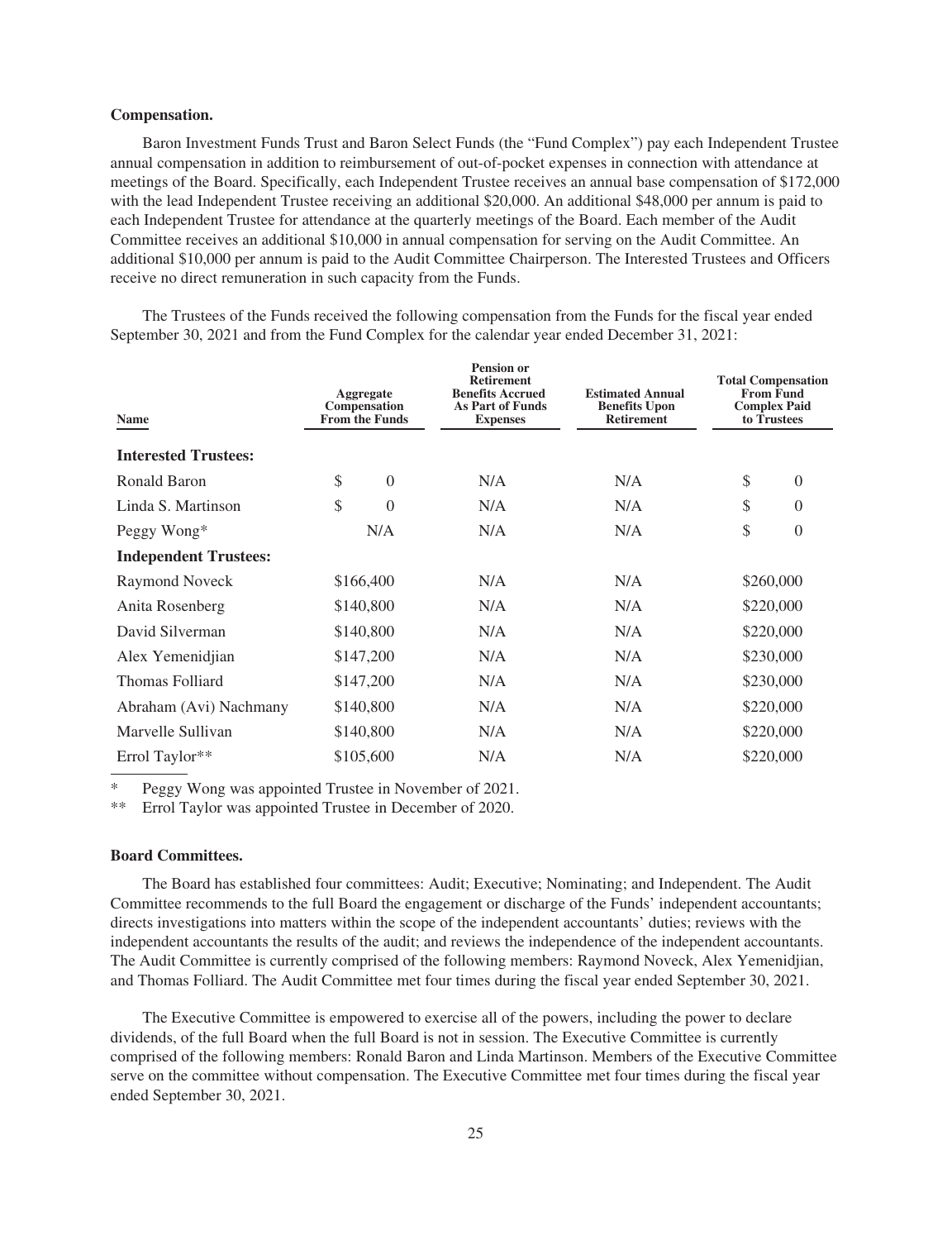The Nominating Committee recommends to the full Board those persons to be nominated for election as Trustees by shareholders and selects and proposes nominees for election by Trustees between shareholders' meeting. The Nominating Committee does not normally consider candidates proposed by shareholders for election as Trustees. The Nominating Committee is currently comprised of all Independent Trustees. Members of the Nominating Committee serve on the committee without compensation. There was one meeting of the Nominating Committee during the fiscal year ended September 30, 2021.

The Independent Committee discusses various Fund matters, including the advisory contract and distribution plan. The Independent Committee is comprised of all Independent Trustees of the Funds. Members of the Independent Committee serve on the committee without compensation. The Independent Committee met four times during the fiscal year ended September 30, 2021.

# <span id="page-25-0"></span>**Trustee Ownership of Fund Shares.**

The following table shows the dollar range of shares beneficially owned by each Trustee as of December 31, 2021:

| <b>Name of Trustee</b>               |                                | <b>Dollar Range of Equity</b><br><b>Securities in the Funds</b> | <b>Aggregate Dollar Range of Equity</b><br><b>Securities in All Registered Investment</b><br><b>Companies Overseen by Trustee in</b><br><b>Family of Investment Companies</b> |
|--------------------------------------|--------------------------------|-----------------------------------------------------------------|-------------------------------------------------------------------------------------------------------------------------------------------------------------------------------|
| <b>Interested Trustees:</b>          |                                |                                                                 |                                                                                                                                                                               |
| Ronald Baron Baron Asset Fund,       |                                | > \$100,000                                                     |                                                                                                                                                                               |
|                                      | <b>Baron Growth Fund</b>       | > \$100,000                                                     |                                                                                                                                                                               |
|                                      | Baron Small Cap Fund           | > \$100,000                                                     |                                                                                                                                                                               |
|                                      | <b>Baron Opportunity Fund</b>  | > \$100,000                                                     |                                                                                                                                                                               |
|                                      | Baron Fifth Avenue Growth Fund | > \$100,000                                                     |                                                                                                                                                                               |
|                                      | <b>Baron Discovery Fund</b>    | > \$100,000                                                     |                                                                                                                                                                               |
|                                      | Baron Durable Advantage Fund   | > \$100,000                                                     | > \$100,000                                                                                                                                                                   |
| Linda S. Martinson Baron Asset Fund, |                                | > \$100,000                                                     |                                                                                                                                                                               |
|                                      | Baron Growth Fund              | > \$100,000                                                     |                                                                                                                                                                               |
|                                      | Baron Small Cap Fund           | > \$100,000                                                     |                                                                                                                                                                               |
|                                      | <b>Baron Opportunity Fund</b>  | > \$100,000                                                     |                                                                                                                                                                               |
|                                      | Baron Fifth Avenue Growth Fund | > \$100,000                                                     |                                                                                                                                                                               |
|                                      | <b>Baron Discovery Fund</b>    | > \$100,000                                                     |                                                                                                                                                                               |
|                                      | Baron Durable Advantage Fund   | > \$100,000                                                     | > \$100,000                                                                                                                                                                   |
| Peggy Wong* Baron Asset Fund,        |                                | > \$100,000                                                     |                                                                                                                                                                               |
|                                      | <b>Baron Growth Fund</b>       | > \$100,000                                                     |                                                                                                                                                                               |
|                                      | <b>Baron Small Cap Fund</b>    | > \$100,000                                                     |                                                                                                                                                                               |
|                                      | <b>Baron Opportunity Fund</b>  | > \$100,000                                                     |                                                                                                                                                                               |
|                                      | Baron Fifth Avenue Growth Fund | > \$100,000                                                     |                                                                                                                                                                               |
|                                      | <b>Baron Discovery Fund</b>    | > \$100,000                                                     |                                                                                                                                                                               |
|                                      | Baron Durable Advantage Fund   | \$10,001-\$50,000                                               | > \$100,000                                                                                                                                                                   |
| Raymond Noveck  Baron Asset Fund,    |                                | > \$100,000                                                     |                                                                                                                                                                               |
|                                      | <b>Baron Growth Fund</b>       | > \$100,000                                                     |                                                                                                                                                                               |
|                                      | Baron Small Cap Fund           | > \$100,000                                                     |                                                                                                                                                                               |
|                                      | <b>Baron Opportunity Fund</b>  | > \$100,000                                                     |                                                                                                                                                                               |
|                                      | Baron Fifth Avenue Growth Fund | > \$100,000                                                     |                                                                                                                                                                               |
|                                      | <b>Baron Discovery Fund</b>    | > \$100,000                                                     |                                                                                                                                                                               |
|                                      | Baron Durable Advantage Fund   | \$0                                                             | > \$100,000                                                                                                                                                                   |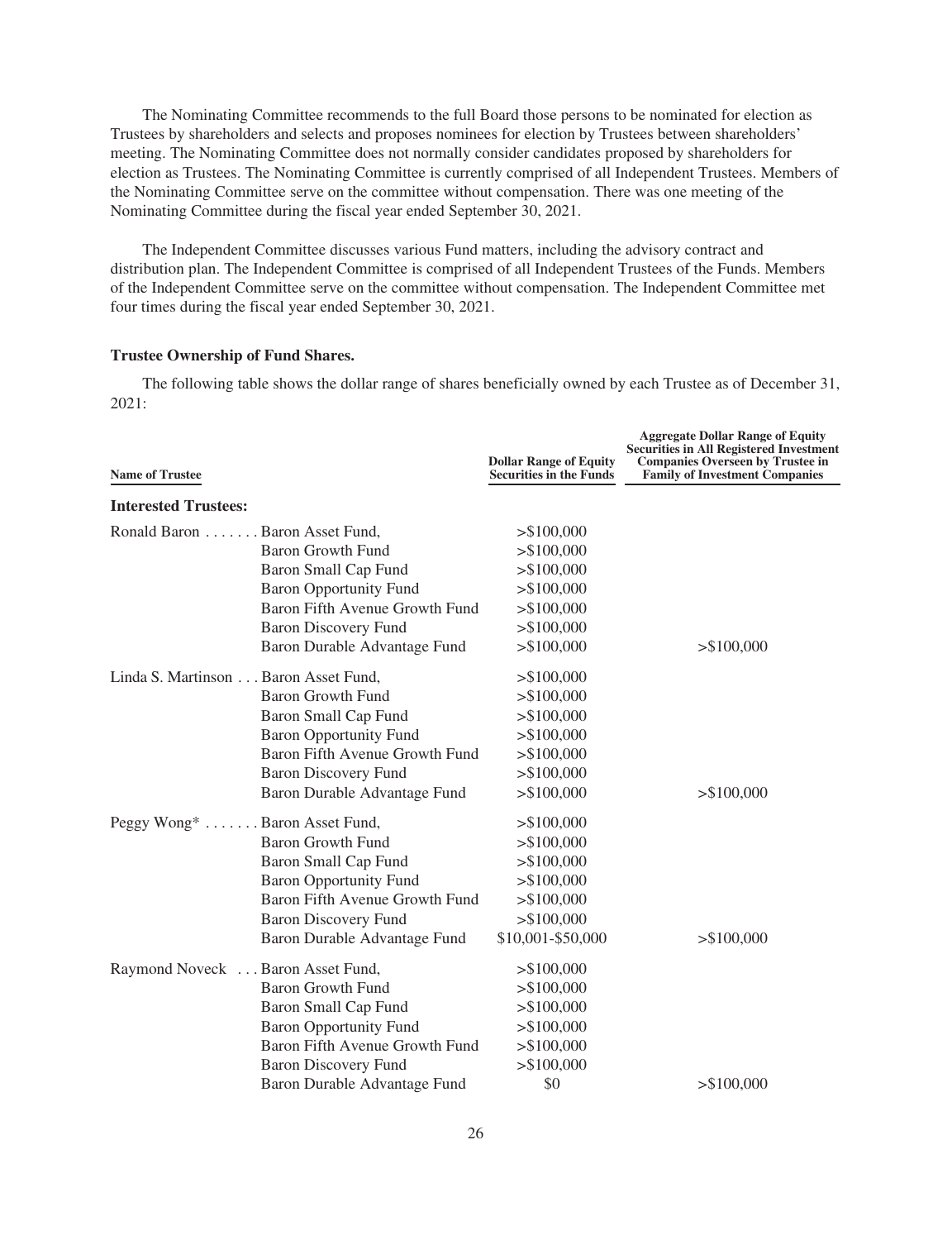| <b>Name of Trustee</b>                                                                                                                                                                                                          | <b>Dollar Range of Equity</b><br><b>Securities in the Funds</b> | <b>Aggregate Dollar Range of Equity</b><br><b>Securities in All Registered Investment</b><br><b>Companies Overseen by Trustee in</b><br><b>Family of Investment Companies</b> |
|---------------------------------------------------------------------------------------------------------------------------------------------------------------------------------------------------------------------------------|-----------------------------------------------------------------|-------------------------------------------------------------------------------------------------------------------------------------------------------------------------------|
| David Silverman Baron Asset Fund,<br><b>Baron Growth Fund</b><br><b>Baron Small Cap Fund</b><br><b>Baron Opportunity Fund</b><br>Baron Fifth Avenue Growth Fund<br><b>Baron Discovery Fund</b><br>Baron Durable Advantage Fund  | \$0<br>\$0<br>\$0<br>\$0<br>\$0<br>\$0<br>\$0                   | > \$100,000                                                                                                                                                                   |
| Alex Yemenidjian Baron Asset Fund,<br><b>Baron Growth Fund</b><br>Baron Small Cap Fund<br><b>Baron Opportunity Fund</b><br>Baron Fifth Avenue Growth Fund<br><b>Baron Discovery Fund</b><br>Baron Durable Advantage Fund        | \$0<br>\$0<br>\$0<br>\$0<br>\$0<br>\$0<br>\$0                   | > \$100,000                                                                                                                                                                   |
| Anita Rosenberg Baron Asset Fund<br><b>Baron Growth Fund</b><br><b>Baron Small Cap Fund</b><br><b>Baron Opportunity Fund</b><br>Baron Fifth Avenue Growth Fund<br><b>Baron Discovery Fund</b><br>Baron Durable Advantage Fund   | \$0<br>\$0<br>\$0<br>\$0<br>\$0<br>\$0<br>\$0                   | > \$100,000                                                                                                                                                                   |
| Thomas Folliard  Baron Asset Fund<br><b>Baron Growth Fund</b><br>Baron Small Cap Fund<br><b>Baron Opportunity Fund</b><br>Baron Fifth Avenue Growth Fund<br><b>Baron Discovery Fund</b><br>Baron Durable Advantage Fund         | \$0<br>\$0<br>\$0<br>\$0<br>\$0<br>\$0<br>\$0                   | > \$100,000                                                                                                                                                                   |
| Avi Nachmany Baron Asset Fund<br>Baron Growth Fund<br>Baron Small Cap Fund<br><b>Baron Opportunity Fund</b><br>Baron Fifth Avenue Growth Fund<br><b>Baron Discovery Fund</b><br>Baron Durable Advantage Fund                    | \$0<br>\$0<br>\$0<br>\$0<br>\$0<br>> \$100,000<br>\$0           | > \$100,000                                                                                                                                                                   |
| Marvelle Sullivan Baron Asset Fund<br><b>Baron Growth Fund</b><br><b>Baron Small Cap Fund</b><br><b>Baron Opportunity Fund</b><br>Baron Fifth Avenue Growth Fund<br><b>Baron Discovery Fund</b><br>Baron Durable Advantage Fund | \$0<br>\$0<br>\$0<br>\$0<br>\$0<br>\$0<br>\$0                   | \$0                                                                                                                                                                           |
| . Baron Asset Fund<br>Errol Taylor<br><b>Baron Growth Fund</b><br>Baron Small Cap Fund<br><b>Baron Opportunity Fund</b><br>Baron Fifth Avenue Growth Fund<br><b>Baron Discovery Fund</b><br>Baron Durable Advantage Fund        | \$0<br>> \$100,000<br>\$0<br>\$0<br>\$0<br>\$0<br>\$0           | > \$100,000                                                                                                                                                                   |

\* Ms. Wong was appointed Trustee in November of 2021.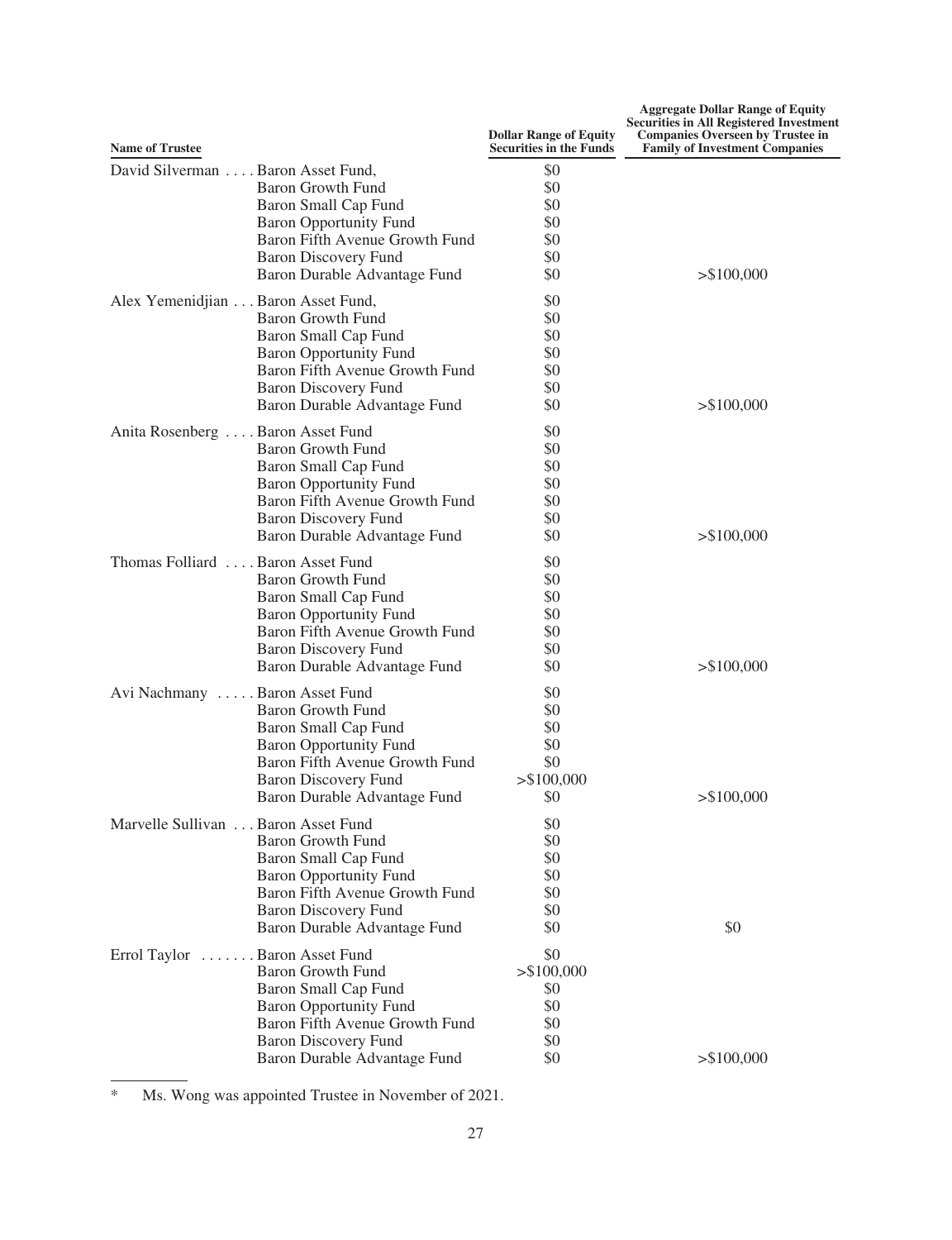The Independent Trustees do not own any securities of the Adviser, the Distributor or any other entity controlling, controlled by or under common control with the Adviser or Distributor.

#### <span id="page-27-0"></span>**Code of Ethics.**

The Funds, the Adviser and the Distributor have adopted a written Code of Ethics pursuant to Rule 17j-1 under the 1940 Act. The Code of Ethics prohibits employees from investing in securities held by the Funds.

#### <span id="page-27-1"></span>**Proxy Voting Policies and Procedures.**

The Funds have delegated all decision making on proxy voting to the Adviser. The Adviser makes its own independent voting decisions, although it may consider recommendations from third parties in its decisionmaking process. The Adviser makes voting decisions solely in the best interests of the Funds and their shareholders. It is the policy of the Adviser in voting proxies to vote each proposal with the goal of maximizing long-term investment returns for the Funds.

The Adviser uses guidelines which are reviewed quarterly by a Proxy Review Committee established by the Adviser. While the Adviser makes investment decisions based, in part, on the strength of a company's management team, it will not automatically support management proposals if such proposals are inconsistent with the Adviser's Proxy Voting Policies and Procedures.

If it is determined that there is a potential material conflict of interest between the interests of the Adviser and the interests of a Fund, the Proxy Review Committee will review the matter and may either (i) request that the Fund consent to the Adviser's vote, (ii) vote in accordance with the published recommendations of an independent proxy voting service, or (iii) appoint an independent third party to vote.

A full copy of the Adviser's Proxy Voting Policies and Procedures is available on the Baron Funds® website, www.BaronFunds.com under "Legal Notices" link at the bottom left corner of the homepage. The Funds' most current Proxy Voting Record on Form N-PX for the twelve months ended June 30, 2021 is also available on the Baron Funds® website or on the SEC's website at www.sec.gov.

# <span id="page-27-2"></span>**CONTROL PERSONS AND PRINCIPAL HOLDERS OF SECURITIES**

# <span id="page-27-3"></span>**Control Persons.**

As of December 31, 2021, the following persons were known to the Funds to be the record owners of more than 25% of the voting securities of the Funds:

|                                    | <b>Baron</b><br>Asset<br>Fund | <b>Baron</b><br>Growth<br>Fund | <b>Baron</b><br>Small<br>Cap<br>Fund | Baron<br>Opportunity<br>Fund | <b>Baron</b><br>Fifth<br>Avenue<br>Growth<br>Fund | Baron<br><b>Discovery</b><br>Fund | <b>Baron</b><br><b>Durable</b><br><b>Advantage</b><br>Fund |
|------------------------------------|-------------------------------|--------------------------------|--------------------------------------|------------------------------|---------------------------------------------------|-----------------------------------|------------------------------------------------------------|
| National Financial Services Corp., |                               |                                |                                      |                              |                                                   |                                   |                                                            |
|                                    |                               |                                |                                      | 29.50%                       | and the state of the state of the state of        |                                   | 41.15%                                                     |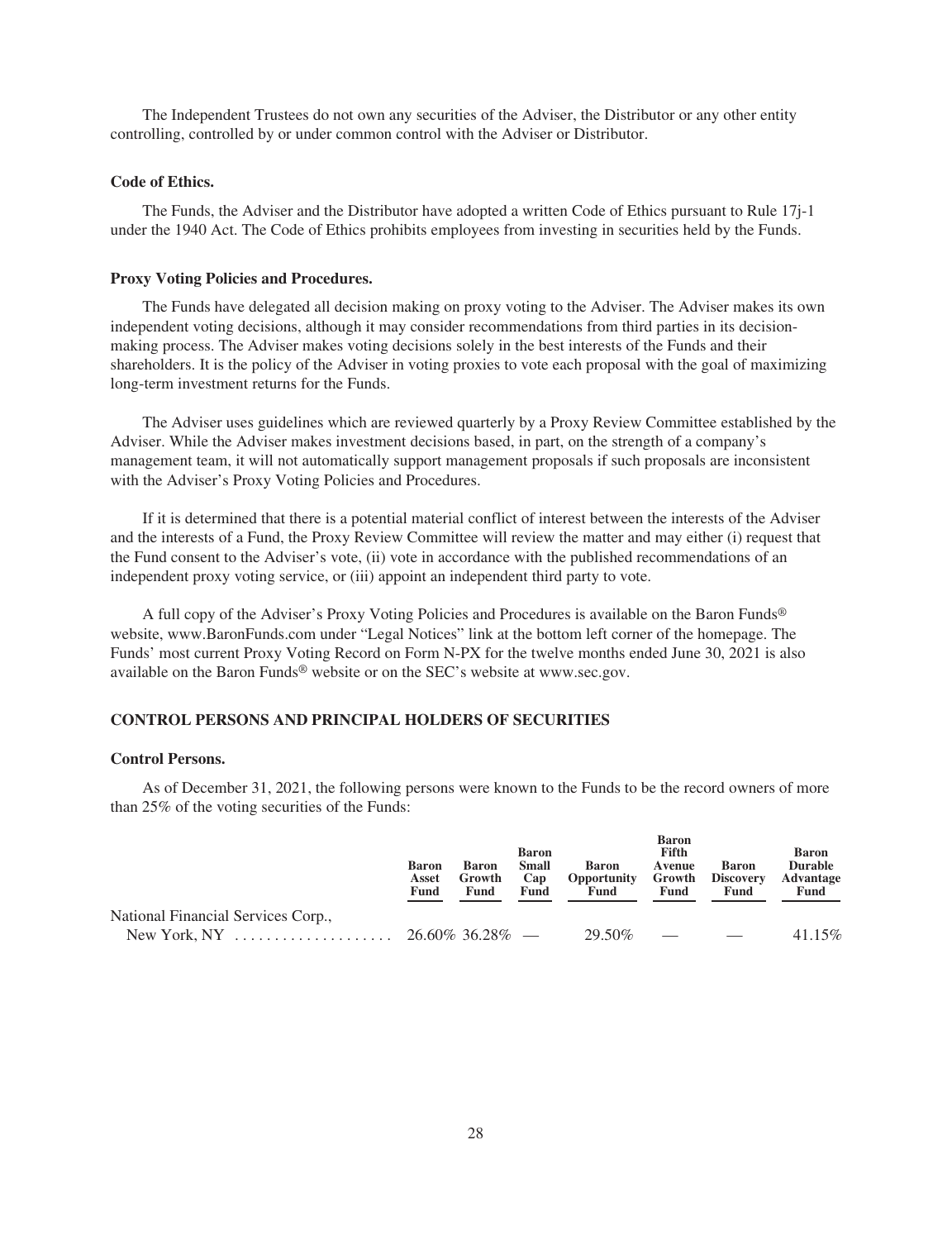# <span id="page-28-0"></span>**Principal Holders.**

As of December 31, 2021, the following persons were known to the Funds to be the record owners of 5% or more of a class of the voting securities of each Fund:

|                                                                                   | <b>Record Holders</b>                                     |                                                     |                                                         |                                                    |                                                                        |                                                                |                                                                           |  |
|-----------------------------------------------------------------------------------|-----------------------------------------------------------|-----------------------------------------------------|---------------------------------------------------------|----------------------------------------------------|------------------------------------------------------------------------|----------------------------------------------------------------|---------------------------------------------------------------------------|--|
|                                                                                   | <b>Baron</b><br>Asset<br><b>Fund</b><br>(Retail<br>Class) | <b>Baron</b><br>Growth<br>Fund<br>(Retail<br>Class) | Baron<br><b>Small Cap</b><br>Fund<br>(Retail)<br>Class) | Baron<br>Opportunity<br>Fund<br>(Retail)<br>Class) | <b>Baron</b><br>Fifth<br>Avenue<br>Growth<br>Fund<br>(Retail<br>Class) | <b>Baron</b><br><b>Discovery</b><br>Fund<br>(Retail)<br>Class) | <b>Baron</b><br><b>Durable</b><br>Advantage<br>Fund<br>(Retail)<br>Class) |  |
| Charles Schwab & Co., Inc.,<br>San Francisco, $CA$<br>National Financial Services | 29.99%                                                    | 22.20\%                                             | 32.21%                                                  | 27.59%                                             | 21.84%                                                                 | 29.94%                                                         | 18.33%                                                                    |  |
| Corp.,<br>New York, $NY$<br>TD Ameritrade Inc.                                    | $22.11\%$                                                 | 35.89%                                              | 21.99%                                                  | 33.45%                                             | 28.18%                                                                 | 31.41\%                                                        | 31.44%                                                                    |  |
| Omaha, NE                                                                         |                                                           |                                                     | 5.11\%                                                  | $6.19\%$                                           | $7.11\%$                                                               | $16.11\%$                                                      | $17.67\%$                                                                 |  |

|                                                                      |                                         |                                          |                                                    | <b>Record Holders</b>                  |                                                                                                                                                                             |                                                    |                                                                      |
|----------------------------------------------------------------------|-----------------------------------------|------------------------------------------|----------------------------------------------------|----------------------------------------|-----------------------------------------------------------------------------------------------------------------------------------------------------------------------------|----------------------------------------------------|----------------------------------------------------------------------|
|                                                                      | <b>Baron</b><br>Asset<br>Fund<br>Class) | <b>Baron</b><br>Growth<br>Fund<br>Class) | <b>Baron</b><br><b>Small Cap</b><br>Fund<br>Class) | Baron<br>Opportunity<br>Fund<br>Class) | <b>Baron</b><br><b>Fifth Avenue</b><br>Growth<br>Fund<br>(Institutional (Institutional (Institutional (Institutional (Institutional (Institutional (Institutional<br>Class) | <b>Baron</b><br><b>Discovery</b><br>Fund<br>Class) | <b>Baron</b><br><b>Durable</b><br><b>Advantage</b><br>Fund<br>Class) |
| Ronald Baron and related<br>family accounts,<br>New York, $NY$       |                                         |                                          |                                                    |                                        | 5.47%                                                                                                                                                                       |                                                    |                                                                      |
| Charles Schwab & Co., Inc.,                                          |                                         |                                          |                                                    |                                        |                                                                                                                                                                             |                                                    |                                                                      |
| San Francisco, CA<br><b>National Financial Services</b><br>Corp.,    | 6.81%                                   | 12.40%                                   | 10.66%                                             | 12.02%                                 | 20.33%                                                                                                                                                                      | 21.51%                                             | 8.74%                                                                |
| New York, $NY$                                                       | 30.95%                                  | 37.27%                                   | 19.94%                                             | 26.38%                                 | 16.26%                                                                                                                                                                      | 19.19%                                             | 48.70%                                                               |
| TD Ameritrade Inc.<br>Omaha, NE                                      |                                         |                                          |                                                    |                                        |                                                                                                                                                                             |                                                    | 14.87%                                                               |
| UBS Financial Services Inc,<br>Weehawken, NJ<br>Edward D Jones & Co. |                                         |                                          |                                                    |                                        |                                                                                                                                                                             | 7.60%                                              |                                                                      |
| St. Louis, $MO$<br>Morgan Stanley Smith                              |                                         |                                          | 10.02%                                             |                                        |                                                                                                                                                                             |                                                    |                                                                      |
| Barney,<br>Jersey City, $NJ$                                         |                                         | 6.71%                                    |                                                    |                                        |                                                                                                                                                                             | 9.66%                                              |                                                                      |
| First Clearing LLC,<br>Saint Louis, MO                               |                                         |                                          | 20.91%                                             | 11.55%                                 | 5.91%                                                                                                                                                                       | 5.52%                                              |                                                                      |
| JP Morgan Securities LLC,<br>Brooklyn, NY                            |                                         |                                          |                                                    |                                        | 12.32%                                                                                                                                                                      |                                                    |                                                                      |
| LPL Financial, San Diego,<br>$CA$                                    | 6.50%                                   | 5.18%                                    |                                                    | 7.26%                                  | 5.66%                                                                                                                                                                       | 5.17%                                              |                                                                      |
| Pershing LLC,<br>Jersey City, $NJ$                                   | 27.34%                                  |                                          |                                                    | 9.63%                                  |                                                                                                                                                                             | 6.43%                                              |                                                                      |
| Saxon & Co,<br>Philadelphia, PA                                      |                                         |                                          |                                                    |                                        |                                                                                                                                                                             | 5.97%                                              |                                                                      |
| Currie & Co,<br>New York, $NY$                                       |                                         |                                          |                                                    |                                        | 13.28%                                                                                                                                                                      |                                                    |                                                                      |
| Raymond James,<br>St Petersburg, $FL \ldots \ldots$                  |                                         |                                          |                                                    | 8.09%                                  |                                                                                                                                                                             | 6.43%                                              |                                                                      |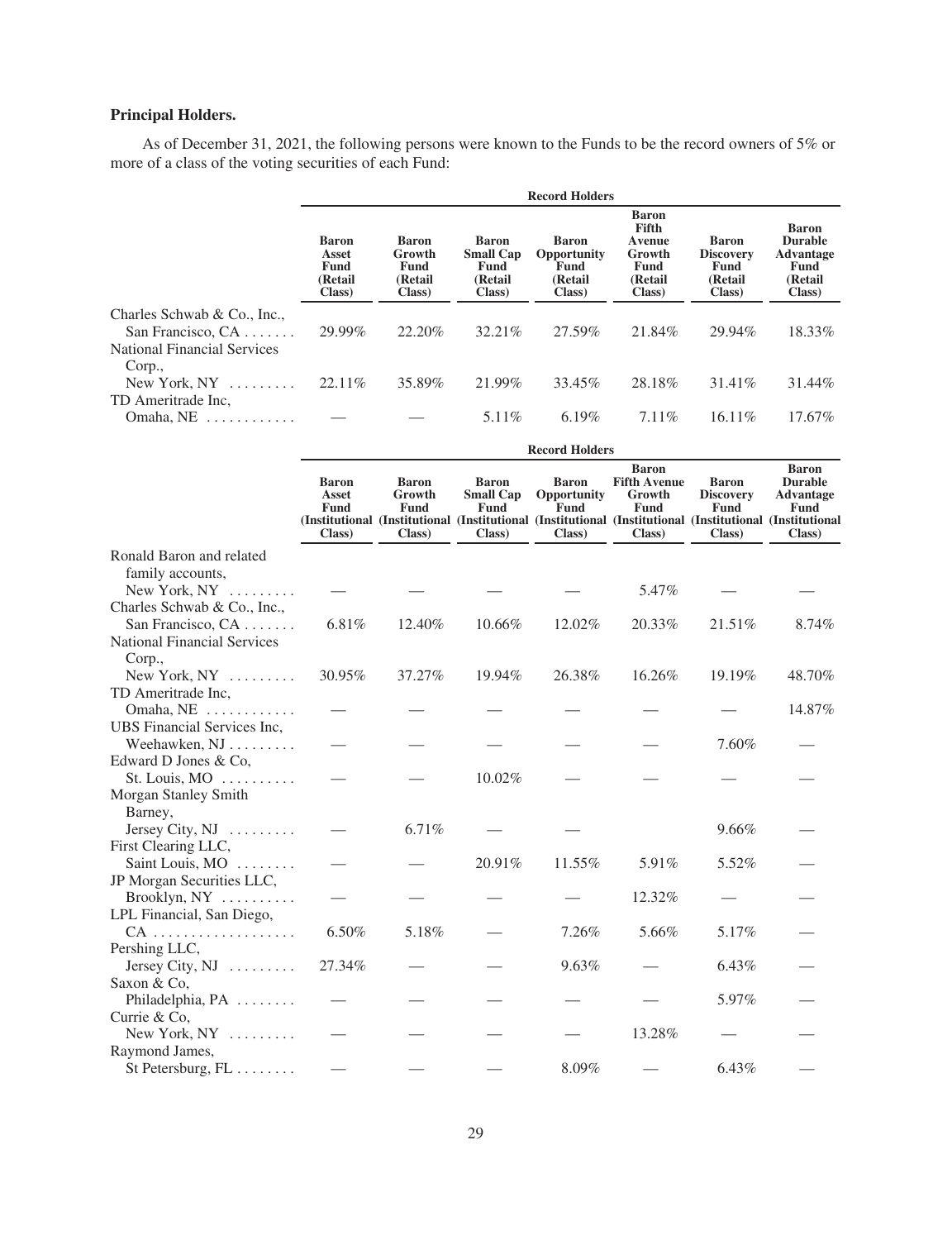|                                                           | <b>Record Holders</b>         |                                                                    |                                             |                                                               |                                                          |                      |                                                                                                          |
|-----------------------------------------------------------|-------------------------------|--------------------------------------------------------------------|---------------------------------------------|---------------------------------------------------------------|----------------------------------------------------------|----------------------|----------------------------------------------------------------------------------------------------------|
|                                                           | <b>Baron</b><br>Asset<br>Fund | <b>Baron</b><br>Growth<br>Fund<br>(R6 Class) (R6 Class) (R6 Class) | <b>Baron</b><br><b>Small</b><br>Cap<br>Fund | <b>Baron</b><br>Opportunity<br>Fund<br>(R <sub>6</sub> Class) | <b>Baron</b><br>Fifth<br><b>Avenue</b><br>Growth<br>Fund | <b>Baron</b><br>Fund | <b>Baron</b><br><b>Durable</b><br><b>Discovery Advantage</b><br>Fund<br>(R6 Class) (R6 Class) (R6 Class) |
| BAMCO, Inc.,                                              |                               |                                                                    |                                             |                                                               |                                                          |                      |                                                                                                          |
|                                                           | 24.73%                        | 24.40%                                                             |                                             | 10.60%                                                        | 71.01%                                                   | 5.65%                | 65.49%                                                                                                   |
| Baron Capital Management, Inc.,                           |                               |                                                                    |                                             |                                                               |                                                          |                      |                                                                                                          |
| New York, $NY$                                            |                               |                                                                    | 6.62%                                       | 70.34%                                                        |                                                          |                      |                                                                                                          |
| Charles Schwab & Co., Inc.,                               |                               |                                                                    |                                             |                                                               |                                                          |                      |                                                                                                          |
|                                                           | 19.01%                        | 9.49%                                                              | 10.08%                                      | 13.87%                                                        | 28.27%                                                   | 17.73%               | 34.51%                                                                                                   |
| National Financial Services Corp.,                        |                               |                                                                    |                                             |                                                               |                                                          |                      |                                                                                                          |
| New York, NY                                              | 22.28%                        | 15.76%                                                             | 14.87%                                      |                                                               |                                                          |                      |                                                                                                          |
| Ronald Baron and related family accounts,                 |                               |                                                                    |                                             |                                                               |                                                          |                      |                                                                                                          |
| New York, NY                                              |                               |                                                                    |                                             |                                                               |                                                          |                      |                                                                                                          |
| (included in Charles Schwab above)                        | 17.14%                        | 5.89%                                                              |                                             |                                                               | 19.70%                                                   |                      |                                                                                                          |
| John Hancock Trust Co LLC,                                |                               |                                                                    |                                             |                                                               |                                                          |                      |                                                                                                          |
| Westwood, MA                                              | 14.61%                        |                                                                    | $6.04\%$                                    |                                                               |                                                          |                      |                                                                                                          |
| Saxon & Co.                                               |                               |                                                                    |                                             |                                                               |                                                          |                      |                                                                                                          |
| Philadelphia, PA                                          |                               |                                                                    | 46.57%                                      |                                                               |                                                          |                      |                                                                                                          |
| Great-West Trust Co LLC,                                  |                               |                                                                    |                                             |                                                               |                                                          |                      |                                                                                                          |
| Greenwood Village, CO                                     |                               | 9.74%                                                              | 5.76%                                       |                                                               |                                                          | 7.35%                |                                                                                                          |
| DCGT Trustee and/or Custodian,                            |                               |                                                                    |                                             |                                                               |                                                          |                      |                                                                                                          |
|                                                           |                               | 24.50%                                                             |                                             |                                                               |                                                          |                      |                                                                                                          |
| Mid Atlantic Trust Company,                               |                               |                                                                    |                                             |                                                               |                                                          |                      |                                                                                                          |
| Pittsburgh, PA                                            |                               |                                                                    |                                             |                                                               |                                                          | 5.98%                |                                                                                                          |
| Principal Life Insurance Co,                              |                               |                                                                    |                                             |                                                               |                                                          |                      |                                                                                                          |
| Des Moines, IA                                            |                               |                                                                    |                                             |                                                               |                                                          | 12.93%               |                                                                                                          |
| Ascensus Trust Co.                                        |                               |                                                                    |                                             |                                                               |                                                          |                      |                                                                                                          |
| Fargo, ND $\dots\dots\dots\dots\dots\dots\dots\dots\dots$ |                               |                                                                    |                                             |                                                               |                                                          | 13.10%               |                                                                                                          |
| Matrix Trust Company,                                     |                               |                                                                    |                                             |                                                               |                                                          |                      |                                                                                                          |
|                                                           |                               |                                                                    |                                             |                                                               |                                                          | 23.36%               |                                                                                                          |
| A. Umansky, Scarsdale, NY                                 |                               |                                                                    |                                             |                                                               |                                                          |                      |                                                                                                          |
| (included in Charles Schwab above)                        |                               |                                                                    |                                             |                                                               |                                                          |                      | 5.86%                                                                                                    |

As of December 31, 2021, the following persons were known to the Funds to be the beneficial owners of 5% or more of a class of the voting securities of each Fund:

|                                                                |                                      |                                                   |                                                        | <b>Beneficial Holders</b>                                |                                                                                                                                                                              |                                                        |                                                                                      |
|----------------------------------------------------------------|--------------------------------------|---------------------------------------------------|--------------------------------------------------------|----------------------------------------------------------|------------------------------------------------------------------------------------------------------------------------------------------------------------------------------|--------------------------------------------------------|--------------------------------------------------------------------------------------|
|                                                                | Baron<br>Asset<br>Fund<br>Class)     | Baron<br>Growth<br><b>Fund</b><br>Class)          | <b>Baron</b><br><b>Small Cap</b><br>Fund<br>Class)     | <b>Baron</b><br><b>Opportunity</b><br>Fund<br>Class)     | <b>Baron</b><br><b>Fifth Avenue</b><br>Growth<br>Fund<br>(Institutional (Institutional (Institutional (Institutional (Institutional (Institutional (Institutional)<br>Class) | <b>Baron</b><br><b>Discovery</b><br>Fund<br>Class)     | <b>Baron</b><br><b>Durable</b><br><b>Advantage</b><br>Fund<br>Class)                 |
| Ronald Baron and related<br>family accounts,<br>New York, $NY$ |                                      |                                                   |                                                        |                                                          | 5.81%                                                                                                                                                                        |                                                        |                                                                                      |
|                                                                |                                      |                                                   |                                                        | <b>Beneficial Holders</b>                                |                                                                                                                                                                              |                                                        |                                                                                      |
|                                                                | Baron<br>Asset<br>Fund<br>(R6 Class) | Baron<br>Growth<br>Fund<br>(R <sub>6</sub> Class) | <b>Baron</b><br><b>Small Cap</b><br>Fund<br>(R6 Class) | <b>Baron</b><br><b>Opportunity</b><br>Fund<br>(R6 Class) | <b>Baron</b><br><b>Fifth Avenue</b><br>Growth<br>Fund<br>(R <sub>6</sub> Class)                                                                                              | <b>Baron</b><br><b>Discovery</b><br>Fund<br>(R6 Class) | <b>Baron</b><br><b>Durable</b><br><b>Advantage</b><br>Fund<br>(R <sub>6</sub> Class) |
| Ronald Baron and related<br>family accounts,                   |                                      |                                                   |                                                        |                                                          |                                                                                                                                                                              |                                                        |                                                                                      |
| New York, $NY$                                                 | 39.48%                               | 27.93%                                            | 10.82\%                                                | 75.73%                                                   | 83.85%                                                                                                                                                                       | 5.67%                                                  | 59.16%                                                                               |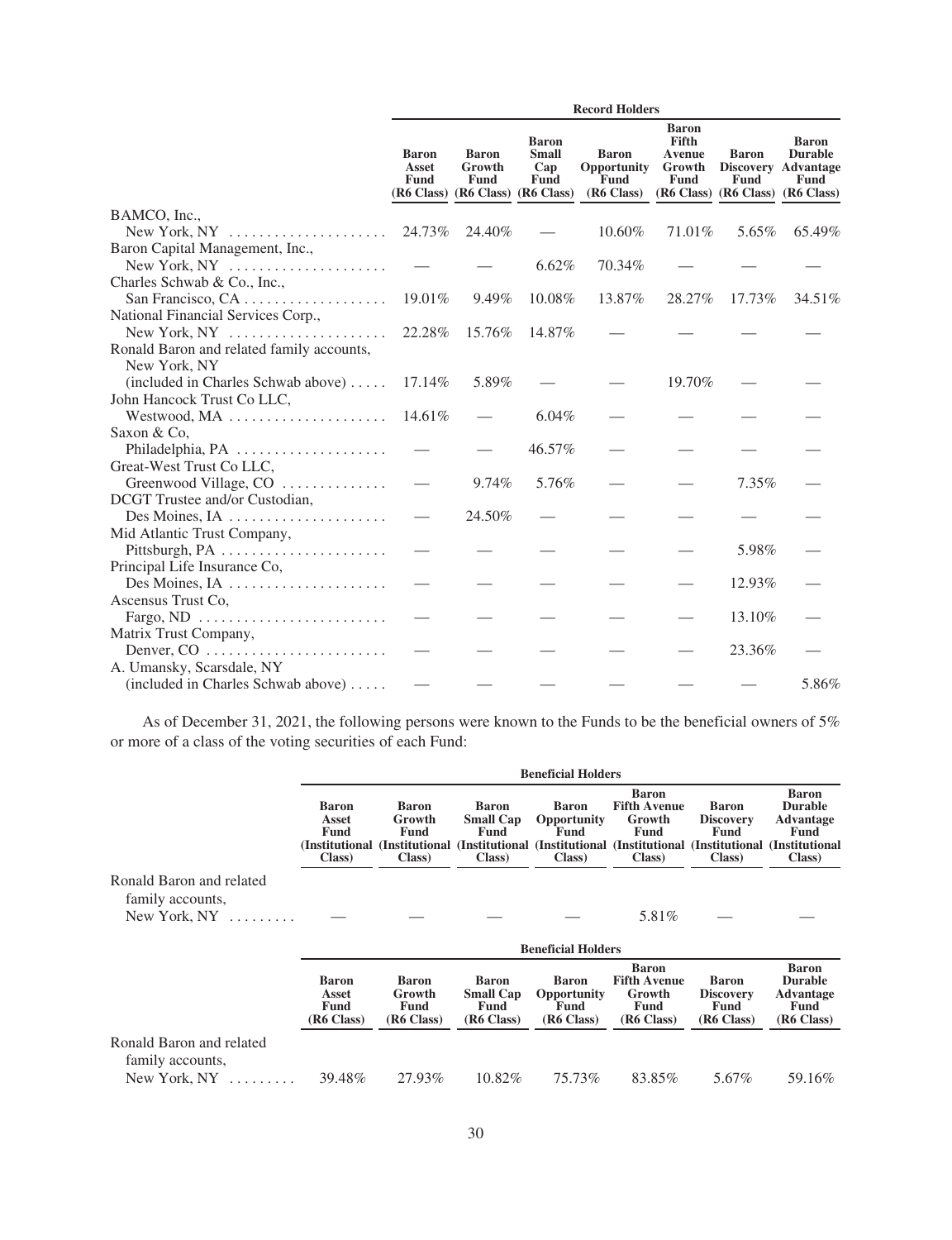#### <span id="page-30-0"></span>**Management Ownership.**

Except for Mr. Baron and related family accounts, A. Umansky, BCM and BAMCO, the above record owners are brokerage firms or other financial institutions that hold stock for the benefit of their respective customers. As of December 31, 2021, all of the Officers, Trustees and portfolio managers of Baron Investment Funds Trust as a group beneficially owned directly or indirectly 13.77% of **Baron Durable Advantage Fund's** outstanding shares.

# <span id="page-30-1"></span>**INVESTMENT ADVISORY AND OTHER SERVICES**

# <span id="page-30-2"></span>**Investment Adviser.**

The Adviser to the Funds, BAMCO, is a New York corporation with its principal offices at 767 Fifth Avenue, New York, NY 10153 and a subsidiary of BCG. Mr. Baron is the controlling stockholder of BCG. Mr. Baron has over 51 years of experience as a Wall Street analyst and has managed money for others for over 46 years. Mr. Baron is the lead portfolio manager for Baron Growth Fund and was the co-portfolio manager of Baron Asset Fund until January 23, 2008. Mr. Baron is also the portfolio manager of Baron Partners Fund, Baron Focused Growth Fund and Baron WealthBuilder Fund, each a series of Baron Select Funds.

Pursuant to separate Advisory Agreements with each Fund (each an "Advisory Agreement," and collectively the "Advisory Agreements"), the Adviser furnishes continuous investment advisory services and management to the Funds, including making the day-to-day investment decisions and arranging portfolio transactions for the Funds, subject to such policies as determined by the Board. For such services, the Adviser receives an annual fee from **Baron Asset Fund, Baron Growth Fund, Baron Small Cap Fund, Baron Opportunity Fund** and **Baron Discovery Fund** of 1% of the average daily net assets of the respective Fund. **Baron Fifth Avenue Growth Fund** pays the Adviser 0.70% for average daily net assets of the Fund. **Baron Durable Advantage Fund** pays the Adviser 0.65% for average daily net assets of the Fund. The Adviser has contractually agreed to limit the expense ratio (excluding portfolio transaction costs, interest, dividend and extraordinary expenses), for as long as the Adviser serves as investment adviser to the Funds, for each of the share classes as follows:

| <b>Fund</b>                                                                                      |          | <b>Retail Shares</b> Institutional Shares R6 Shares |          |
|--------------------------------------------------------------------------------------------------|----------|-----------------------------------------------------|----------|
|                                                                                                  | N/A      | N/A                                                 | N/A      |
| Baron Growth Fund $\ldots \ldots \ldots \ldots \ldots \ldots \ldots \ldots \ldots \ldots \ldots$ | N/A      | N/A                                                 | N/A      |
|                                                                                                  | N/A      | N/A                                                 | N/A      |
|                                                                                                  | $1.50\%$ | $1.25\%$                                            | $1.24\%$ |
|                                                                                                  | $1.00\%$ | $0.75\%$                                            | $0.75\%$ |
|                                                                                                  | $1.35\%$ | $1.10\%$                                            | $1.09\%$ |
|                                                                                                  |          | $0.70\%$                                            | $0.70\%$ |

The following table discloses advisory fees received by BAMCO for the each of the years ended September 30:

|                                                                                                         | 2021       | 2020         | 2019         |
|---------------------------------------------------------------------------------------------------------|------------|--------------|--------------|
| Baron Asset Fund $\dots \dots \dots \dots \dots \dots \dots \dots \dots \dots \dots \dots$ \$59.622.517 |            | \$45,693,204 | \$38,528,799 |
|                                                                                                         | 87.408.966 | 68,770,134   | 64,917,189   |
|                                                                                                         | 51.842.467 | 39,242,008   | 40.060.532   |
|                                                                                                         |            | 6.302.698    | 4,402,860    |
|                                                                                                         | 5.287.943  | 2.618.135    | 2.031.243    |
|                                                                                                         |            | 6.473.548    | 4.684.551    |
|                                                                                                         |            | 66.509       | 27,909       |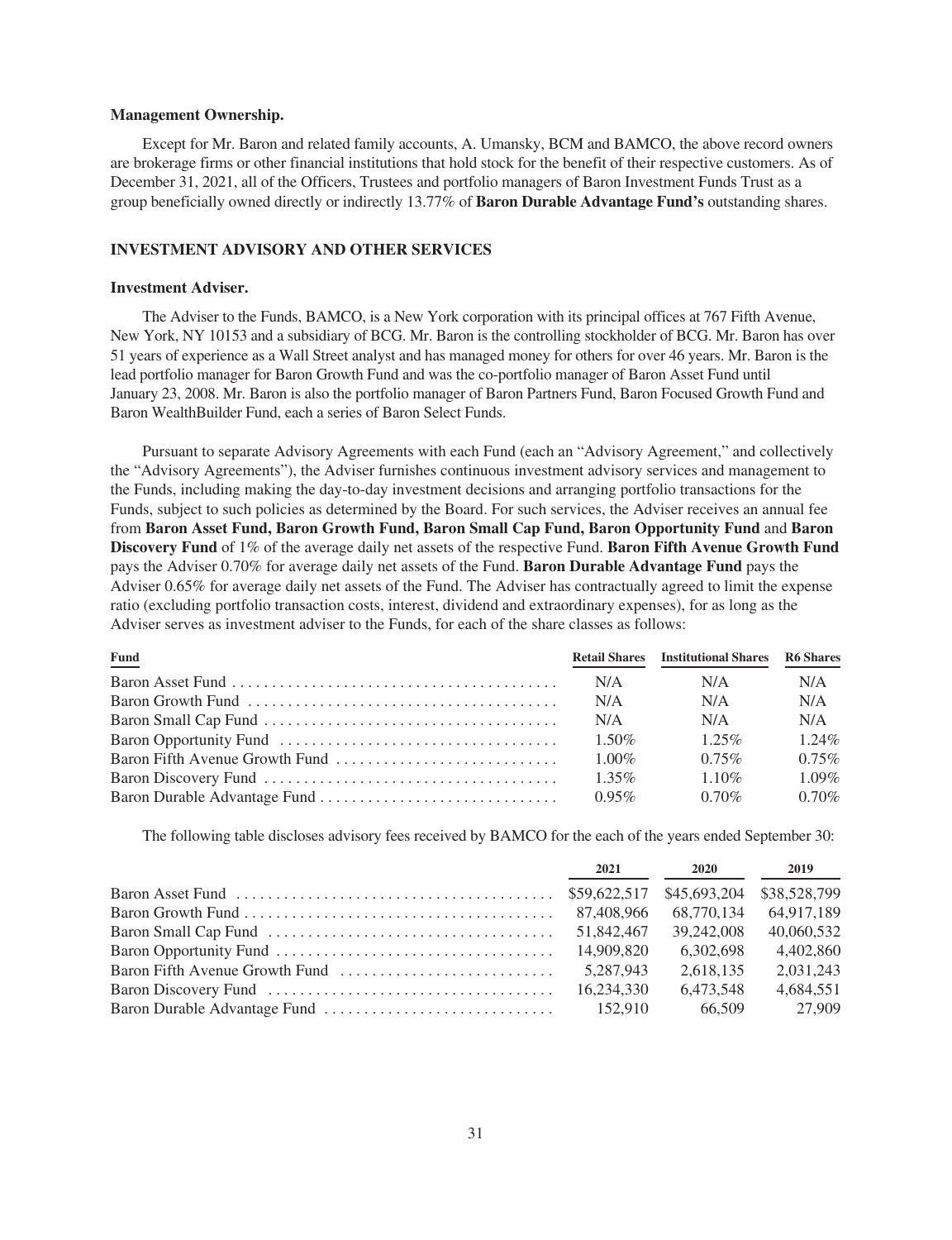Under the Advisory Agreements, the Adviser, at its own expense and without reimbursement from the Funds, furnishes office space and all necessary office facilities, equipment and executive personnel for managing the Funds, and pays the salaries and fees of all Officers and Trustees who are interested persons of the Adviser.

The Adviser also uses a portion of its assets to pay all or a portion of the charges of third parties that distribute shares of the Funds to their customers.

The Funds pay all operating and other expenses not borne by the Adviser such as: audit, accounting and legal fees; custodian fees; expenses of registering and qualifying their shares with federal and state securities commissions; expenses in preparing shareholder reports and proxy solicitation materials; expenses associated with the Funds' shares, such as dividend disbursing, transfer agent and registrar fees; certain insurance expenses; compensation of Independent Trustees and other miscellaneous business expenses. The Funds also pay the expenses of offering the shares of the Funds, including the registration and filing fees, legal and accounting fees and costs of printing the Prospectus and related documents. The Funds also pay all taxes imposed on them and all brokerage commissions and expenses incurred in connection with their portfolio transactions.

The Adviser utilizes the staffs of BCG and its subsidiary BCM to provide research. Directors, Officers or employees of the Adviser and/or its affiliates may also serve as Officers or Trustees of the Funds or of other funds managed by the Adviser. BCM is an investment adviser to institutional and individual accounts. Clients of BCM and the other funds managed by the Adviser have investment goals which may or may not vary from those of each other and of the Funds. BCM and the Adviser invest in substantially similar or the same securities as the Funds, other client accounts and in the accounts of principals and employees of BCM and its affiliates. When the same securities are purchased for or sold by the Funds and any of such other accounts, it is the policy of the Adviser and BCM to allocate such transactions in a manner deemed equitable by the Adviser. All personal trading by employees is subject to the Code of Ethics of the Funds and the Adviser. In certain circumstances, the Adviser may make investments for the Funds that conflict with investments being made by BCM. The Adviser may also make investment decisions for the Funds that are inconsistent with the investment decisions for other Funds it manages.

Each Advisory Agreement provides that the Funds may use "Baron" as part of its name for so long as the Adviser serves as the investment adviser to the Funds. The Funds acknowledge that the word "Baron" in its name is derived from the name of the entities controlling, directly or indirectly, the Adviser, which derive their name from Ronald Baron, that such name is the property of the Adviser and its affiliated companies for copyright and/or other purposes, and that if for any reason the Adviser ceases to be the Funds' investment adviser, the Funds will promptly take all steps necessary to change their name to one that does not include "Baron," unless they receive the Adviser's written consent to continue using the name.

Each Advisory Agreement provides that the Adviser shall have no liability to the Funds or their shareholders for any error of judgment or mistake of law or for any loss suffered by the Funds on account of any action taken in good faith, provided that the Adviser shall not be protected against liabilities arising by virtue of willful misfeasance, bad faith or gross negligence, or reckless disregard of the Adviser's obligations under the Advisory Agreements.

Each Advisory Agreement is terminable without penalty by the relevant Fund (when authorized by a majority vote of the shareholders or the Trustees) or the Adviser on 60 days' written notice. The Advisory Agreements shall automatically terminate in the event of their "assignment" (as defined by the 1940 Act).

# <span id="page-31-0"></span>**Principal Underwriter.**

The Funds have a distribution agreement with BCI with its principal offices located at 767 Fifth Avenue, New York, NY 10153. BCI is an affiliate of BAMCO.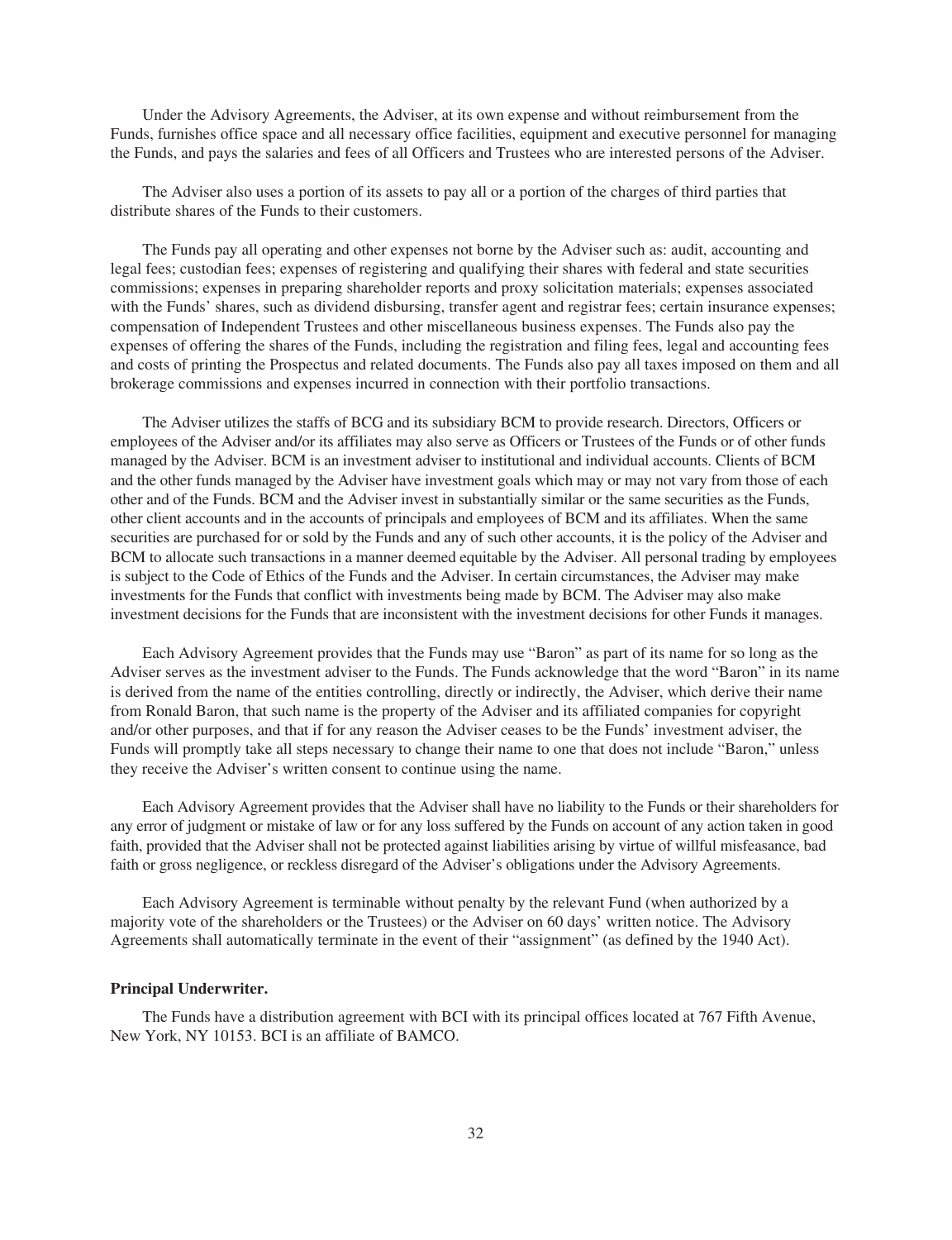#### <span id="page-32-0"></span>**Distribution and Servicing Agreements.**

The Funds and/or the Distributor have agreements with various financial intermediaries pursuant to which various services may be provided to the Funds or their shareholders. See "Distribution and Servicing Arrangements" in the Prospectus.

# <span id="page-32-1"></span>**12b-1 Plan.1**

The Distributor does not receive underwriting commissions, but the Funds' distribution and servicing plan for Retail Shares adopted pursuant to Rule 12b-1 under the 1940 Act (the "12b-1 Plan") authorizes the Funds to pay the Distributor a distribution and servicing fee equal to 0.25% per annum of each Fund's average daily net assets attributable to the Retail Shares. The 12b-1 fees are paid to the Distributor in connection with (a) activities and expenses primarily intended to result in the sale of Retail Shares and/or the servicing of Retail Shares shareholder accounts and/or (b) providing services to holders of Retail Shares of the Funds and/or maintaining accounts in the Retail Shares of the Funds, including, but not limited to, (i) compensation to financial intermediaries (as described in the Prospectus) that have entered into an agreement with the Distributor; (ii) compensation to and expenses of registered representatives and/or employees of the Distributor who engage in or support distribution of Retail Shares or who service shareholder accounts; and (iii) printing of prospectuses and reports for other than existing holders of Retail Shares; preparation, printing and distribution of sales literature and advertising materials for Retail Shares; and telephone expenses and other identifiable expenses in connection with the foregoing. The total amount of the 12b-1 fee is payable to the Distributor, regardless of the actual expenses incurred, which expenses may be more or less than the 12b-1 fees received by the Distributor.

The 12b-1 Plan requires that the Trust will cause to be provided to the Board a written report, at least quarterly, of the amounts of all expenditures pursuant to the 12b-1 Plan and related agreements, and the purposes for which such expenditures were made for the preceding fiscal quarter.

For the fiscal year ended September 30, 2021, the Funds paid fees attributable to Retail Shares to the Distributor under the 12b-1 Plan as follows: **Baron Asset Fund**, \$7,012,901; **Baron Growth Fund**, \$7,259,067; **Baron Small Cap Fund**, \$4,351,478; **Baron Opportunity Fund**, \$2,109,557; **Baron Fifth Avenue Growth Fund**, \$470,915; **Baron Discovery Fund**, \$629,082 and **Baron Durable Advantage Fund**, \$14,832.

The following table shows the amounts that were paid by the Distributor under the 12b-1 Plan for the fiscal year ended September 30, 2021. All amounts were paid to third parties for distribution and/or shareholder servicing.

|                                                                | Fund | Fund | <b>Cap Fund</b> | <b>Baron</b><br>Fund | <b>Baron Fifth</b><br><b>Baron Asset</b> Baron Growth Baron Small Opportunity Avenue Growth Discovery<br>Fund | <b>Baron</b><br>Fund | <b>Baron</b><br><b>Durable</b><br>Advantage<br>Fund |
|----------------------------------------------------------------|------|------|-----------------|----------------------|---------------------------------------------------------------------------------------------------------------|----------------------|-----------------------------------------------------|
| Distribution and                                               |      |      |                 |                      |                                                                                                               |                      |                                                     |
| Service Fees Paid to                                           |      |      |                 |                      |                                                                                                               |                      |                                                     |
| Third Parties  \$7,012,901 \$7,259,067 \$4,351,478 \$2,109,557 |      |      |                 |                      | \$470.915                                                                                                     | \$629,082 \$14,832   |                                                     |

The Independent Trustees have no direct or indirect financial interest in the operation of the 12b-1 Plan or any agreement thereunder. The Interested Trustees have such an interest.

The 12b-1 Plan has been approved by the Board, including a majority of the Independent Trustees. In approving the 12b-1 Plan, the Board considered various factors and determined that there is a reasonable likelihood that the 12b-1 Plan will benefit the Funds and their Retail Shares shareholders. The anticipated benefits include the following: (i) the likelihood of attracting and retaining investments in the Retail Shares; (ii) the potential benefits of a larger asset base, including reduced expenses; and (iii) potential benefits to investors in the Retail Shares of the services to be provided pursuant to the 12b-1 Plan.

<sup>&</sup>lt;sup>1</sup> The 12b-1 plan applies to Retail Shares only. It does not apply to Institutional Shares or R6 Shares.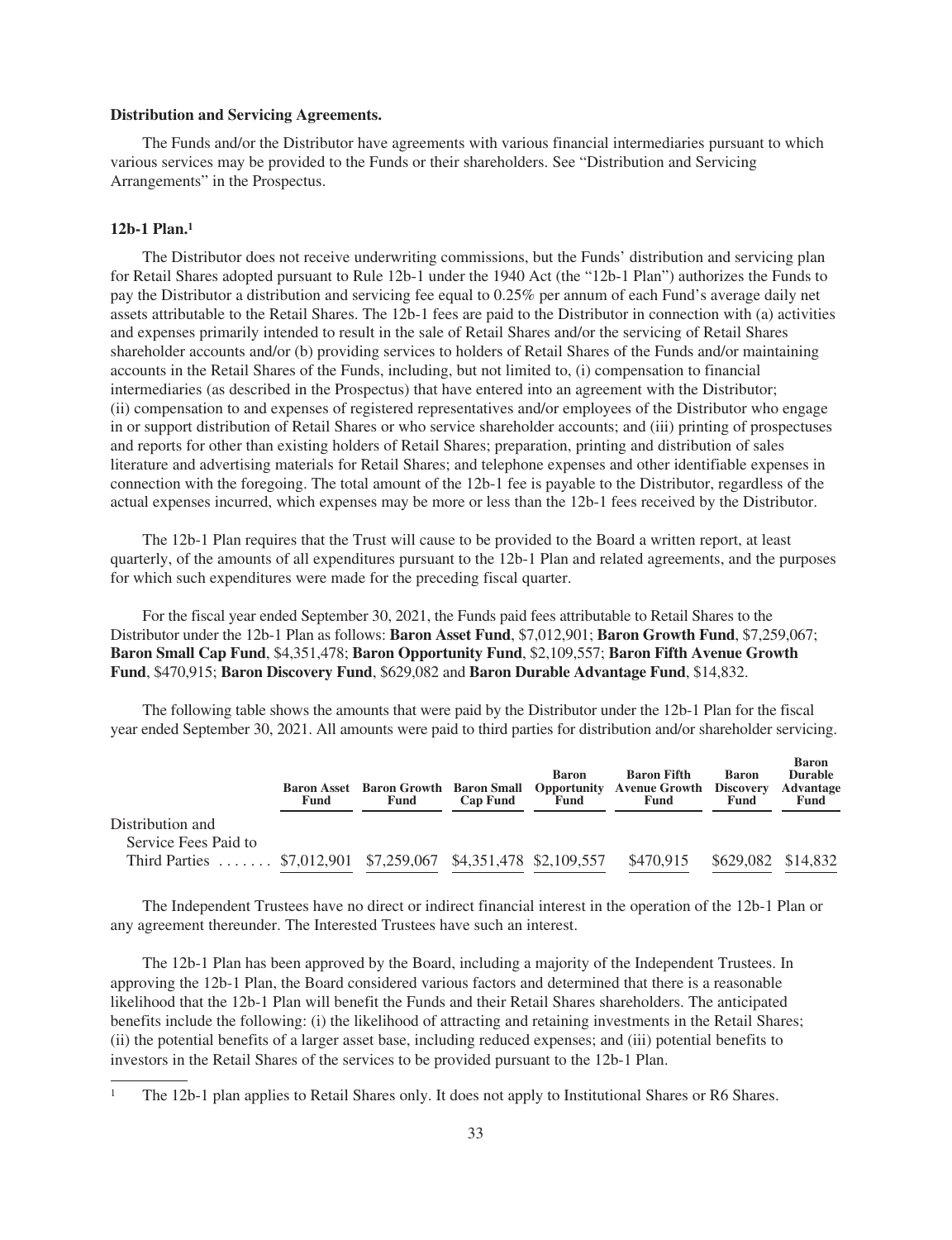Unless terminated in accordance with its terms, the 12b-1 Plan will continue in effect for a one year period, and from year to year thereafter if such continuance is specifically approved at least annually by the Board and by the Independent Trustees, with such votes being cast in person at a meeting called for the purpose of such vote.

The 12b-1 Plan may be terminated at any time by the vote of a majority of the Independent Trustees or by the vote of a majority of the outstanding Retail Shares. The 12b-1 Plan may not be amended to increase materially the amount of payments to be made without the approval of holders of the Funds' Retail Shares. All material amendments must be approved by a vote of the Board and of the Independent Trustees, with such votes being cast in person at a meeting called for the purpose of such vote. If the 12b-1 Plan is terminated, the Funds will owe no payments to the Distributor, other than any unpaid portion of the 12b-1 fee accrued through the effective date of termination.

# <span id="page-33-0"></span>**Other Service Providers.**

# *Custodian.*

State Street Bank and Trust Company, One Lincoln Street, Boston, MA 02111 serves as the custodian for the Funds' cash and securities.

SSBT provides certain accounting and bookkeeping services to include maintaining the books of each Fund, calculating daily the income and net asset value per share of each Fund and assisting in the preparation of tax returns and reports to shareholders. SSBT is compensated for fund accounting based on a percentage of each Fund's net assets, subject to certain minimums plus fixed annual fees for the administrator services. For the fiscal year ended September 30, 2021, \$773,636 was incurred for such services.

# *Transfer Agent and Dividend Agent.*

DST Systems, Inc., 430 West 7th Street, Kansas City, MO 64105, is the Transfer Agent and Dividend Agent for the Funds.

# *Independent Registered Public Accounting Firm.*

PricewaterhouseCoopers LLP, 300 Madison Avenue, New York, NY 10017, is the independent registered public accounting firm for the Funds.

These institutions are not responsible for investment decisions of the Funds.

# <span id="page-33-1"></span>**Securities Lending.**

SSBT, acting either directly or through any State Street Affiliates (collectively, "State Street") serves as securities lending agent for each Fund and in that role administers each Fund's securities lending program pursuant to the terms of a securities lending agency agreement entered into between the Trust and State Street. As administered by State Street, available securities from each Fund's portfolio are furnished to borrowers through security-by-security loans effected by State Street as lending agent on behalf of each Fund.

State Street is responsible for the administration and management of each Fund's securities lending program, including the preparation and execution of a participant agreement with each borrower governing the terms and conditions of any securities loan, ensuring that securities loans are properly coordinated and documented with the Funds' custodian, ensuring that loaned securities are daily valued and that the corresponding required cash collateral is delivered by the borrower(s), and arranging for the investment of cash collateral received from borrowers in accordance with each Fund's investment guidelines.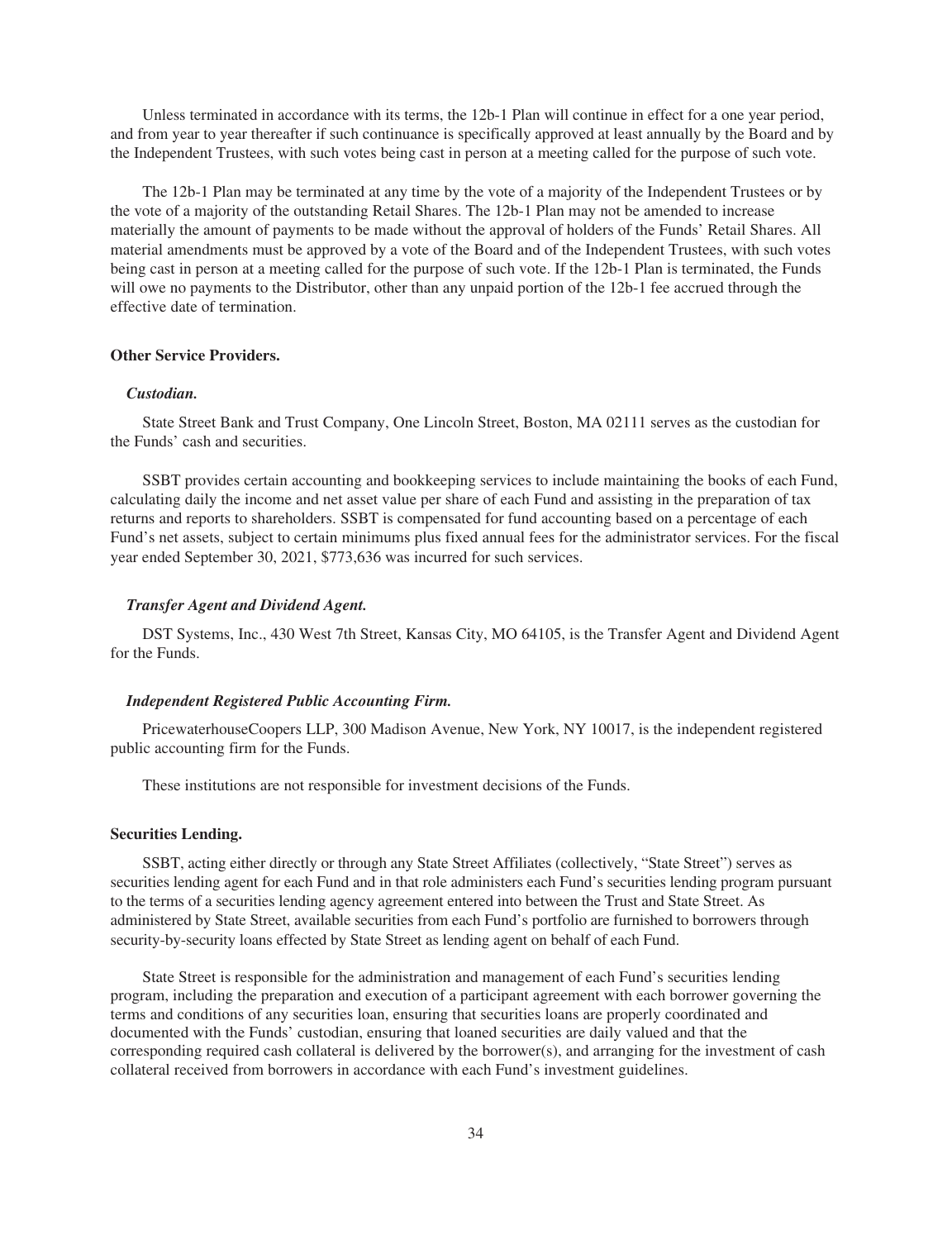State Street receives as compensation for its services a portion of the amount earned by each Fund for lending securities.

The table below sets forth, for each Fund's most recently completed fiscal year ended September 30, 2018, the Fund's gross income received from securities lending activities, the fees and/or other compensation paid by the Fund for securities lending activities, and the net income earned by the Fund for securities lending activities. The table below also discloses any other fees or payments incurred by each Fund resulting from lending securities.

|                                                                                                        | <b>Baron</b><br>Asset<br><b>Fund</b> | <b>Baron</b><br>Growth<br>Fund | <b>Baron</b><br><b>Small Cap</b><br>Fund | <b>Baron</b><br><b>Opportunity</b><br>Fund | <b>Baron</b><br>Fifth<br>Avenue<br>Growth<br>Fund | <b>Baron</b><br><b>Discovery</b><br>Fund | <b>Baron</b><br><b>Durable</b><br>Advantage<br>Fund |
|--------------------------------------------------------------------------------------------------------|--------------------------------------|--------------------------------|------------------------------------------|--------------------------------------------|---------------------------------------------------|------------------------------------------|-----------------------------------------------------|
| Gross income from securities lending<br>activities                                                     |                                      |                                |                                          |                                            | \$84,394                                          |                                          |                                                     |
| Fees and/or compensation for securities<br>lending activities and related services                     |                                      |                                |                                          |                                            |                                                   |                                          |                                                     |
| Fees paid to securities lending agent<br>from a revenue split $\dots \dots \dots$                      |                                      |                                |                                          |                                            | (8, 439)                                          |                                          |                                                     |
| Fees paid for any cash collateral<br>management service (including fees<br>deducted from a pooled cash |                                      |                                |                                          |                                            |                                                   |                                          |                                                     |
| collateral reinvestment vehicle)<br>Administrative fees not included in                                |                                      |                                |                                          |                                            |                                                   |                                          |                                                     |
| revenue split $\dots\dots\dots\dots\dots\dots$<br>Indemnification fee not included in                  |                                      |                                |                                          |                                            |                                                   |                                          |                                                     |
| revenue split $\dots\dots\dots\dots\dots\dots$                                                         |                                      |                                |                                          |                                            |                                                   |                                          |                                                     |
| Rebate (paid to borrower)<br>Other fees not included in revenue split                                  |                                      |                                |                                          |                                            |                                                   |                                          |                                                     |
|                                                                                                        |                                      |                                |                                          |                                            |                                                   |                                          |                                                     |
| Aggregate fees/compensation for<br>securities lending activities                                       |                                      |                                |                                          |                                            |                                                   |                                          |                                                     |
| Net income from securities lending                                                                     |                                      |                                |                                          |                                            |                                                   |                                          |                                                     |
| activities                                                                                             |                                      |                                |                                          |                                            | \$75,955                                          |                                          |                                                     |

# <span id="page-34-0"></span>**PORTFOLIO MANAGERS**

| <b>Baron Asset Fund</b>        | <b>Andrew Peck</b> |
|--------------------------------|--------------------|
| Baron Growth Fund              | Ronald Baron       |
|                                | Neal Rosenberg*    |
| Baron Small Cap Fund           | Clifford Greenberg |
| <b>Baron Opportunity Fund</b>  | Michael Lippert    |
| Baron Fifth Avenue Growth Fund | Alex Umansky       |
| Baron Discovery Fund           | Laird Bieger       |
|                                | Randolph Gwirtzman |
| Baron Durable Advantage Fund   | Alex Umansky       |

\* Neal Rosenberg is the co-manager of Baron Growth Fund. Ronald Baron serves as the Lead Portfolio Manager of Baron Growth Fund and has served as portfolio manager of the Fund since its inception.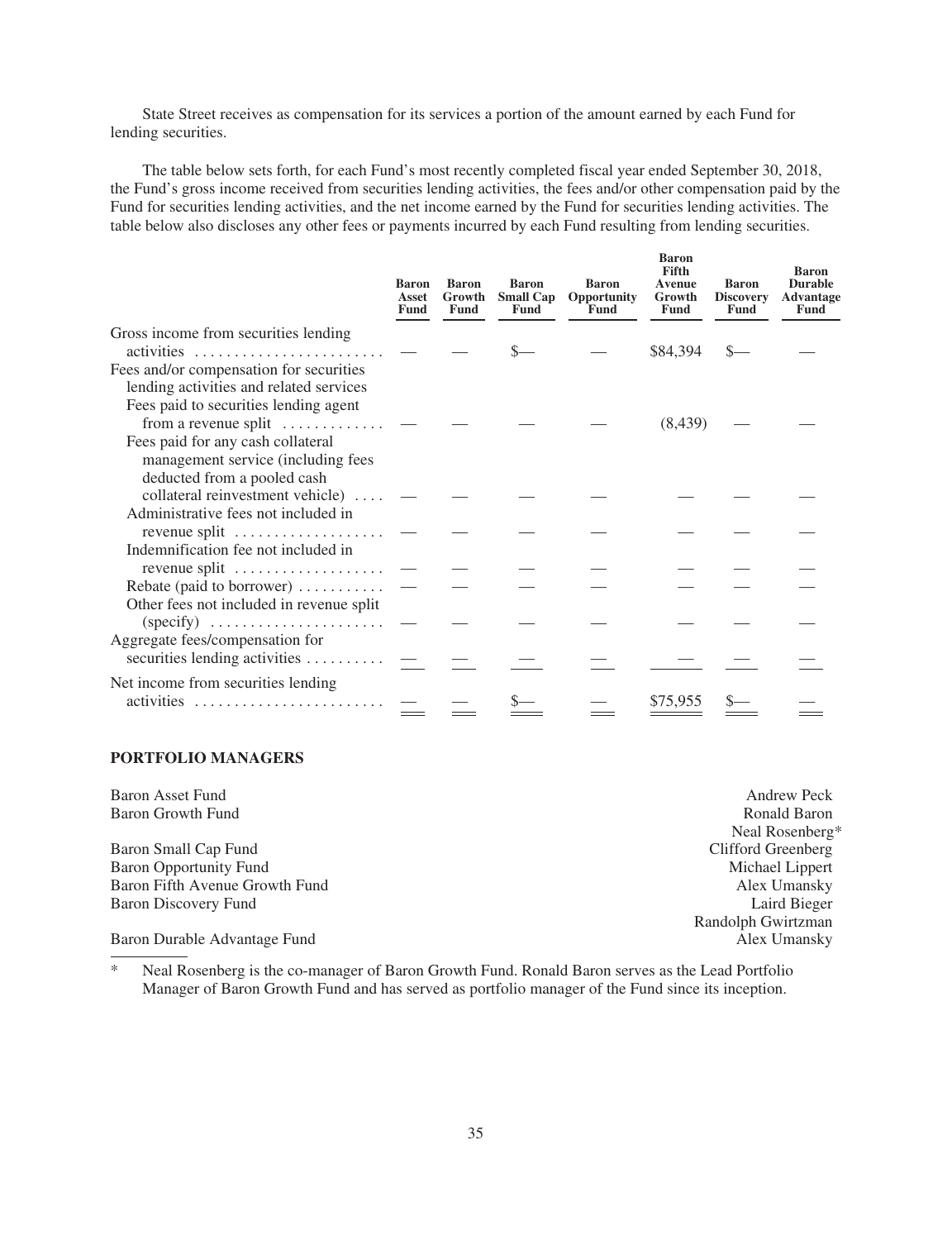# *Other Accounts Managed.*

As of September 30, 2021:

| <b>Portfolio Manager</b> | <b>Type of Account</b>                             | Number of<br><b>Additional Total Assets</b><br><b>Accounts</b> | (millions)     | <b>Number of Additional</b><br><b>Accounts Subject to</b><br>a Performance Fee | <b>Total Assets</b><br>Subject to<br>a Performance Fee |
|--------------------------|----------------------------------------------------|----------------------------------------------------------------|----------------|--------------------------------------------------------------------------------|--------------------------------------------------------|
| Ronald Baron             | <b>Registered Investment Companies</b>             | 4                                                              | \$9,515        | $\Omega$                                                                       | \$0                                                    |
|                          | Other pooled investment vehicles                   | 3                                                              | \$256          | $\theta$                                                                       | \$0                                                    |
|                          | Other Accounts                                     | 26                                                             | \$1,586        | 0                                                                              | \$0                                                    |
| <b>Andrew Peck</b>       | Registered Investment Companies                    | $\overline{0}$                                                 | \$<br>$\theta$ | $\theta$                                                                       | \$0                                                    |
|                          | Other pooled investment vehicles                   | 1                                                              | \$<br>301      | $\theta$                                                                       | \$0                                                    |
|                          | Other Accounts                                     | 5                                                              | \$<br>459      | $\Omega$                                                                       | \$0                                                    |
| Clifford Greenberg       | <b>Registered Investment Companies</b>             | $\theta$                                                       | \$<br>$\theta$ | $\Omega$                                                                       | \$0                                                    |
|                          | Other pooled investment vehicles                   | $\boldsymbol{0}$                                               | \$<br>$\theta$ | $\theta$                                                                       | \$0                                                    |
|                          | Other Accounts                                     | 2                                                              | \$<br>87       | $\Omega$                                                                       | \$0                                                    |
| Michael Lippert          | Registered Investment Companies                    | $\overline{0}$                                                 | \$<br>$\theta$ | $\Omega$                                                                       | \$0                                                    |
|                          | Other pooled investment vehicles                   | $\boldsymbol{0}$                                               | \$<br>$\theta$ | $\theta$                                                                       | \$0                                                    |
|                          | Other Accounts                                     | 2                                                              | \$<br>84       | $\Omega$                                                                       | \$0                                                    |
| Alex Umansky             | <b>Registered Investment Companies</b>             | 1                                                              | \$2,769        | $\theta$                                                                       | \$0                                                    |
|                          | Other pooled investment vehicles                   | $\theta$                                                       | \$<br>$\theta$ | $\theta$                                                                       | \$0                                                    |
|                          | Other Accounts                                     | 6                                                              | \$<br>47       | $\Omega$                                                                       | \$0                                                    |
| Laird Bieger             | Registered Investment Companies                    | $\overline{0}$                                                 | \$<br>$\theta$ | $\theta$                                                                       | \$0                                                    |
|                          | Other pooled investment vehicles                   | $\boldsymbol{0}$                                               | \$<br>$\Omega$ | $\theta$                                                                       | \$0                                                    |
|                          | Other Accounts                                     | 1                                                              | \$<br>156      | $\theta$                                                                       | \$0                                                    |
|                          | Randolph Gwirtzman Registered Investment Companies | $\theta$                                                       | \$<br>$\theta$ | $\theta$                                                                       | \$0                                                    |
|                          | Other pooled investment vehicles                   | $\theta$                                                       | \$<br>$\Omega$ | $\Omega$                                                                       | \$0                                                    |
|                          | Other Accounts                                     | 1                                                              | \$<br>156      | 0                                                                              | \$0                                                    |
| Neal Rosenberg*          | Registered Investment Companies                    | $\theta$                                                       | \$<br>$\theta$ | $\theta$                                                                       | \$0                                                    |
|                          | Other pooled investment vehicles                   | $\boldsymbol{0}$                                               | \$<br>$\theta$ | $\Omega$                                                                       | \$0                                                    |
|                          | Other Accounts                                     | 1                                                              | \$<br>34       | $\theta$                                                                       | \$0                                                    |

Neal Rosenberg is the co-manager of Baron Growth Fund.

# *Potential Conflicts of Interest.*

Conflicts of interest could arise in connection with managing the Funds along with other Baron Funds<sup>®</sup> and the accounts of other clients of the Adviser and of clients of the Adviser's affiliated investment adviser, BCM. Because of market conditions, client investment restrictions, Adviser imposed investment guidelines and the consideration of factors such as cash availability and diversification considerations, not all investment opportunities will be available to the Funds and all clients at all times. The Adviser has joint trading policies and procedures designed to ensure that no Fund or client is systematically given preferential treatment over time. The Funds' Chief Compliance Officer monitors allocations for consistency with this policy and reports to the Board annually. Because an investment opportunity may be suitable for multiple accounts, the Funds may not be able to take full advantage of that opportunity because the opportunity may be allocated among many or all of the Funds and accounts of clients managed by the Adviser and its affiliate.

To the extent that the Funds' portfolio manager has responsibilities for managing other client accounts, the portfolio manager may have conflicts of interest with respect to his time and attention among relevant accounts. In addition, differences in the investment restrictions or strategies among a Fund and other accounts may cause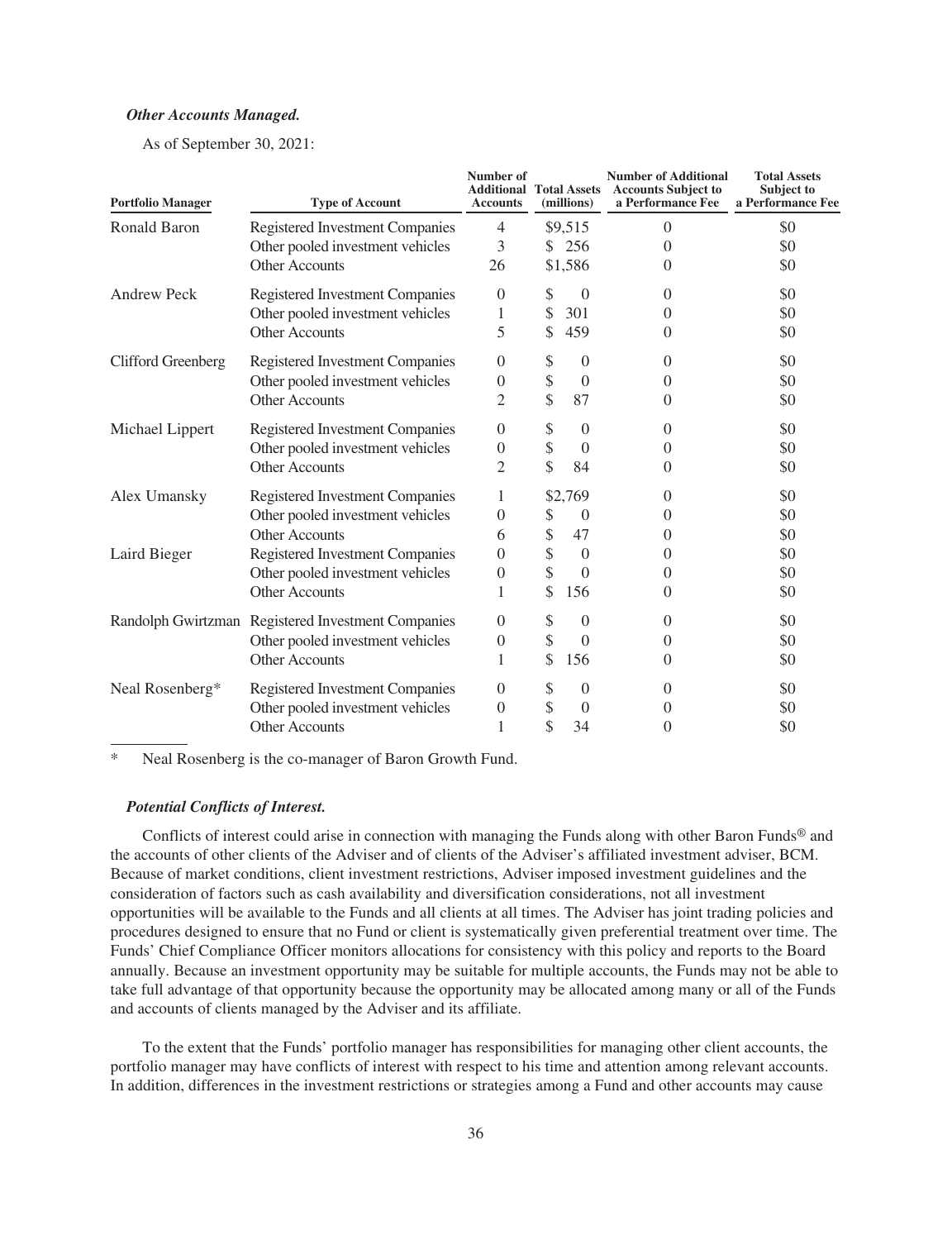the portfolio manager to take action with respect to another account that differs from the action taken with respect to the Funds. In some cases, another account managed by the portfolio manager may provide more revenue to the Adviser. While this may create additional conflicts of interest for the portfolio manager in the allocation of management time, resources and investment opportunities, the Adviser takes all necessary steps to ensure that the portfolio manager endeavors to exercise his discretion in a manner that is equitable to the Funds and other accounts.

The Adviser believes that it has policies and procedures in place that address the Funds' potential conflicts of interest. Such policies and procedures address, among other things, trading practices (e.g., brokerage commissions, cross trading, aggregation and allocation of transactions, sequential transactions, allocations of orders for execution to brokers and portfolio performance dispersion review), disclosure of confidential information and employee trading.

#### *Compensation.*

Mr. Baron has an employment agreement that includes a fixed base salary and a performance bonus, the ultimate amount of which is determined by the Compensation Committee of the BCG Board of Directors, in its sole discretion. The terms of his contract are based on Mr. Baron's role as the Firm's Founder and Chief Executive Officer, and his position as portfolio manager for the majority of the Firm's assets under management. Consideration is given to Mr. Baron's reputation, the long-term performance records of the Funds under his management and the profitability of the Firm.

The compensation for Messrs. Greenberg, Peck, Lippert, Umansky, Bieger, Gwirtzman and Rosenberg includes a base salary and an annual bonus that is based, in part, on the amount of assets they manage, as well as their individual long-term investment performance, their overall contribution to the Firm and the Firm's profitability. In addition, Messrs. Greenberg and Peck own equity in BCG. They are also eligible for special bonuses based on the Firm achieving its long-term growth and profitability goals.

## <span id="page-36-0"></span>**Ownership of Portfolio Managers.**

As of September 30, 2021, the Portfolio Manager ownership of Fund shares was:

| <b>Portfolio Manager</b> | Fund                           | <b>Dollar Range of</b><br><b>Fund Shares Owned</b> |
|--------------------------|--------------------------------|----------------------------------------------------|
| Andrew Peck              | <b>Baron Asset Fund</b>        | Over \$1,000,000                                   |
| Ronald Baron             | Baron Growth Fund              | Over \$1,000,000                                   |
| Clifford Greenberg       | Baron Small Cap Fund           | Over \$1,000,000                                   |
| Michael Lippert          | Baron Opportunity Fund         | Over \$1,000,000                                   |
| Alex Umansky             | Baron Fifth Avenue Growth Fund | Over \$1,000,000                                   |
|                          | Baron Durable Advantage Fund   | Over \$1,000,000                                   |
| Laird Bieger             | Baron Discovery Fund           | Over \$1,000,000                                   |
| Randolph Gwirtzman       | <b>Baron Discovery Fund</b>    | Over \$1,000,000                                   |
| Neal Rosenberg*          | Baron Growth Fund              | \$500,001-\$1,000,000                              |

Neal Rosenberg is the co-manager of Baron Growth Fund.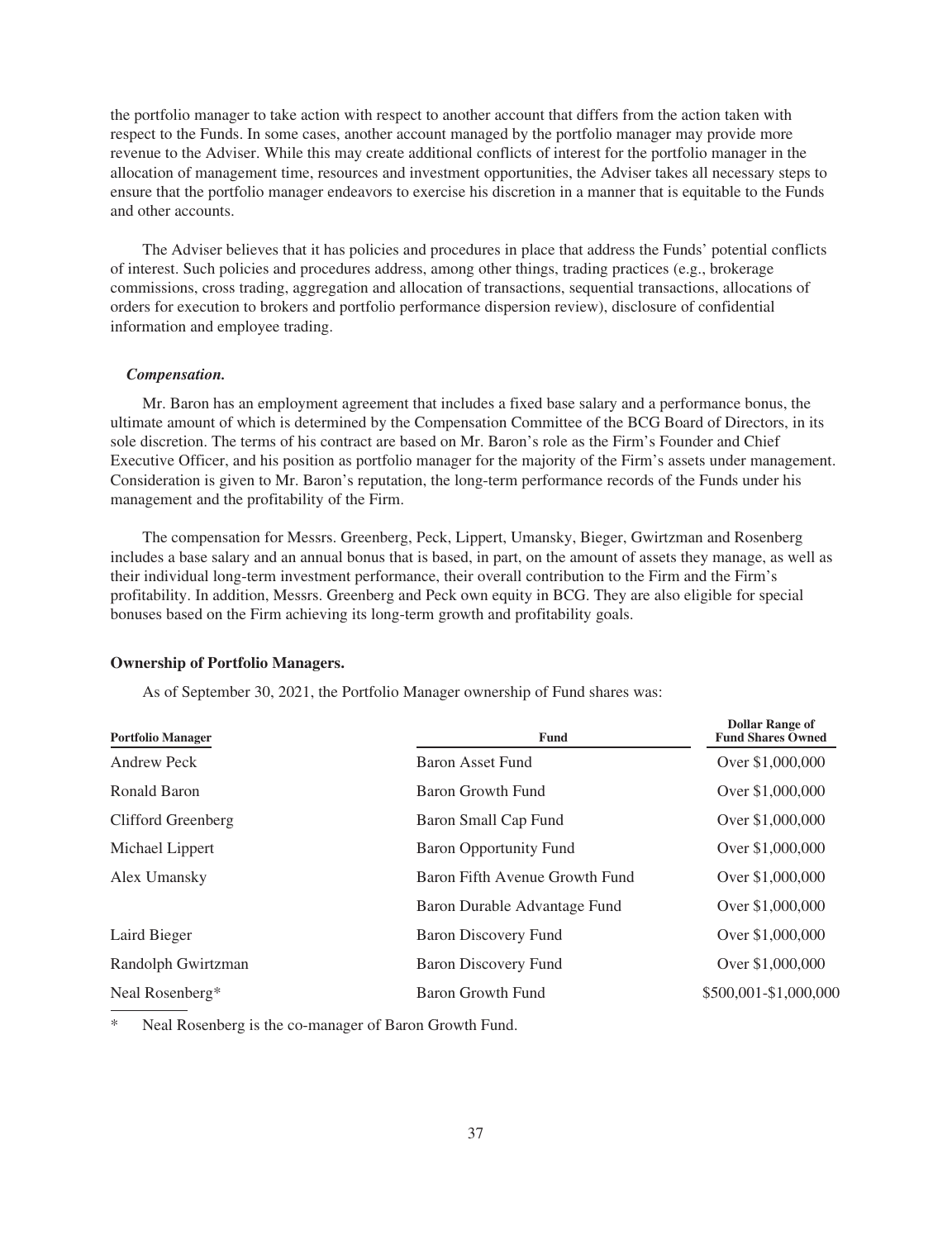# <span id="page-37-0"></span>**BROKERAGE ALLOCATION AND OTHER PRACTICES**

| For the Fiscal Year Ended September 30,   | 2021      | <b>2020</b> | 2019       |
|-------------------------------------------|-----------|-------------|------------|
| <b>Total Commissions Paid by the Fund</b> |           |             |            |
|                                           |           |             | \$ 385,662 |
|                                           | 320.141   | 413.337     | 458,483    |
|                                           | 1,361,760 | 1,344,815   | 1,098,049  |
|                                           | 677.592   | 274.551     | 179,803    |
|                                           | 193,150   | 37.613      | 35,873     |
|                                           | 1.663.908 | 657,207     | 820,295    |
|                                           | 1.640     | 434         | 339        |

The variation in the commissions paid by the Funds year-to-year are caused by fluctuating trading volume.

The Adviser is responsible for placing the portfolio brokerage business of the Funds. Purchase and sale orders are placed with brokers that the Adviser believes will achieve "best execution" of such orders. Best execution involves consideration of a number of factors, including direct net economic results to the Funds, the efficiency with which the transaction is executed, the ability to effect the transaction in the size and price range requested, the ability to effect the transaction with minimum impact on the market, the financial strength and stability of the broker, the broker's familiarity with a particular security, the broker's commitment of resources to executing the transaction and past experience with a broker.

Under the Advisory Agreements and as permitted by Section 28(e) of the Securities and Exchange Act of 1934, the Adviser may cause the Funds to pay a broker that provides brokerage and research services to the Adviser an amount of commission for effecting a securities transaction for the Funds in excess of the amount that other brokers would have charged for the transaction, if the Adviser determines in good faith that the greater commission is consistent with the Funds' policies and is reasonable in relation to the value of the brokerage and research services provided by the executing broker or third party pursuant to a Commission Sharing Arrangement viewed in terms of either a particular transaction or the Adviser's overall responsibilities to the Funds or to its other clients. The term "brokerage and research services" includes advice as to the value of securities, the advisability of investing in, purchasing, or selling securities, and the availability of securities or of purchasers or sellers of securities, furnishing analyses and reports concerning issuers, industries and securities, economic factors and trends, portfolio strategy and the performance of accounts; and effecting securities transactions and performing functions incidental thereto, such as clearance and settlement. Such services may be used by the Adviser or its affiliate to supplement the services it is required to perform pursuant to the Advisory Agreement in serving the Funds and/or other advisory clients of the affiliate.

Brokers may be willing to furnish statistical research and other factual information or services to the Adviser for no consideration other than brokerage or underwriting commissions. Research provided by brokers is used for the benefit of all of the Adviser's or its affiliate's clients and not solely or necessarily for the benefit of the Funds. The Adviser's investment management personnel attempt to evaluate the quality of research provided by brokers. Results of this effort may be used by the Adviser as a consideration in the selection of brokers to execute portfolio transactions.

Investment decisions for the Funds and for other client accounts managed by BCM and the Adviser are made independent of each other in light of differing considerations for the various accounts. The same investment decision may, however, be made for two or more of the Adviser's and/or BCM's accounts. When this occurs, simultaneous transactions are inevitable. Purchases and sales are averaged as to price where possible and allocated to accounts in a manner deemed equitable by the Adviser in conjunction with BCM. This procedure could have a detrimental or beneficial effect upon the price or value of the security for the Funds, depending upon market conditions.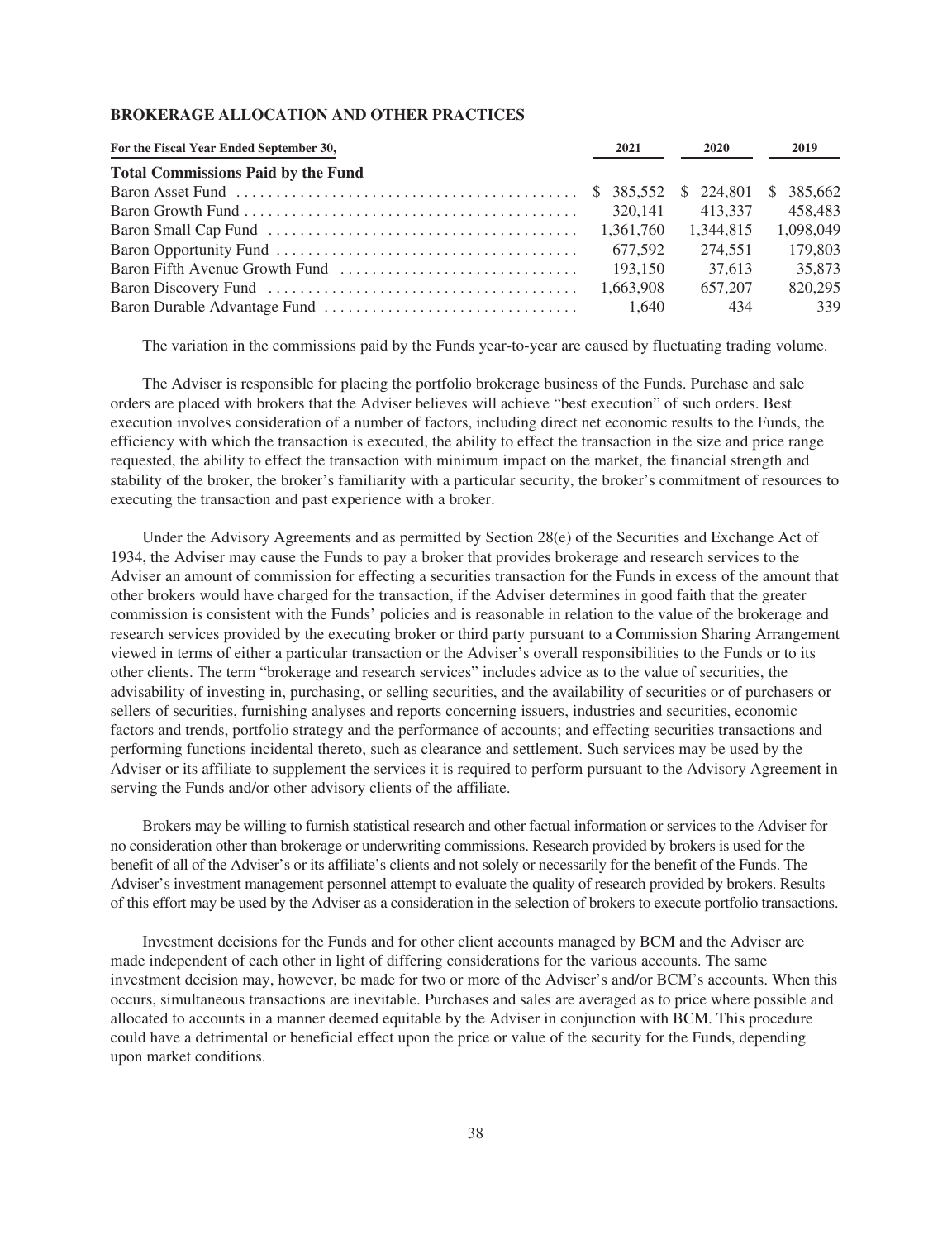# <span id="page-38-0"></span>**CAPITAL STOCK AND OTHER SECURITIES**

**Baron Investment Funds Trust** (formerly known as **Baron Asset Fund**) is an open-end investment company organized as a series fund and established under the business trust law of The Commonwealth of Massachusetts. The seven series currently available are **Baron Asset Fund, Baron Growth Fund, Baron Small Cap Fund, Baron Opportunity Fund**, **Baron Fifth Avenue Growth Fund**, **Baron Discovery Fund** and **Baron Durable Advantage Fund**. Shares entitle their holders to one vote per share on all matters submitted to a vote of shareholders. The Trust's Declaration of Trust provides that no matters need be submitted to shareholders except as required by the 1940 Act. Consequently, matters such as mergers, acquisitions and sales of assets may not require shareholder approval. In the election of Trustees, shares have non-cumulative voting rights, which means that holders of more than 50% of the shares voting for the election of Trustees can elect all Trustees and, in such event, the holders of the remaining shares voting for the election of Trustees will not be able to elect any person or persons as Trustees. Shares have no preemptive or subscription rights and are transferable.

Under Massachusetts law, shareholders of a Massachusetts business trust may, under certain circumstances, be held personally liable as partners for the obligations of the trust. The Declaration of Trust contains an express disclaimer of shareholder liability for acts or obligations of the Fund or any series thereof. Notice of such disclaimer will normally be given in each agreement, obligation or instrument entered into or executed by the Funds or Trustees. The Declaration of Trust provides for indemnification by a Fund for any loss suffered by a shareholder as a result of an obligation of that Fund. The Declaration of Trust also provides that a Fund shall, upon request, assume the defense of any claim made against any shareholder for an act or obligation of that Fund and satisfy any judgment thereon. Thus, the risk of a shareholder incurring financial loss on account of shareholder liability is limited to circumstances in which the Fund itself would be unable to meet its obligations. The Trustees believe that, in view of the above, the risk of personal liability of shareholders is remote.

The Declaration of Trust further provides that the Trustees will not be liable for errors of judgment or mistakes of fact or law, but nothing in the Declaration of Trust protects a Trustee against liability to which he or she would otherwise be subject by reason of willful misfeasance, bad faith, gross negligence or reckless disregard of the duties involved in the conduct of his or her office.

# <span id="page-38-1"></span>**PURCHASE, REDEMPTION AND PRICING OF SHARES**

The Funds expect to make all redemptions in cash but reserve the right to make payment, in whole or in part, in portfolio securities. Payment will be made other than all in cash if the Board determines that economic conditions exist which would make a cash payment detrimental to the Funds' best interests. Portfolio securities to be so distributed, if any, would be selected in the discretion of the Board and priced as described under "How Your Shares are Priced" in the Prospectus.

# <span id="page-38-2"></span>**Net Asset Value.**

As more fully set forth in the Prospectus under "How Your Shares are Priced," the net asset value per share ("NAV") of each Fund is calculated as of the scheduled close of the regular trading session (usually 4 p.m. E.T. or such other time as of which the Funds' NAV is calculated (the "NAV Calculation Time")) on the New York Stock Exchange (the "Exchange") on any day the Exchange is scheduled to be open. The Exchange is open all weekdays that are not holidays. Annually, the Exchange publishes the holidays on which it will be closed. The most recent announcement states it will not be open on New Year's Day, Martin Luther King, Jr. Day, Presidents' Day, Good Friday, Memorial Day, Independence Day, Labor Day, Thanksgiving and Christmas Day.

Securities traded on more than one national securities exchange are valued at the last sale prices of the day as of which such value is being determined as reflected at the close of the exchange that is the principal market for such securities. For Securities traded on NASDAQ, the Funds use the NASDAQ Official Closing Price. If there are no sales on a given day, the value of the security may be the average of the most recent bid and asked quotations on such exchange or the last sale price from a prior day.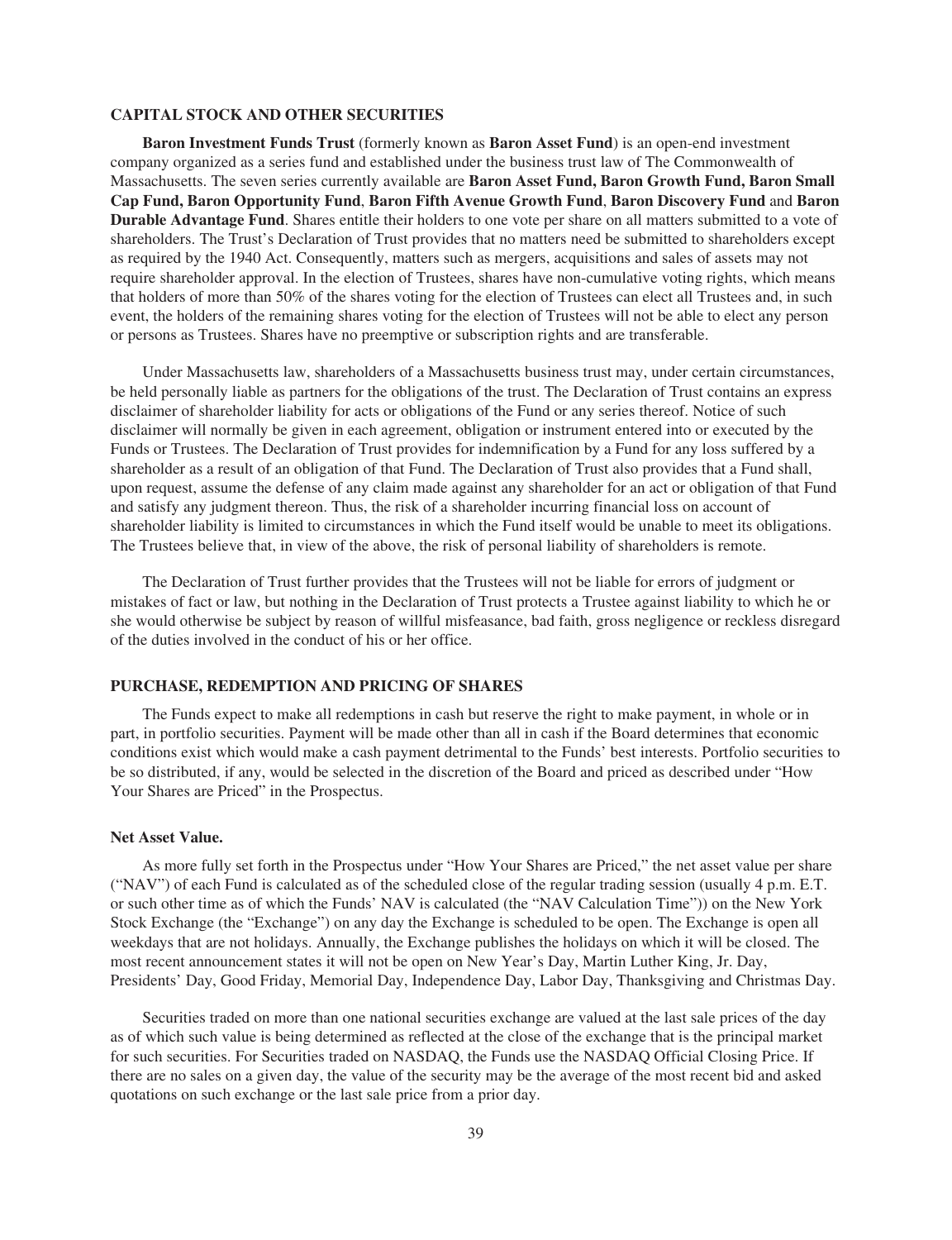U.S. Government obligations, money market instruments, and other debt instruments having 60 days or less remaining until maturity generally are valued at amortized cost. Debt instruments having a greater remaining maturity will be valued on the basis of prices obtained from an independent pricing service or at the mean between the bid and ask prices from a dealer maintaining an active market in that security. The value of the Funds' investments in convertible bonds is determined primarily by obtaining valuations from independent pricing services based on readily available bid quotations or, if quotations are not available, by methods which include various considerations such as yields or prices of securities of comparable quality, coupon, maturity and type; indications as to values from dealers; and general market conditions. Other inputs used by an independent pricing service to value convertible bonds generally include underlying stock data, conversion premiums, listed bond and preferred stock prices and other market information which may include benchmark curves, trade execution data, and sensitivity analysis, when available. Money market instruments held by the Funds with a remaining maturity of 60 days or less are valued at amortized cost, which approximates fair value, unless an independent pricing service provides a valuation for such security or in the opinion of the board or a committee or other persons designated by the board, the amortized cost method would not represent fair value. Open-end investment companies, including securities lending collateral invested in registered investment company money market funds, are valued at their NAV each day.

Non-U.S. equity securities are valued on the basis of their most recent closing market prices and translated into U.S. dollars at the NAV Calculation Time except under the circumstances described below. Most foreign markets close before the NAV Calculation Time. For securities primarily traded in the Far East, for example, the most recent closing prices may be as much as 15 hours old at the NAV Calculation Time. As a result, the Adviser uses a third-party pricing service to assist in determining fair value of foreign securities. This service utilizes a systematic methodology in making fair value estimates. The Adviser may also fair value securities in other situations, for example, when a particular foreign market is closed but the Funds are open. The Adviser cannot predict how often it will use closing prices and how often it will adjust those prices. As a means of evaluating its fair value process, the Adviser routinely compares closing market prices, the next day's opening prices in the same markets, and the adjusted prices. Other mutual funds may adjust the prices of their securities by different amounts.

# <span id="page-39-0"></span>**TAXATION OF THE FUNDS**

The Prospectus contains information about the U.S. federal income tax consequences of ownership of shares. Certain supplementary information is presented below. References below to the "Fund" apply to each of the Funds described in the Prospectus.

# <span id="page-39-1"></span>**U.S. Federal Income Taxation.**

The following information is based on the Internal Revenue Code of 1986, as amended (the "Code"), Treasury Regulations, administrative rulings and judicial decisions as of the date hereof, all of which may be changed either retroactively or prospectively. This discussion does not address all aspects of U.S. federal income taxation that may be relevant to shareholders in light of their particular circumstances (such as alternative minimum tax consequences or Medicare contribution tax consequences) or to shareholders subject to special treatment under U.S. federal income tax laws (such as certain financial intermediaries, insurance companies, dealers in stock or securities, taxexempt organizations, persons who have entered into hedging transactions with respect to shares of the Fund and persons who borrow in order to acquire shares). Prospective shareholders should consult their tax advisors with respect to the particular tax consequences to them of an investment in the Fund.

This discussion addresses only shareholders who hold Fund shares as capital assets within the meaning of Section 1221 of the Code (generally, for investment). Except where specifically addressing foreign shareholders, this discussion assumes that the shareholder is (i) an individual who is a citizen or resident of the United States; (ii) a corporation, or other entity treated as a corporation for U.S. federal income tax purposes, that was created or organized in or under the laws of the United States, any state therein or the District of Columbia; or (iii) an estate or trust the income of which is subject to U.S. federal income taxation regardless of its source. If an entity that is classified as a partnership for U.S. federal income tax purposes holds shares of the Fund, the U.S. federal income tax treatment of a partner will generally depend on the status of the partner and the activities of the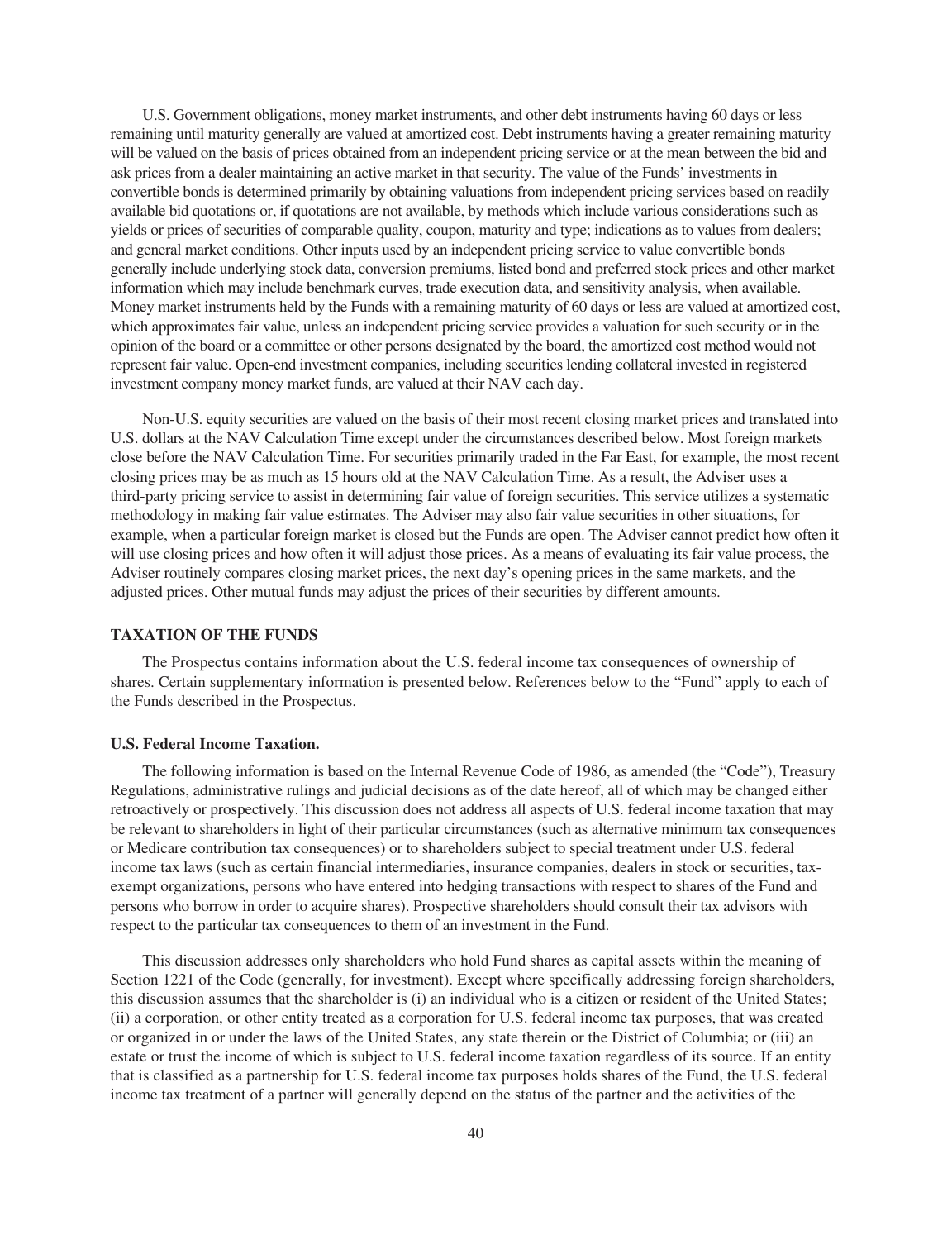partnership. Partnerships holding Fund shares and partners in such partnerships should consult their tax advisors as to the particular U.S. federal income tax consequences to them of holding and disposing of such shares.

### <span id="page-40-0"></span>**Tax Status of the Funds.**

The Fund has elected to qualify, and intends to remain qualified, as a regulated investment company under Subchapter M of the Code. Qualification as a regulated investment company requires, among other things, that (a) at least 90% of the Fund's annual gross income be derived from interest; dividends; payments with respect to certain securities loans; gains from the sale or other disposition of stock, securities or foreign currencies; other income (including gains from options, futures or forward contracts) derived with respect to its business of investing in such stock, securities or currencies; and net income from interests in "qualified publicly traded partnerships," as defined in the Code (any such income "Qualifying Income"); and (b) the Fund diversify its holdings so that, at the end of each quarter of the taxable year, (i) at least 50% of the market value of the Fund's assets is represented by cash, U.S. government securities and other securities limited in respect of any one issuer to an amount not greater than 5% of the value of the Fund's total assets and not more than 10% of the outstanding voting securities of such issuer, and (ii) not more than 25% of the value of its total assets is invested in the securities of any one issuer (other than U.S. government securities and securities of other regulated investment companies), of two or more issuers that are controlled by the Fund and that are engaged in the same or similar trades or businesses or related trades or businesses, or of one or more "qualified publicly traded partnerships."

Qualification and election as a "regulated investment company" involve no supervision of investment policy or management by any government agency. As a regulated investment company, the Fund generally will not be subject to U.S. federal income tax on income that is distributed to shareholders, provided that the Fund distributes to its shareholders at least 90% of its "investment company taxable income" (determined prior to the deduction for dividends paid by the Fund) and 90% of its net tax-exempt interest income for each taxable year. The Fund's "investment company taxable income" for any taxable year is its taxable income, determined without regard to net capital gain (that is, the excess of net long-term capital gain over net short-term capital loss) for such taxable year and with certain other adjustments. Assuming that the Fund meets the 90% distribution requirement, it will generally be subject to tax at regular U.S. federal corporate income tax rates only on any income or gain that it does not distribute in a timely manner.

The Fund intends to make sufficient distributions in a timely manner in order to ensure that it will not be subject to the nondeductible 4% U.S. federal excise tax that is imposed on certain undistributed income of regulated investment companies. In general, in order for the Fund to avoid the 4% U.S. federal excise tax, the Fund must distribute in each calendar year at least (i) 98% of its ordinary income for the calendar year, (ii) 98.2% of its capital gain net income for the one-year period ending on October 31 of the calendar year and (iii) any ordinary income and capital gains for previous years that were not distributed during those years. For purposes of determining whether the Fund has met this distribution requirement, (i) certain ordinary gains and losses that would otherwise be taken into account for the portion of the calendar year after October 31 will be treated as arising on January 1 of the following calendar year and (ii) the Fund will be deemed to have distributed any income or gains on which it paid U.S. federal income tax.

If for any taxable year the Fund did not qualify for the special U.S. federal income tax treatment afforded to regulated investment companies (for example, by not meeting the 90% distribution requirement described above), all of its taxable income would be subject to U.S. federal income tax at regular corporate rates (without any deduction for distributions to its shareholders) and all distributions out of its current or accumulated earnings and profits would be taxable as dividend income. In such event, provided that a shareholder satisfied the applicable holding period and other requirements with respect to his shares, dividend distributions would be eligible for the dividends-received deduction in the case of a corporate shareholder, and if received by a noncorporate shareholder, would be taxable to the shareholder as "qualified dividend income," which is subject to tax at the rates applicable to long-term capital gain (currently, a maximum rate of 20%). In addition, the Fund could be required to recognize unrealized gains, pay taxes and make distributions (which could be subject to interest charges) before requalifying for taxation as a regulated investment company. However, if the Fund fails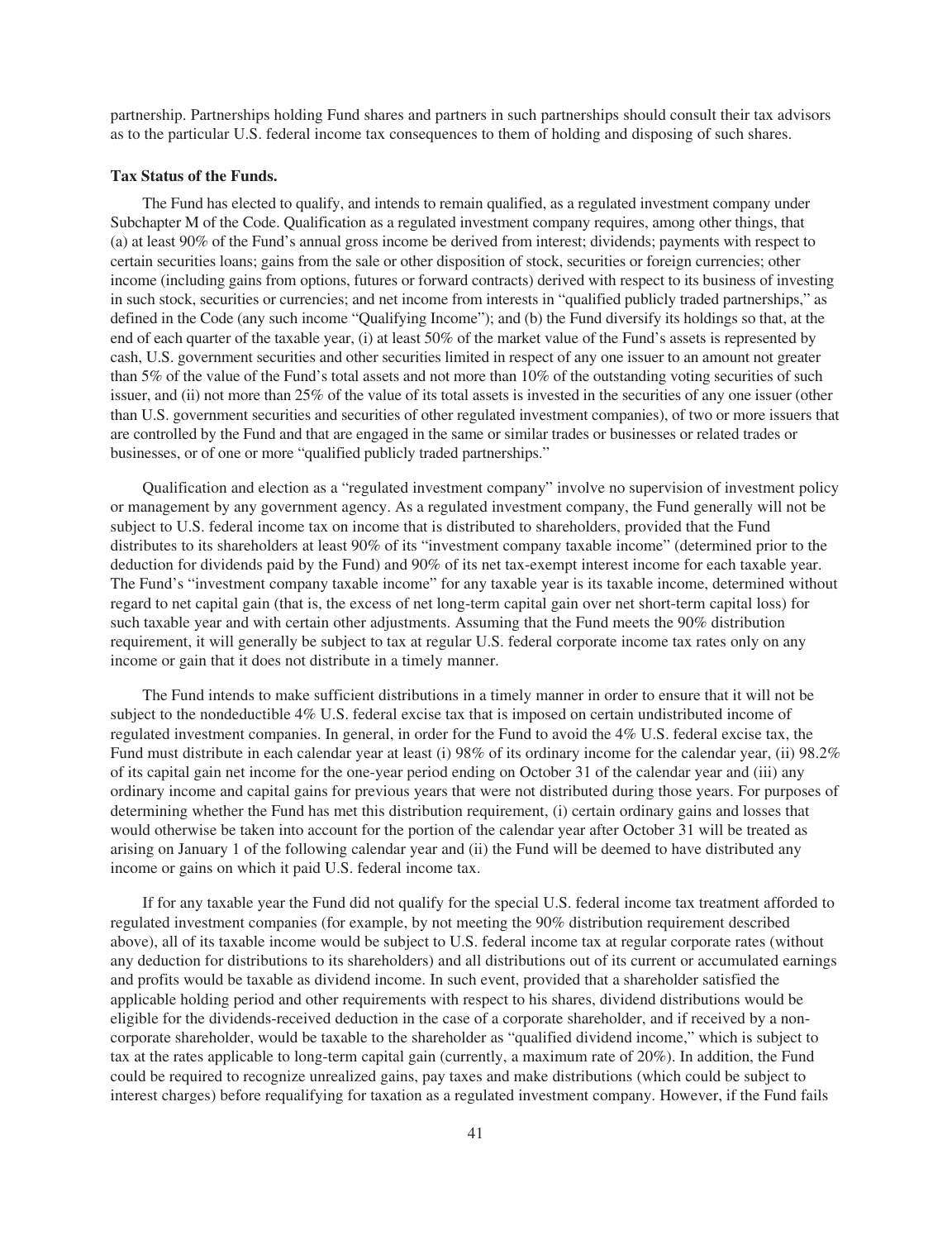to satisfy the income test or diversification test described above, the Fund may be able to avoid losing its status as a regulated investment company by timely providing notice of such failure to the Internal Revenue Service (the "IRS"), curing such failure and possibly paying an additional tax.

The Fund may invest in shares of certain foreign corporations that may be classified under the Code as passive foreign investment companies ("PFICs"). In the absence of one of the elections described below, if the Fund receives certain distributions from a PFIC, or gain from the sale of PFIC stock, the Fund may be subject to a tax on such distributions or gain, as well as to interest charges. In order to mitigate these adverse consequences, the Fund will generally make an election to mark-to-market its shares of PFICs. At the end of each taxable year to which the election applies, the Fund will report as ordinary income the amount by which the fair market value of its shares in a PFIC for which the Fund has made a mark-to-market election exceeds the Fund's adjusted basis in those shares. If the Fund's adjusted basis in the shares of such a PFIC exceeds the shares' fair market value at the end of a taxable year, the Fund will be entitled to a deduction equal to the lesser of (a) this excess and (b) the Fund's aggregate income inclusions in respect of such stock under the mark-to-market rules that have not been previously offset by mark-to-market losses. As a result of a mark-to-market election, the Fund will not recognize any capital gains with respect to its investment in the relevant PFIC stock. Alternatively, the Fund may under certain circumstances elect to include as income and gain its share of the ordinary earnings and net capital gain of certain PFICs, without regard to whether it receives any distributions from these PFICs.

Certain other investments made by the Fund, such as investments in debt securities that have original issue discount, will cause the Fund to recognize income for U.S. federal income tax purposes prior to the Fund's receipt of the corresponding distributable proceeds. In addition, some of the Fund's investments, such as the Fund's transactions in foreign currencies, forward contracts, options, and futures contracts (including options and futures contracts on foreign currencies) will be subject to special provisions of the Code that, among other things, may affect the character of gains and losses realized by the Fund (i.e., may affect whether gains or losses are ordinary or capital), accelerate recognition of income by the Fund or defer Fund losses. These provisions may result in the Fund's "marking-to-market" certain types of positions in its portfolio (i.e., treating them as if they were sold at the end of each taxable year). The application of these rules to the Fund could affect the character, amount and timing of distributions to shareholders.

The Fund may thus recognize income without receiving cash with which to make distributions in amounts necessary to satisfy the distribution requirements for avoiding income and excise taxes. In that case, the Fund may have to dispose of other securities and use the proceeds to make distributions in order to satisfy these distribution requirements.

# <span id="page-41-0"></span>**Foreign Taxes.**

Dividends, interest and capital gains received by the Fund may give rise to withholding and other taxes imposed by foreign countries. Such taxes will reduce shareholders' return. Income tax treaties between certain countries and the United States may reduce or eliminate such taxes, but there can be no guarantee that the Fund will qualify for treaty benefits.

Under the Code, if more than 50% of the value of the Fund's total assets at the close of the taxable year consists of stock or securities of foreign corporations, the Fund may file an election with the IRS to "passthrough" to the Fund's shareholders the amount of foreign income taxes paid by the Fund. Pursuant to this election, a shareholder would (a) include in gross income (in addition to dividends actually received) his pro rata share of the foreign income taxes paid by the Fund; (b) treat his pro rata share of such foreign income taxes as having been paid by him; and (c) subject to certain limitations, be entitled either to deduct his *pro rata* share of such foreign income taxes in computing his taxable income or to use it as a foreign tax credit against U.S. income taxes. Shortly after any year for which it makes such an election, the Fund will report to its shareholders, in writing, the amount per share of such foreign tax that must be included in each shareholder's gross income and the amount which will be available for deduction or credit.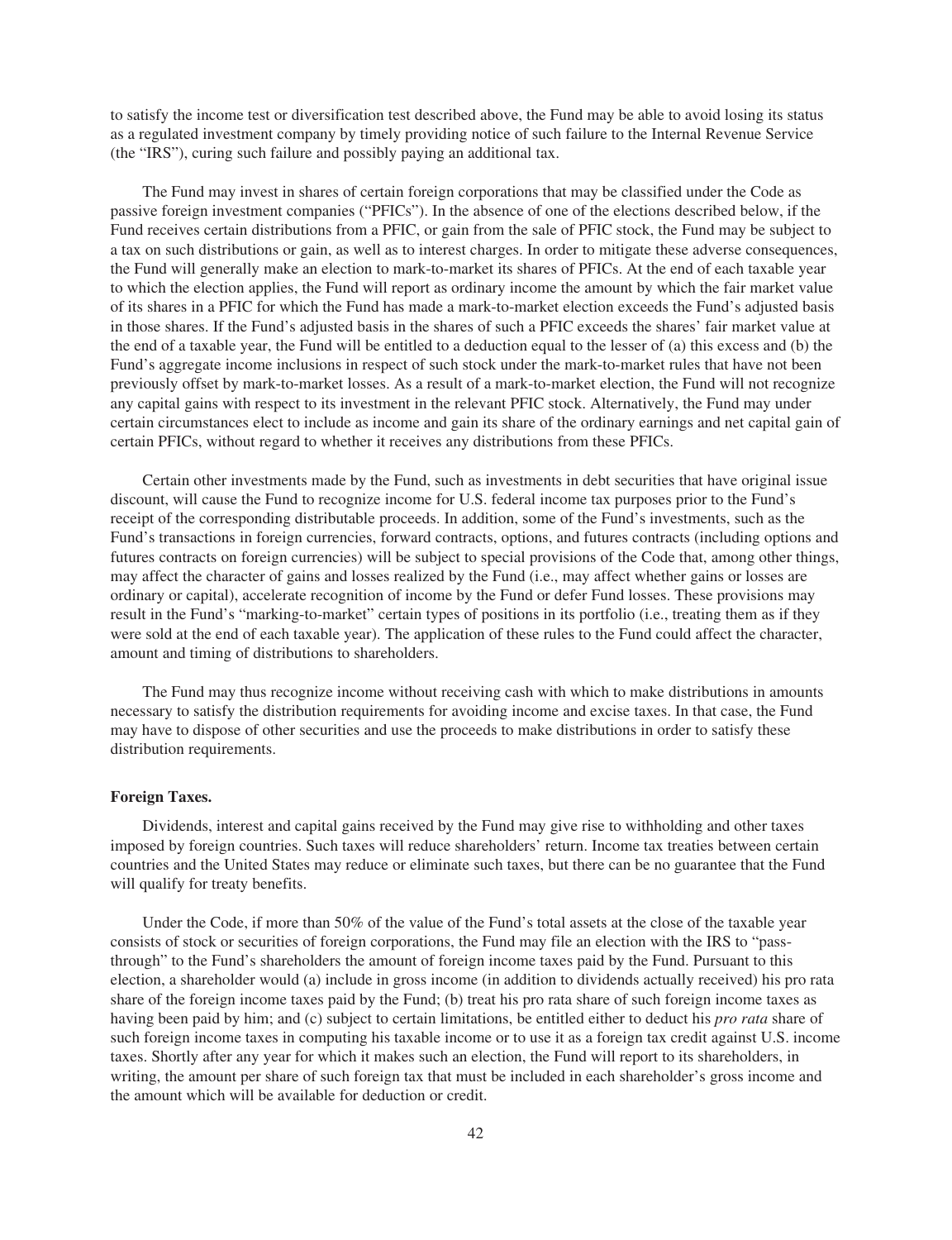Generally, a credit for foreign income taxes is subject to the limitation that it may not exceed the shareholder's U.S. tax liability (before the credit) attributable to the shareholder's total foreign-source taxable income. If the Fund makes the "pass-through" election, the portion of dividends paid by the Fund from its foreign-source income (e.g., dividends paid by foreign companies) will be treated as foreign-source income. The Fund's gains and losses from the sale of securities, and its foreign currency gains and losses, will generally be treated as derived from U.S. sources. The limitation on the foreign tax credit is applied separately to foreignsource "passive income," including the portion of dividends received from the Fund that qualifies as foreignsource income. Because of these limitations, a shareholder may be unable to claim a credit for the full amount of the shareholder's *pro rata* share of the foreign income taxes paid by the Fund. A shareholder's ability to claim a credit for foreign taxes paid by the Fund may also be limited by holding period requirements applicable both to the Fund's investment in the foreign shares and to the shareholder's investment in Fund shares.

If the Fund does not meet the requirements of the Code necessary to make the "pass-through" election or does not make the election, any foreign taxes paid or accrued will represent an expense to the Fund, which will reduce its investment company taxable income. Absent this election, shareholders will not be able to claim either a credit or deduction for their *pro rata* shares of such taxes paid by the Fund, nor will shareholders be required to treat their *pro rata* shares of such taxes as amounts distributed to them.

#### <span id="page-42-0"></span>**Distributions.**

Distributions to shareholders of the Fund's investment company taxable income (other than "qualified dividend income"), including distributions of net short-term capital gains, will be taxable as ordinary income to shareholders. Distributions (or deemed distributions, as described below) of the Fund's net capital gains will be taxable to shareholders as long-term capital gains, regardless of the length of time the shares have been held by a shareholder. Long-term capital gains recognized by individuals and other non-corporate shareholders are currently subject to U.S. federal income tax at lower rates than the rates applicable to ordinary income. Distributions in excess of the Fund's current and accumulated earnings and profits will, as to each shareholder, be treated as a tax-free return of capital to the extent of such shareholder's adjusted basis in his shares, and as a capital gain thereafter. The ultimate tax characterization of the Fund's distributions made in a taxable year cannot be determined until after the end of the taxable year. As a result, there is a possibility that the Fund may make total distributions during a taxable year in an amount that exceeds the current and accumulated earnings and profits of the Fund.

Provided that the shareholder satisfies the applicable holding period and other requirements with respect to his shares, (i) distributions of the Fund's "qualified dividend income" will be treated as "qualified dividend income" received by an individual or other non-corporate shareholder and will therefore be subject to U.S. federal income tax at the rates applicable to long-term capital gain and (ii) shareholders that are corporations may be entitled to claim a dividends-received deduction for the portion of Fund distributions that is attributable to certain dividend income received by the Fund.

If the Fund retains any net capital gains for reinvestment, it may elect to treat such capital gains as having been distributed to its shareholders. If the Fund makes such an election, each shareholder will be required to include its share of such undistributed net capital gain in income as long-term capital gain and will be entitled to claim its share of the U.S. federal income taxes paid by the Fund on such undistributed net capital gain as a credit against its own U.S. federal income tax liability, if any, and to claim a refund on a properly-filed U.S. federal income tax return to the extent that the credit exceeds such liability. In addition, each shareholder will be entitled to increase the adjusted tax basis of its Fund shares by the difference between its share of such undistributed net capital gain and the related credit. There can be no assurance that the Fund will make this election if it retains all or a portion of its net capital gain for a taxable year. A shareholder's tax liability for such distributions will depend on the shareholder's particular tax situation.

Shareholders who instruct the Fund to reinvest distributions in additional shares will be treated for U.S. federal income tax purposes as receiving the relevant distributions and using them to purchase shares. Thus,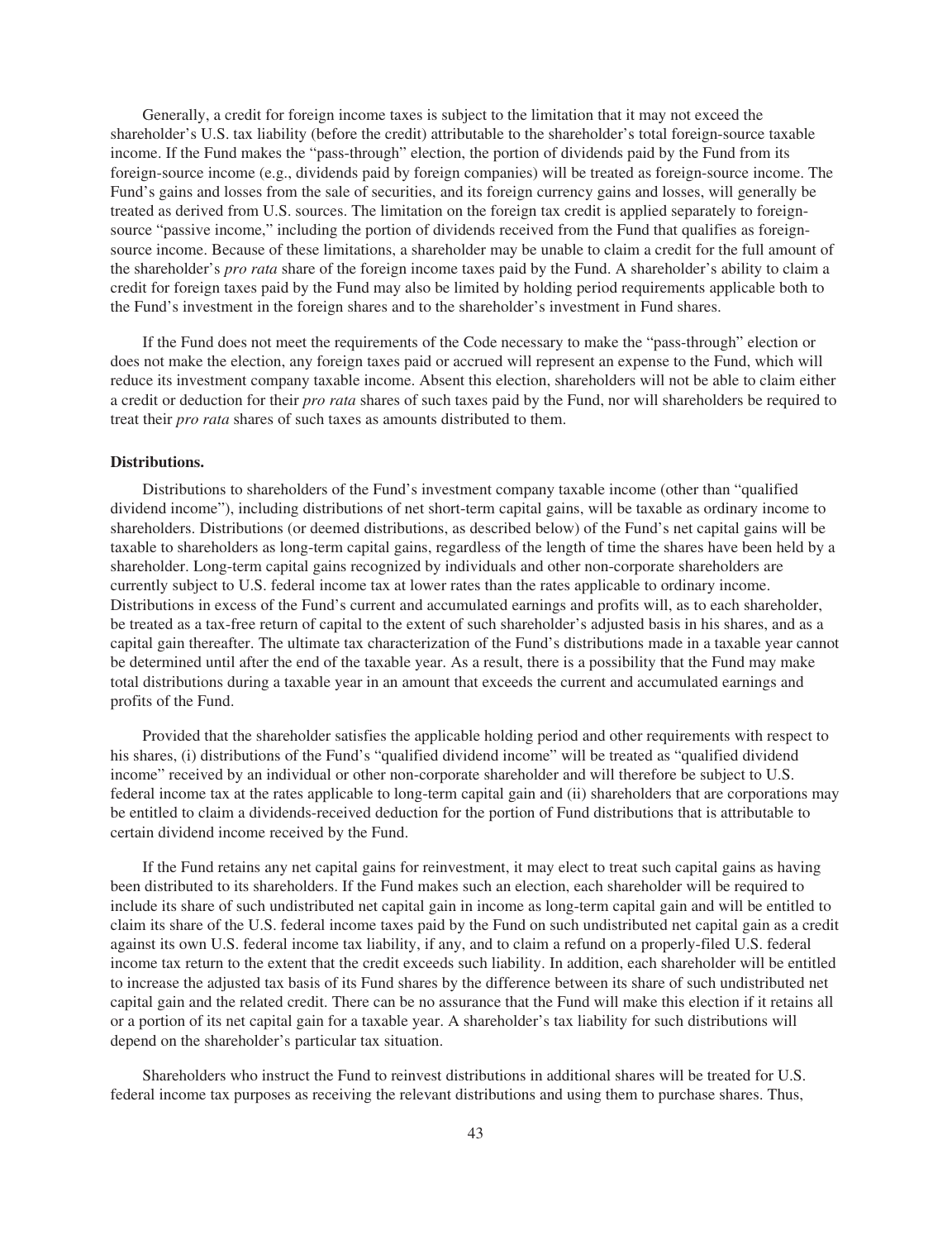distributions of investment company taxable income and net capital gains, whether received in cash or reinvested, must be reported by the shareholder on his U.S. federal income tax return.

Distributions by the Fund result in a reduction in the net asset value of the Fund's shares. Should a distribution reduce the net asset value below a shareholder's cost basis, such distribution could nevertheless be taxable to the shareholder as ordinary income or capital gain as described above, even though, from an investment standpoint, it may constitute a partial return of capital. In particular, investors should consider the tax implications of buying shares just prior to a distribution. Although the price of shares purchased at the time will include the amount of the forthcoming distribution, the distribution will nevertheless be taxable to the purchaser.

As of September 30, 2021, the Funds had no capital loss carryforwards.

# <span id="page-43-0"></span>**Sale or Redemption of Shares.**

A shareholder will recognize a taxable gain or loss, if any, if the shareholder sells or redeems his shares. Such gain or loss will be equal to the difference between his adjusted tax basis in the shares sold or redeemed and the amount of the cash or the fair market value of other property (including securities distributed by the Fund) received by him in payment therefor.

Any gain or loss arising from the sale or redemption of shares will be treated as capital gain or loss, and will generally be long-term capital gain or loss if the shareholder's holding period for the shares is more than one year and short-term capital gain or loss if it is one year or less. Long-term capital gains recognized by individuals and other non-corporate shareholders on a sale or redemption of shares generally will be taxed at a maximum rate of 20%. Any loss realized on a sale or redemption will be disallowed to the extent the shares disposed of are replaced (including pursuant to our dividend reinvestment program) with substantially identical shares within a period beginning 30 days before and ending 30 days after the disposition of the shares. In such a case, the basis of the shares acquired will be adjusted to reflect the disallowed loss. Any loss arising from the sale or redemption of shares for which the shareholder has a holding period of six months or less will be treated for U.S. federal tax purposes as a long-term capital loss to the extent of any amount of capital gain dividends received by the shareholder with respect to such shares. For purposes of determining a shareholder's holding period of shares, the holding period will be suspended for any periods during which the shareholder's risk of loss is diminished as a result of holding one or more other positions in substantially similar or related property or through certain options or short sales.

A shareholder who recognizes a loss on a sale or other disposition of shares will be required to report the sale or other disposition on IRS Form 8886 if the loss exceeds an applicable threshold amount. Failure to comply with the reporting requirements gives rise to substantial penalties. Certain states, including New York, may also have similar disclosure requirements. Shareholders should consult their tax advisors to determine whether they are required to file IRS Form 8886 in connection with a sale or other disposition of shares.

#### <span id="page-43-1"></span>**Exchange or Conversion of Shares.**

You may exchange all or a portion of your shares in one Fund for shares in another Fund. Exchanges will be executed on the basis of the relative net asset value of the shares exchanged. An exchange will be considered a sale for U.S. federal income tax purposes, and you may therefore realize a gain or loss for U.S. federal income tax purposes as a result of an exchange. The Funds offer three classes of shares, Retail Shares, Institutional Shares and R6 Shares, which differ only in their ongoing fees and eligibility requirements. You may convert Retail Shares into Institutional Shares if the value of your investment in a Fund is at least \$1,000,000. If the value of your investment in a Fund falls below \$1,000,000 because of redemptions, the Fund may convert your Institutional Shares into Retail Shares. You may convert Retail Shares or Institutional Shares into R6 Shares if you meet the eligibility requirements. The transaction will be based on the respective net asset value per share of each class on the trade date for the conversion. For U.S. federal income tax purposes, such a conversion will not be a taxable event. You should consult your own tax adviser regarding specific questions of federal, state, local or foreign tax law.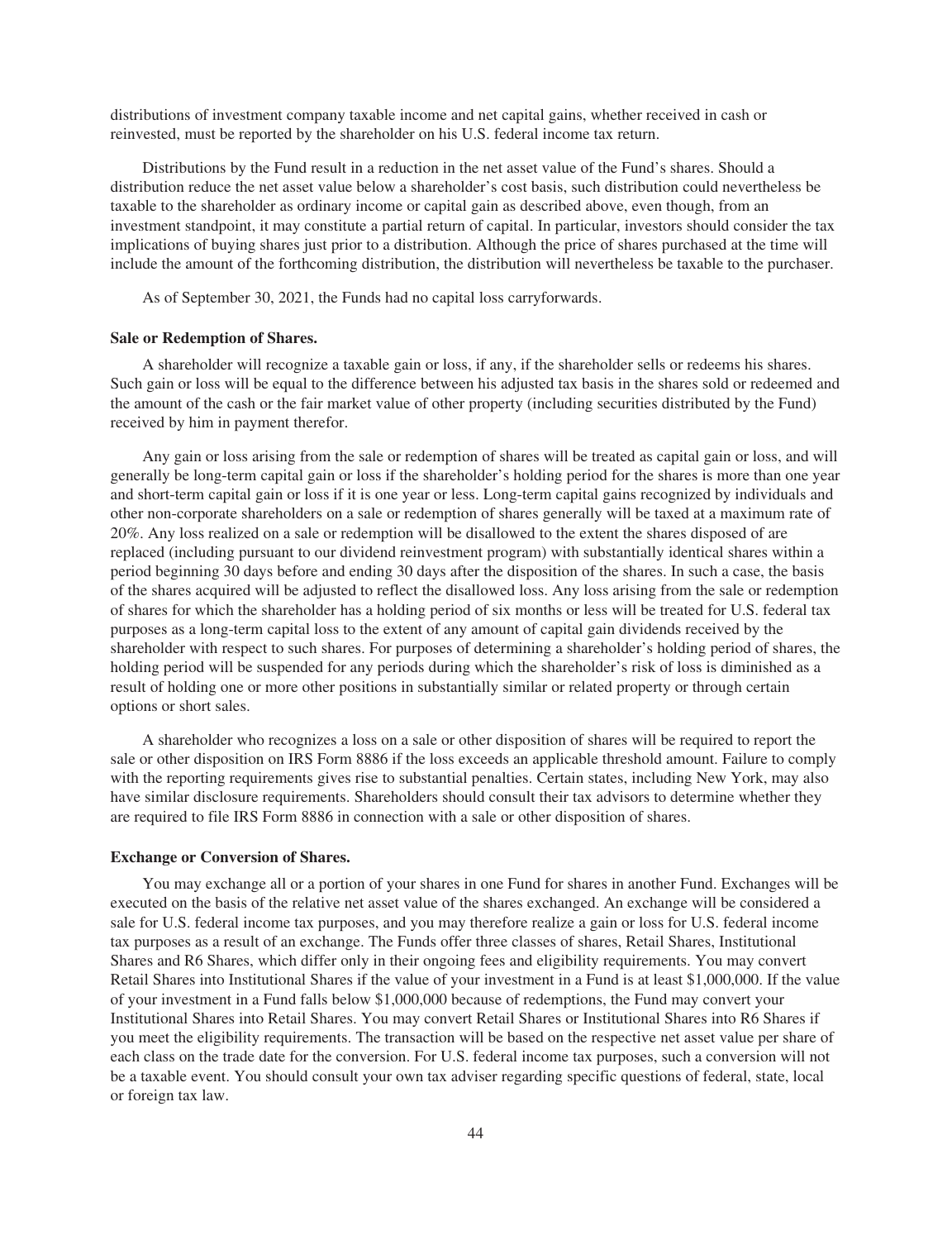# <span id="page-44-0"></span>**Backup Withholding and Information Reporting.**

Payments on the shares and proceeds from a redemption or other disposition of shares will generally be subject to information reporting. Such amounts will be subject to backup withholding at the rate of 28% if payable to shareholders who fail to provide the Fund (or other payor) with their correct taxpayer identification numbers or to make required certifications, or who have been notified by the IRS that they are subject to backup withholding. Certain types of shareholders are exempt from such backup withholding. Backup withholding is not an additional tax. Any amounts withheld may be credited against a shareholder's U.S. federal income tax liability.

# <span id="page-44-1"></span>**Foreign Shareholders.**

A "foreign shareholder" is an investor that, for U.S. federal income tax purposes, is a nonresident alien individual, a foreign corporation, or a foreign estate or trust. This disclosure assumes that (i) a foreign shareholder's ownership of shares in the Fund is not effectively connected with a trade or business conducted by such foreign shareholder in the United States, (ii) the foreign shareholder is not an expatriate of the United States, (iii) the foreign shareholder does not own, and has not owned, actually or constructively, more than 5% of the Fund's shares and (iv) the foreign shareholder is not an individual who is present in the United States for 183 days or more in any taxable year. A distribution of the Fund's investment company taxable income to a foreign shareholder, including a deemed distribution as a consequence of a Fund's election to pass through foreign taxes paid by the Fund, will generally be subject to withholding tax at a 30% rate or such lower rate as may be specified by an applicable income tax treaty. Provided that certain requirements are satisfied, this withholding tax will not be imposed on dividends paid by the Fund to the extent that the underlying income out of which the dividends are paid consists of U.S.-source interest income or short-term capital gains that would not have been subject to U.S. withholding tax if received directly by the foreign shareholder ("interest-related dividends" and "short-term capital gain dividends," respectively).

Foreign shareholders may be subject to an increased U.S. federal income tax on their income resulting from a Fund's election (described above) to "pass-through" amounts of foreign taxes paid by the Fund, but may not be able to claim a credit or deduction with respect to the withholding tax for the foreign taxes treated as having been paid by them.

Information returns will be filed with the IRS in connection with certain payments on the shares. A foreign shareholder may be subject to U.S. backup withholding on distributions that are otherwise exempt from withholding tax or on the proceeds from a redemption or other disposition of shares if such foreign shareholder does not certify its non-U.S. status under penalties of perjury or otherwise establish an exemption. Backup withholding is not an additional tax. Any amounts withheld pursuant to the backup withholding rules will be allowed as a credit against the foreign shareholder's U.S. federal income tax liability, if any, and may entitle the foreign shareholder to a refund, provided that the required information is furnished to the IRS on a timely basis.

In order to qualify for the exemption from U.S. withholding tax on "interest-related dividends" and "shortterm capital gain dividends" (if any), to qualify for an exemption from U.S. backup withholding and to qualify for a reduced rate of U.S. withholding tax on Fund dividends under an income tax treaty, a foreign shareholder must generally deliver to the relevant Fund or other withholding agent a properly executed IRS form (generally, Form W-8BEN or Form W-8BEN-E, as applicable). In order to claim a refund of any Fund-level taxes imposed on undistributed net capital gains, any U.S. withholding taxes or any backup withholding on Fund distributions, a foreign shareholder must obtain a U.S. taxpayer identification number and file a U.S. federal income tax return.

None of the Funds expects to be a "United States real property holding corporation" for U.S. federal income tax purposes. Foreign shareholders should consult their tax advisors regarding the potential tax consequences to them if any relevant Fund is or was a "United States real property holding corporation."

The tax consequences to a foreign shareholder entitled to claim the benefits of an applicable tax treaty may be different from those described herein. Foreign shareholders are advised to consult their own tax advisor with respect to the particular tax consequences to them of an investment in the Fund.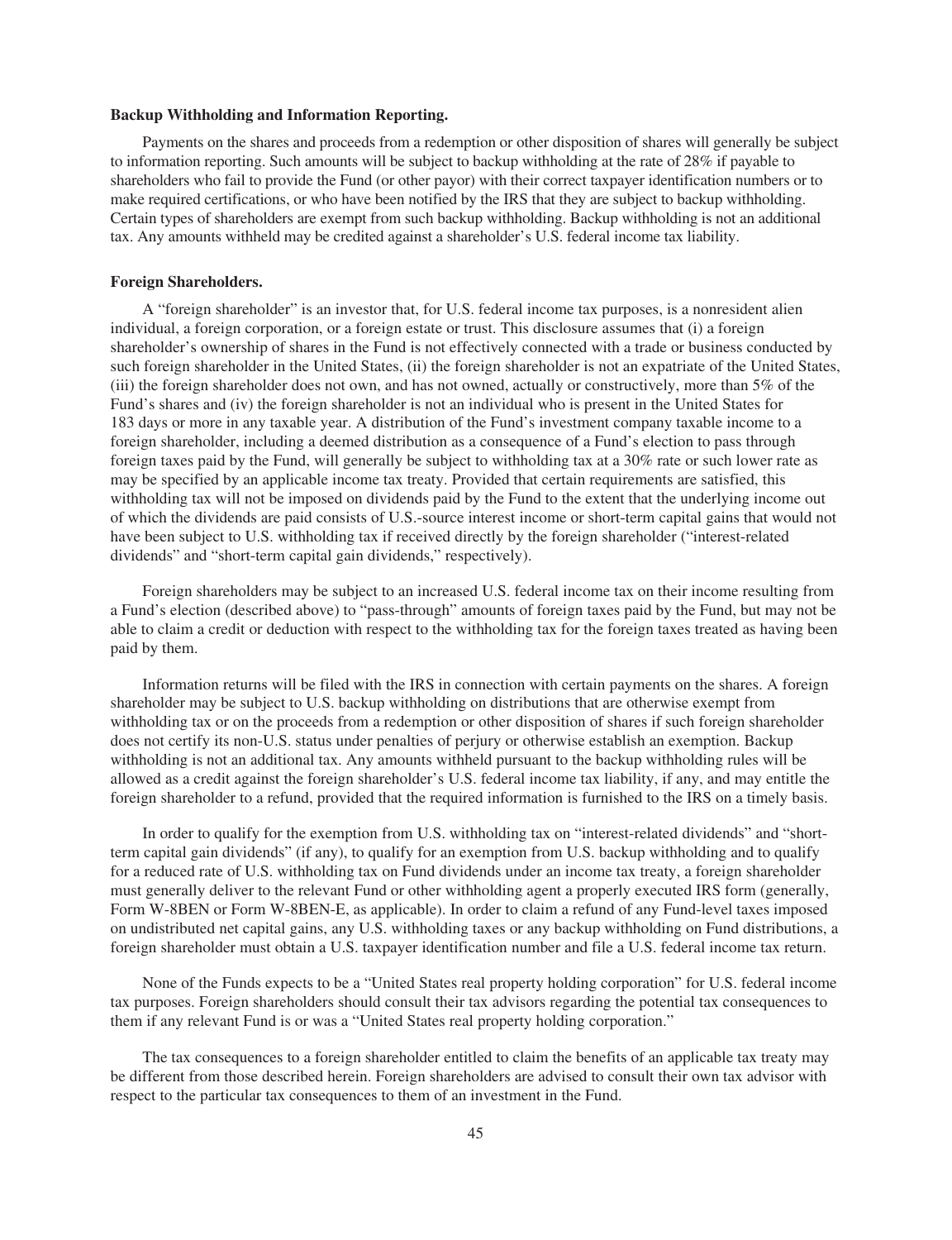Under Sections 1471 through 1474 of the Code ("FATCA"), a withholding tax at the rate of 30% will generally be imposed on payments to certain foreign entities (including financial intermediaries) of dividends on Fund shares and on gross proceeds from the sale or other disposition made to a foreign entity unless the foreign entity provides the withholding agent with certifications and other information (which may include information relating to ownership by U.S. persons of interests in, or accounts with, the foreign entity). If FATCA withholding is imposed, a beneficial owner of shares that is not a foreign financial institution (as specifically defined for purposes of FATCA) generally may obtain a refund of any amounts withheld by filing a U.S. federal income tax return (which may entail significant administrative burden). Foreign shareholders should consult their tax advisors regarding the possible implications of FATCA on their investment in the Fund.

# <span id="page-45-0"></span>**State, Local and Foreign Taxes.**

In addition to federal income taxes, shareholders of the Fund may be subject to state, local or foreign taxes on distributions from the Fund and on repurchases or redemptions of shares. Shareholders should consult their tax advisors as to the application of such taxes and as to the tax status of distributions from the Fund and repurchases or redemptions of shares in their own states and localities.

# <span id="page-45-1"></span>**Cost Basis Information.**

The Fund is required to report your cost basis, gain or loss, and holding period to the IRS on Form 1099 when "covered" shares of the Fund are redeemed. Covered shares are any shares acquired (including shares acquired through reinvestment of the Fund's distributions) on or after January 1, 2012. The Fund has chosen the "average cost" method as its default method for reporting the cost basis of covered shares. The Fund will use this method for purposes of reporting your cost basis unless you instruct the Fund in writing to use a different calculation method. You may choose a method different from the Fund's default method if you provide the Fund with timely notice. Please consult your tax advisor with regard to your particular circumstances.

# <span id="page-45-2"></span>**UNDERWRITERS**

BCI is the principal underwriter responsible for distributing the Funds' securities. The Funds' public offering of their securities is continuous, and BCI is obligated to distribute the Funds' securities on a best efforts basis. BCI does not receive underwriting commissions from the Funds. The 12b-1 Plan authorizes the Funds to pay the Distributor a distribution fee equal to 0.25% per annum of each Fund's average daily net assets attributable to the Retail Shares.

### *Compensation Table.*

The following table discloses compensation received by BCI from the Funds for the year ended September 30, 2021.

| Fund                                                        | <b>Net Underwriting</b><br><b>Discounts and</b><br><b>Commissions</b> | <b>Compensation on</b><br><b>Redemptions and</b><br><b>Repurchases</b> | <b>Brokerage</b><br><b>Commissions</b> | <b>Other</b><br>Compensation* |
|-------------------------------------------------------------|-----------------------------------------------------------------------|------------------------------------------------------------------------|----------------------------------------|-------------------------------|
| Baron Asset Fund                                            | \$0                                                                   | \$0                                                                    | \$0                                    | \$7,012,901                   |
| Baron Growth Fund $\ldots$ , $\ldots$ , $\ldots$ , $\ldots$ | \$0                                                                   | \$0                                                                    | \$0                                    | \$7,259,067                   |
|                                                             | \$0                                                                   | \$0                                                                    | \$0                                    | \$4,351,478                   |
| Baron Opportunity Fund                                      | \$0                                                                   | \$0                                                                    | \$0                                    | \$2,109,557                   |
| Baron Fifth Avenue Growth Fund $\ldots$                     | \$0                                                                   | \$0                                                                    | \$0                                    | \$470,915                     |
| Baron Discovery Fund                                        | \$0                                                                   | \$0                                                                    | \$0                                    | 629,082<br>S.                 |
| Baron Durable Advantage Fund                                | \$0                                                                   | \$0                                                                    | \$0                                    | 14.832                        |

\* Fees received pursuant to the 12b-1 Plan. As discussed above, all of such amounts were paid to third parties for distribution and/or shareholder servicing.